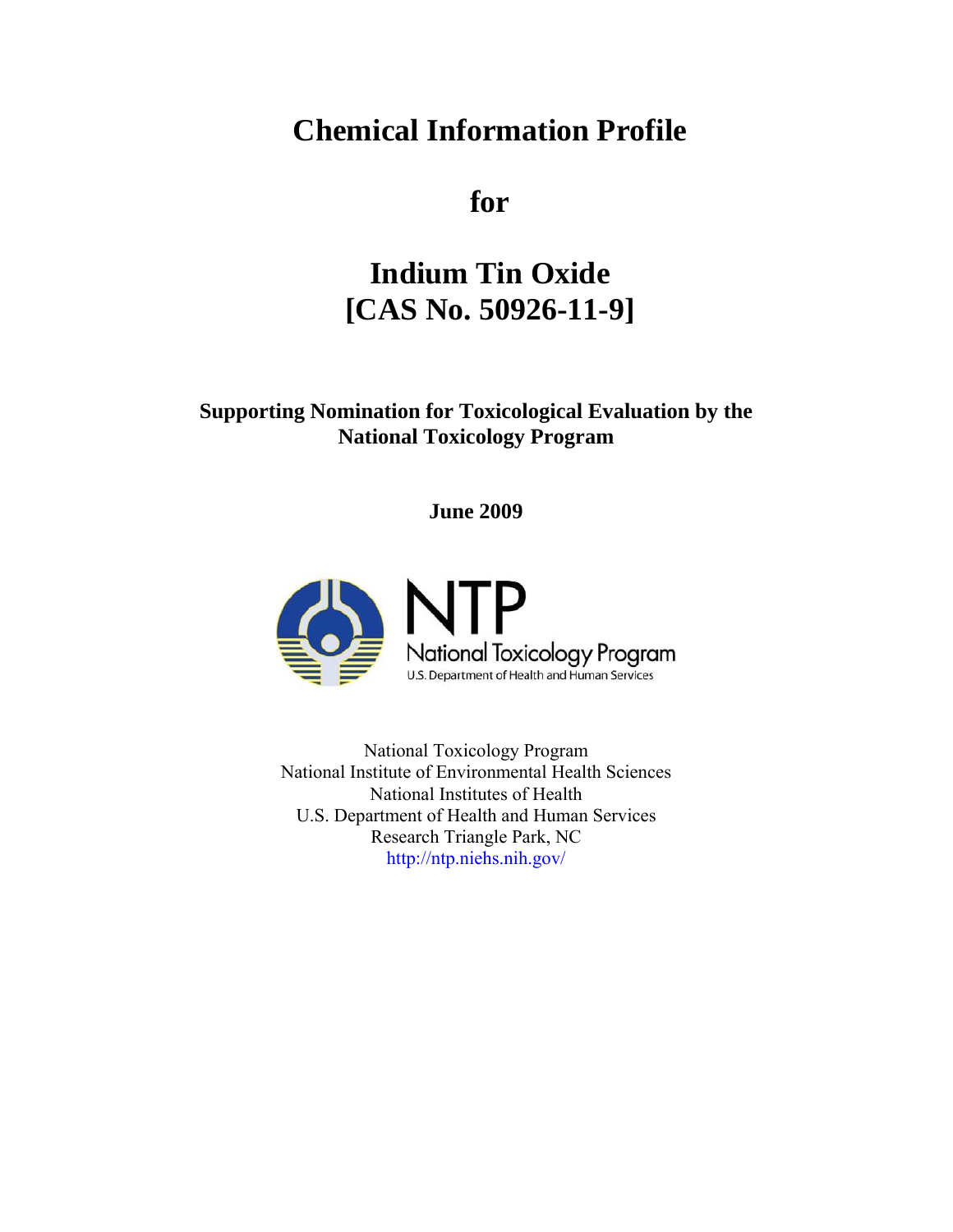# **Data Availability Checklist for Indium Tin Oxide [50926-11-9]**

Abbreviations:  $H =$  human;  $L = Lepus$  (rabbit);  $M =$  mouse;  $R =$  rat

Note: No judgement of whether the available data are adequate for evaluation of these endpoints in the context of human health hazard or risk assessment has been made.

| <b>ENDPOINT</b>                      | H | M                         | $\mathsf{R}$              | L                             | H.<br><b>ENDPOINT</b>                                    |  | M            | R | L |
|--------------------------------------|---|---------------------------|---------------------------|-------------------------------|----------------------------------------------------------|--|--------------|---|---|
| <b>ADME</b>                          |   |                           |                           | <b>Developmental Toxicity</b> |                                                          |  |              |   |   |
| Absorption                           |   |                           | X                         |                               | Developmental abnormalities                              |  |              |   |   |
| <b>Distribution</b>                  | X |                           |                           |                               | Embryonic/fetal effects                                  |  |              |   |   |
| Metabolism                           |   |                           |                           |                               | Newborn effects                                          |  |              |   |   |
| Excretion                            |   |                           |                           |                               | Carcinogenicity                                          |  |              |   |   |
| <b>Acute Toxicity (up to 1 week)</b> |   |                           | Dermal                    |                               |                                                          |  |              |   |   |
| Dermal                               |   |                           |                           |                               | Inhalation                                               |  |              |   |   |
| Inhalation*                          |   |                           | X                         |                               | Oral                                                     |  |              |   |   |
| Injection                            |   |                           | Anticarcinogenicity       |                               |                                                          |  |              |   |   |
| Ocular                               |   |                           |                           |                               | Anticarcinogenic effects                                 |  |              |   |   |
| Oral                                 |   |                           | Genotoxicity              |                               |                                                          |  |              |   |   |
| Subchronic Toxicity (1 to <26 weeks) |   |                           | X<br>Cytogenetic effects  |                               |                                                          |  |              |   |   |
| Dermal                               |   |                           |                           |                               | Microbial gene mutation                                  |  |              |   |   |
| Inhalation**                         |   |                           |                           |                               | Gene mutation in vitro                                   |  |              |   |   |
| Injection                            |   |                           |                           |                               | Gene mutation in vivo                                    |  |              |   |   |
| Oral                                 |   |                           |                           |                               | Germ cell effects                                        |  |              |   |   |
| <b>Chronic Toxicity (≥26 weeks)</b>  |   |                           | Neurotoxicity             |                               |                                                          |  |              |   |   |
| Dermal                               |   |                           |                           |                               | <b>Behavioral activity</b>                               |  |              |   |   |
| Inhalation*                          | X |                           |                           |                               | Motor activity                                           |  |              |   |   |
| Injection                            |   |                           |                           |                               | Immunotoxicity                                           |  |              |   |   |
| Oral                                 |   |                           |                           |                               | X<br>Immunotoxic effects                                 |  |              |   |   |
| Synergism/Antagonism                 |   |                           |                           |                               | <b>Cardiovascular Toxicity</b>                           |  |              |   |   |
| Synergistic effects                  |   |                           |                           |                               | Cardiovascular effects                                   |  |              |   |   |
| Antagonistic effects                 |   |                           |                           |                               | <b>Mechanistic Data</b>                                  |  |              |   |   |
| Cytotoxicity                         |   |                           |                           | Target Organs/Tissues**       | X                                                        |  |              |   |   |
| Cytotoxic effects                    |   | $\boldsymbol{\mathsf{X}}$ | $\boldsymbol{\mathsf{X}}$ |                               | <b>Endocrine modulation</b>                              |  |              |   |   |
| <b>Reproductive Toxicity</b>         |   |                           | Effect on enzymes         |                               |                                                          |  |              |   |   |
| <b>Fertility effects</b>             |   |                           |                           |                               | Modes of action                                          |  |              |   |   |
| Maternal effects                     |   |                           |                           |                               | Effect on metabolic pathways                             |  |              |   |   |
| <b>Paternal effects</b>              |   |                           |                           |                               | X<br>X<br>X<br><b>Structure-Activity Relationships**</b> |  | $\mathsf{x}$ |   |   |

\*Rats: pharyngeal aspiration. \*\*Data available for Syrian golden hamsters via intratracheal instillation.

The above table provides an overview of the data summarized in this profile. From left to right, column 1 and 6 list the endpoints and columns 2-5 and 7-10 identify the four species (human, rat, mouse, and rabbit) that were considered. An "**X**" is entered in each box that corresponds to an endpoint and species for which data are included in the profile. Blank cells indicate that no data were available in the literature.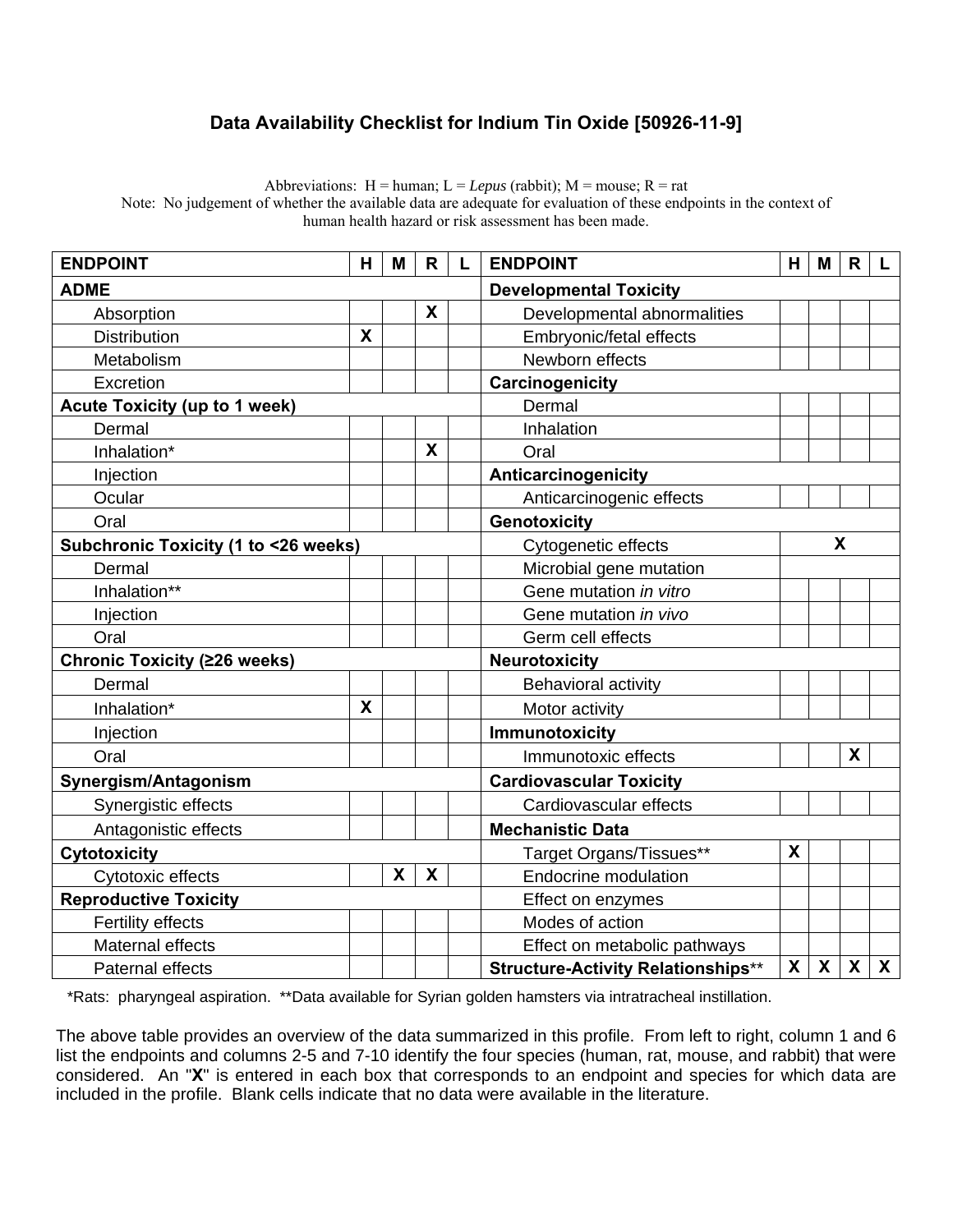# **Indium Tin Oxide Nomination Summary**

**Chemical Name:** Indium Tin Oxide

**Formula:** In.Sn.O

**CAS RN:** 50926-11-9

**Molecular Wt.:** Varies with composition

[Structure not available]

**Basis for Nomination:** Indium tin oxide (ITO) was nominated by the National Institute of Environmental Health Sciences for comprehensive toxicological characterization based on increasing potential for worker exposures due to its growing use in liquid crystal displays (LCDs), concern for pulmonary toxicity and carcinogenicity based on previous findings from NTP rodent toxicology studies of indium phosphide and effects observed in exposed workers, and lack of adequate toxicity data. Numerous wet chemical (aqueous or organic solvent) and thermal processes are available for producing ITO powders and thin film coatings. Commonly, indium oxide and tin oxide powders are blended together then compacted by hot or cold isostatic pressing or by sintering to make ITO sputtering targets (compressed blocks of ITO powder). ITO may be formed directly during a coating process, e.g., reactive sputtering from indium-tin alloy targets in the presence of oxygen. Its primary application is as a thin coating on glass or plastics used for touch panels (electrochromic, electroluminescent, and LCDs); plasma displays; flat panel displays (televisions, computer screens, cell phones, etc.); field emission displays; heat reflective coatings; solar panels; cathode-ray tubes; energy efficient windows; gas sensors; and photovoltaics. It is also coated on aircraft and automobile windshields for demisting and deicing. Workers engaged in finishing compacted ITO targets by wet grinding in a Japanese plant that manufactured ITO sputtering targets exhibited lung disease, the severity of which generally increased with duration of exposure and with serum indium concentrations. Two of five cases from the same Japanese plant experienced bilateral pneumothorax and at least one of these cases died. One of the five workers, diagnosed with lung fibrosis, improved upon removal to another work area. A cohort study of 108 workers from this plant reported that 23 (21%) had significant interstitial changes and 14 (13%) had emphysematous changes. Only modest lung function decrements were noted. These conditions were reported to most likely be due to inhalation of micrometer-sized ITO particles. High serum concentrations of indium in a large fraction of the workers and former workers indicated indium dissolution from ITO particles. Biomarkers of interstitial lung changes increased with increasing mean serum indium concentrations in 20 of 93 workers who were exposed to indium metal  $(\sim 10\%)$ , ITO  $(\sim 50\%)$ , or other insoluble indium compounds (~40%) at two ITO target manufacturing plants and two recycling plants, and in nine of 40 (22.5%) workers who had extended exposure to other insoluble indium species. Indium was suggested as the main toxicant, as well as in studies with other indium compounds such as indium oxide and indium phosphide. Alveolitis and/or other lung inflammatory responses were observed in rats given two different ITO doses by pharyngeal aspiration. Particles and proteinaceous materials were observed in the alveolar lumen but no fibrotic response was seen up to 60-days post-treatment. In a hamster subchronic study, intratracheal instillation caused significant increases in relative lung weight and slight to moderate inflammatory lung lesions. In a similar study, two of ten animals had a slight increase in the number of seminiferous tubules with disorganization or vacuolization. Body, testis, epididymis, seminal vesicle weights, and caudal sperm count were comparable to controls. ITO was cytotoxic in mouse and rat peritoneal macrophages and rat alveolar macrophages but not to rat or mouse epithelial cells. It also induced micronuclei in rats *in vivo* but not *in vitro*.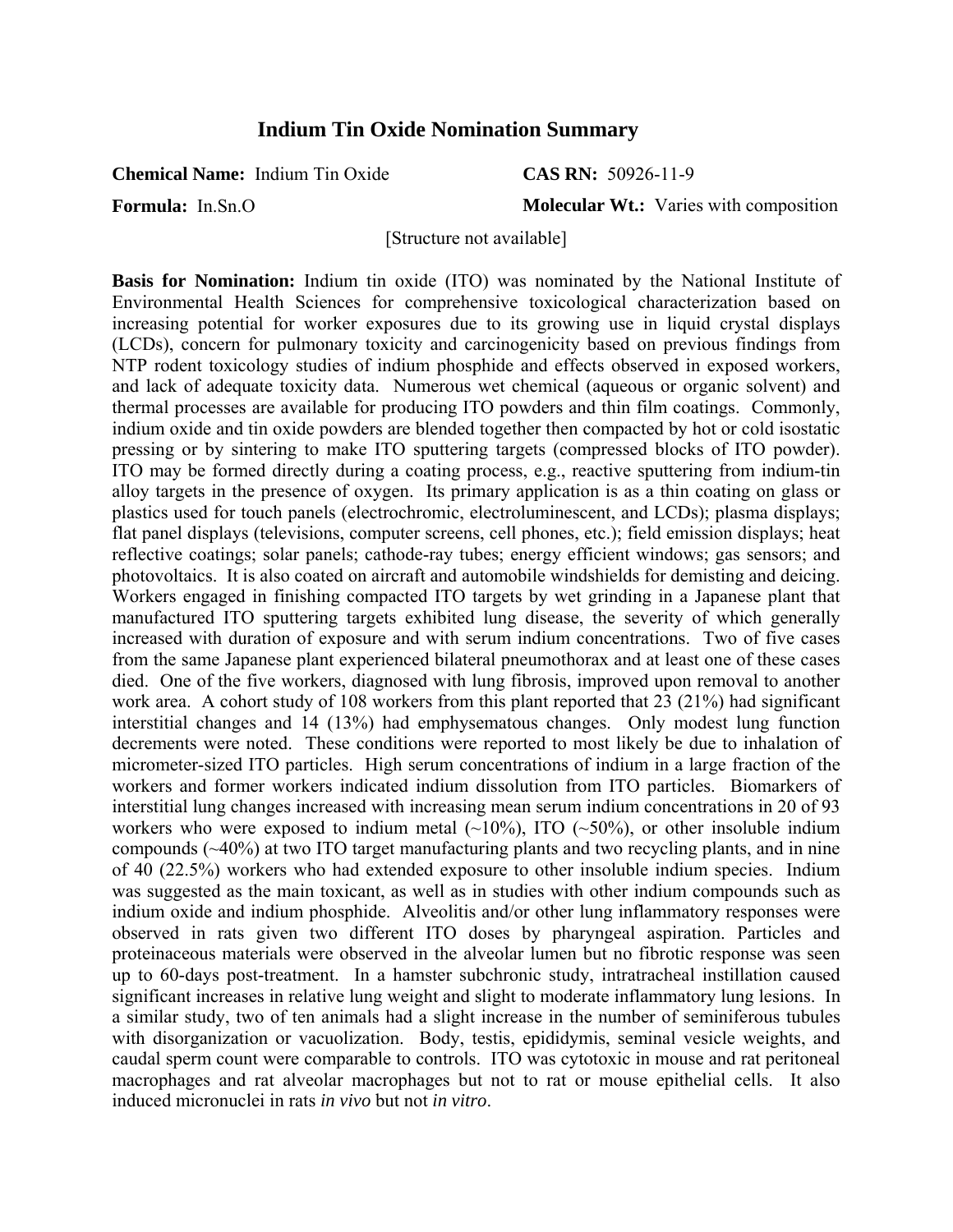## **A. Chemical Information**

#### *Molecular Identification*

**Chemical Name:** Indium Tin Oxide (ITO) (9CI) **CAS RN:** 50926-11-9\*

**Synonyms:** Tin indium oxide

**Trade Names:** F-ITO; Hyviz; Indium tin oxide, Vacuum Deposition Grade, 99.999%; Microsolver LIT 41A; New Pro Coat EC-L; S 100 (electrode); SUPP-HX; UFP-HX; X 101 (oxide) [Note: These were given in the Registry record; however, only SUFP-HX and UFP-HX were confirmed in a Google search (mentioned in U.S. patents).]

**Hill Formula:** In.Sn.O (usually given as  $In_2O_3$ :SnO<sub>2</sub> as product, Hill formula = In2O5Sn)

**Line Formula:** Not available

**Smiles Notation:** Not available

**PubChem SID:** [3764630\\*](http://pubchem.ncbi.nlm.nih.gov/summary/summary.cgi?sid=3764630#Synonyms)\* (PubChem, undated)

**InChI:** Not available

**Molecular Weight:** Varies with composition

**Purity of Commercial Products:** nanopowder is available at purities from 99 to >99.99999% at wt. % ratios (oxide weight ratio or In-Sn atomic ratios) of 90:10 (most common), 95:5, and 80:20 [\(AZoM.com, 2006](http://www.azom.com/details.asp?ArticleID=2349); [Degussa AG Advanced Nanomaterials, 2006;](https://www.nano-indiumtinoxide.com/webapps/adnano.nsf/download/9A069C57483742D4C125719A005003F4/$File/pi%20adnano%20ITO%2008%202006.pdf) [Foyol Co., Ltd., 2008;](http://www.fuzing.com/vli/002118742273/ITO-targets-F_ST_2002-F_EM_1001-F_NM_1001-) [Indium](http://www.indium.com/documents/pds/97550.pdf)  [Corporation, undated](http://www.indium.com/documents/pds/97550.pdf); [Nanophase Technologies, 2008;](http://www.nanophase.com/catalog/item.asp?ITEM_ID=35&DEPARTMENT_ID=38) [Reade Advanced Materials, 2006](http://www.reade.com/index.php?option=com_content&task=view&id=262&Itemid=10); [Swarts](http://www.indium.com/documents/msds/IB011.pdf)  [\[Indium Corp. of America\], 2006](http://www.indium.com/documents/msds/IB011.pdf); [Tolcin, 2008](http://minerals.usgs.gov/minerals/pubs/commodity/indium/myb1-2006-indiu.pdf))

**Additives in Commercial Products:** Some nanopowders are coated with polymers to improve compatibility in coating formulations.

**Impurities in Commercial Products:** Total aluminum, antimony, bismuth, chromium, copper, iron, lead, magnesium, nickel, potassium, sodium, titanium, and zinc at a total concentration of ~100 ppm ([Umicore, 2005\)](http://www.thinfilmproducts.umicore.com/pdf/indium_tin_oxide_ITO.pdf)

**Mammalian Metabolites:** Not available

**Biodegradation Products:** Not available

**Environmental Transformation:** Not available

#### *Physical-Chemical Properties*

**Physical State:** Yellow, yellow-green, gray-yellow, gray, or blue solid/powder

Tin substitutes for indium in ITO crystals forming either stannous oxide (tin $[II]$  monoxide) or stannic oxide (tin[IV] dioxide) at the doping levels commonly used (8-10%). Much of the Sn(IV) likely exists as interstitial atoms in the indium oxide cubic bixbyite lattice rather than as replacement atoms. Crystal grain size depends on processing parameters (e.g., deposition rate and substrate temperature). Typical ITO films are  $1500-3500$  Ångstroms thick ([BizEsp, 2007](http://www.bizesp.com/uploads/ITO_FEATURE_APRIL07.pdf); [Zhou, 2005 thesis\)](http://www.rit.edu/kgcoe/ue/thesisguidelinespages/2006_Jianming_Zhou.pdf). ITO nanopowder primary particle size is ~7-75 nm. Standard- and fine-grade powder particle sizes are 0.1-15  $\mu$ m with agglomerated particles  $\geq$ 31  $\mu$ m. ITO nanoparticles also are available as dispersions in water or organic solvents ([AZoM.com, 2006](http://www.azom.com/details.asp?ArticleID=2349); Chagnon, 2001; [Degussa AG Advanced](https://www.nano-indiumtinoxide.com/webapps/adnano.nsf/download/9A069C57483742D4C125719A005003F4/$File/pi%20adnano%20ITO%2008%202006.pdf)  [Nanomaterials, 2006;](https://www.nano-indiumtinoxide.com/webapps/adnano.nsf/download/9A069C57483742D4C125719A005003F4/$File/pi%20adnano%20ITO%2008%202006.pdf) [Foyol Co., Ltd., 2008;](http://www.fuzing.com/vli/002118742273/ITO-targets-F_ST_2002-F_EM_1001-F_NM_1001-) [Indium Corporation, undated](http://www.indium.com/documents/pds/97550.pdf); [Nanophase](http://www.nanophase.com/catalog/item.asp?ITEM_ID=35&DEPARTMENT_ID=38)  [Technologies, 2008](http://www.nanophase.com/catalog/item.asp?ITEM_ID=35&DEPARTMENT_ID=38); [Reade Advanced Materials, 2006;](http://www.reade.com/index.php?option=com_content&task=view&id=262&Itemid=10) [Swarts \[Indium Corp. of America\], 2006;](http://www.indium.com/documents/msds/IB011.pdf) [Tolcin, 2008](http://minerals.usgs.gov/minerals/pubs/commodity/indium/myb1-2006-indiu.pdf)).

**Specific Gravity or Density Value:** 6.65-7.34 g/cm<sup>3</sup> (Registry, 2006); 7.14 g/cm<sup>3</sup> (AZoM.com, [2006\)](http://www.azom.com/details.asp?ArticleID=2349)

**Boiling Point:** Sublimes at 982 °C [\(Swarts \[Indium Corp. of America\], 2006\)](http://www.indium.com/documents/msds/IB011.pdf)

**Melting Point:** 1910 ºC [\(Swarts \[Indium Corp. of America\], 2006\)](http://www.indium.com/documents/msds/IB011.pdf)

**Vapor Pressure:** Not available

**Solubility:** Insoluble in water ([Swarts \[Indium Corp. of America\], 2006](http://www.indium.com/documents/msds/IB011.pdf)) [Note: Solubility limit of Sn in In<sub>2</sub>O<sub>3</sub> is <8 atomic % [\(Kim et al., 2006](http://yu.ac.kr/%7Ehyulee/papers/ITO-Sn.pdf)).]

**Log P** =  $\text{Log } K_{ow}:$  Not available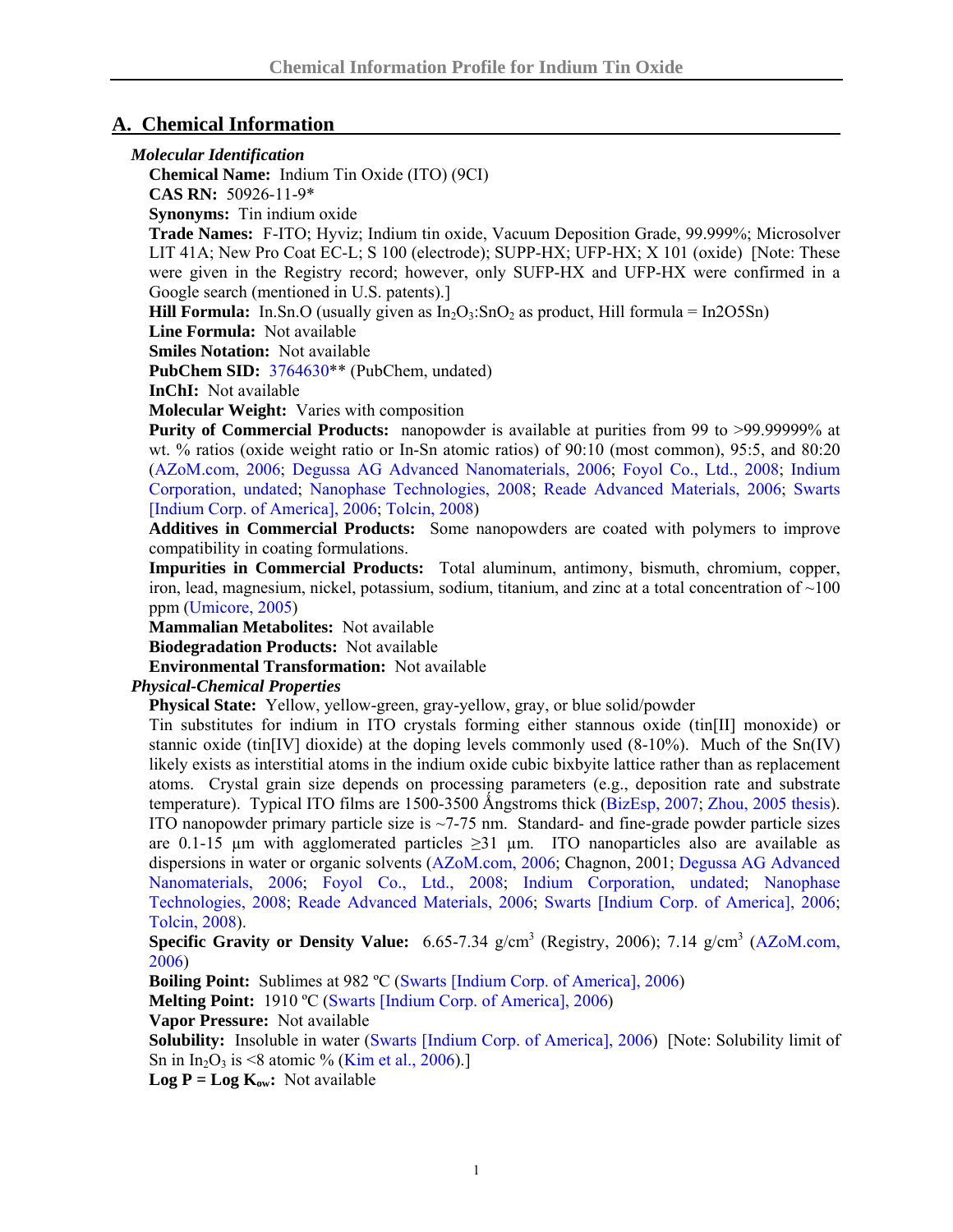#### **Bioconcentration Factor(s) (species):** Not available

<sup>\*</sup>This is the generic CAS RN; specific CAS RNs are given for specific formulations—e.g., 71243-84-0 for In<sub>1.69</sub> Sn<sub>0.15</sub>O<sub>2.85</sub>, 212075-26-8 for  $In_{0.01}SnO_2$ , and 180090-96-4 for  $In_{0.02}Sn_{0.98}O_{1.99}$ .

\*\*This is for the compound with CAS RN 71243-84-0. A PubChem compound and substance search produced no other records for other formulations (searched via chemical name and CAS RNs).

# **B. Exposure Potential**

#### *U.S. Annual Production*

Not available for ITO; no U.S. primary production of indium

- 1997-2000: consumption of indium for coatings ranged from 34-39 metric tons (up from 15 metric tons in 1996); consumption for electronic components and semiconductors ranged from 9-13 metric tons (up from the 5 metric tons in 1996) [\(Jorgenson and George, 2005\)](http://pubs.usgs.gov/of/2004/1300/2004-1300.pdf).
- 2001-2005: consumption of indium increased annually from 65-115 metric tons. The United States imported 79 to  $\sim$ 150 metric tons per year ([Carlin, 2006\)](http://minerals.usgs.gov/minerals/pubs/commodity/indium/indiumcs06.pdf).
- 2006: U.S. indium "production" was largely from upgrading imported indium (99.97-99.99%) to purities up to 99.99999%; most indium products in the United States are currently produced by Indium Corporation of America and Umicore Indium Products. U.S. import of unwrought indium and indium powder was 100 metric tons ([Tolcin, 2008\)](http://minerals.usgs.gov/minerals/pubs/commodity/indium/myb1-2006-indiu.pdf).

#### *Worldwide Annual Production*

- **-** No production volumes for ITO were found. Most production of ITO targets and sputtering is done in Japan, China, and Korea. One Japanese company, Nikko Materials Co., Ltd. produces 45% of the global ITO target ([Tolcin, 2008](http://minerals.usgs.gov/minerals/pubs/commodity/indium/myb1-2006-indiu.pdf)).
- **-** Refinery production of indium was 405 and 455 metric tons in 2004 and 2005, respectively; China was the lead indium producer with an output of 200 and 250 metric tons per year, respectively ([Carlin, 2006\)](http://minerals.usgs.gov/minerals/pubs/commodity/indium/indiumcs06.pdf).
- **-** More than 70% of indium produced in the world is used in flat panel displays (FPDs) but only ~30% of the ITO in the target deposits on the desired substrates during sputtering. Used targets, sputter chamber shields, and grinding sludge account for the remaining ITO. Reclaim reprocessing can recover  $\sim 60$ -65% of the indium from the non-deposited ITO ([Carlin, 2006](http://minerals.usgs.gov/minerals/pubs/commodity/indium/indiumcs06.pdf); Jorgenson and George, [2005](http://pubs.usgs.gov/of/2004/1300/2004-1300.pdf)).
- **-** Secondary production of indium from reclaim processing of ITO scrap began to exceed primary production in 2006. The minimum world indium production used in ITO increased from 595 metric tons in 2005 to 774 metric tons in 2006 [\(Phipps et al., 2007\)](http://www.indium.com/_dynamo/download.php?docid=552).
- **-** World production of indium in 2009 is projected to be 1512 metric tons (551 metric tons primary and 961 metric tons secondary production); the projected demand is 1555 metric tons (1281 metric tons [82%] for FPDs and 274 tons for other uses) [\(Phipps et al., 2007\)](http://www.indium.com/_dynamo/download.php?docid=552).

#### *Production Processes*

- **-** The most common method for producing ITO targets is sintering blended indium oxide and tin oxide powders (e.g., [Okabe et al., 2000 pat.\)](http://www.freepatentsonline.com/6099982.html).
- **-** Indium oxide and tin oxide powders must be intimately mixed. ITO powders may be used directly. Powders are compacted by cold or hot isostatic pressing, sintering, or hot pressing. After compaction, the powders are heated for many hours at  $\sim$ 1500 °C for homogenization and recrystallization [\(BizEsp, 2007;](http://www.bizesp.com/uploads/ITO_FEATURE_APRIL07.pdf) [Friz and Waibel, 2003\)](http://www.thinfilmproducts.umicore.com/library/pdf/article_coating_materials_12june03.pdf).
- **-** After compaction of the powders, the targets are surface finished by polishing, machining, or grinding ([Lo et al., 1997 pat.\)](http://patft.uspto.gov/netacgi/nph-Parser?Sect2=PTO1&Sect2=HITOFF&p=1&u=%2Fnetahtml%2FPTO%2Fsearch-bool.html&r=1&f=G&l=50&d=PALL&RefSrch=yes&Query=PN%2F5656216).
- **-** Umicore uses pressureless sintering to produce ceramic ITO sputtering targets ([Umicore, 2005\)](http://www.thinfilmproducts.umicore.com/pdf/indium_tin_oxide_ITO.pdf).
- **-** Co-precipitation from a solution containing both indium and tin ionic compounds also can be used. An aqueous solution of inorganic salts is basified, the precipitate washed to remove ionic compounds, and the intermediate indium tin hydroxide dried then subsequently heated to convert it to ITO (e.g., [Kim et al., 2006](http://yu.ac.kr/%7Ehyulee/papers/ITO-Sn.pdf)).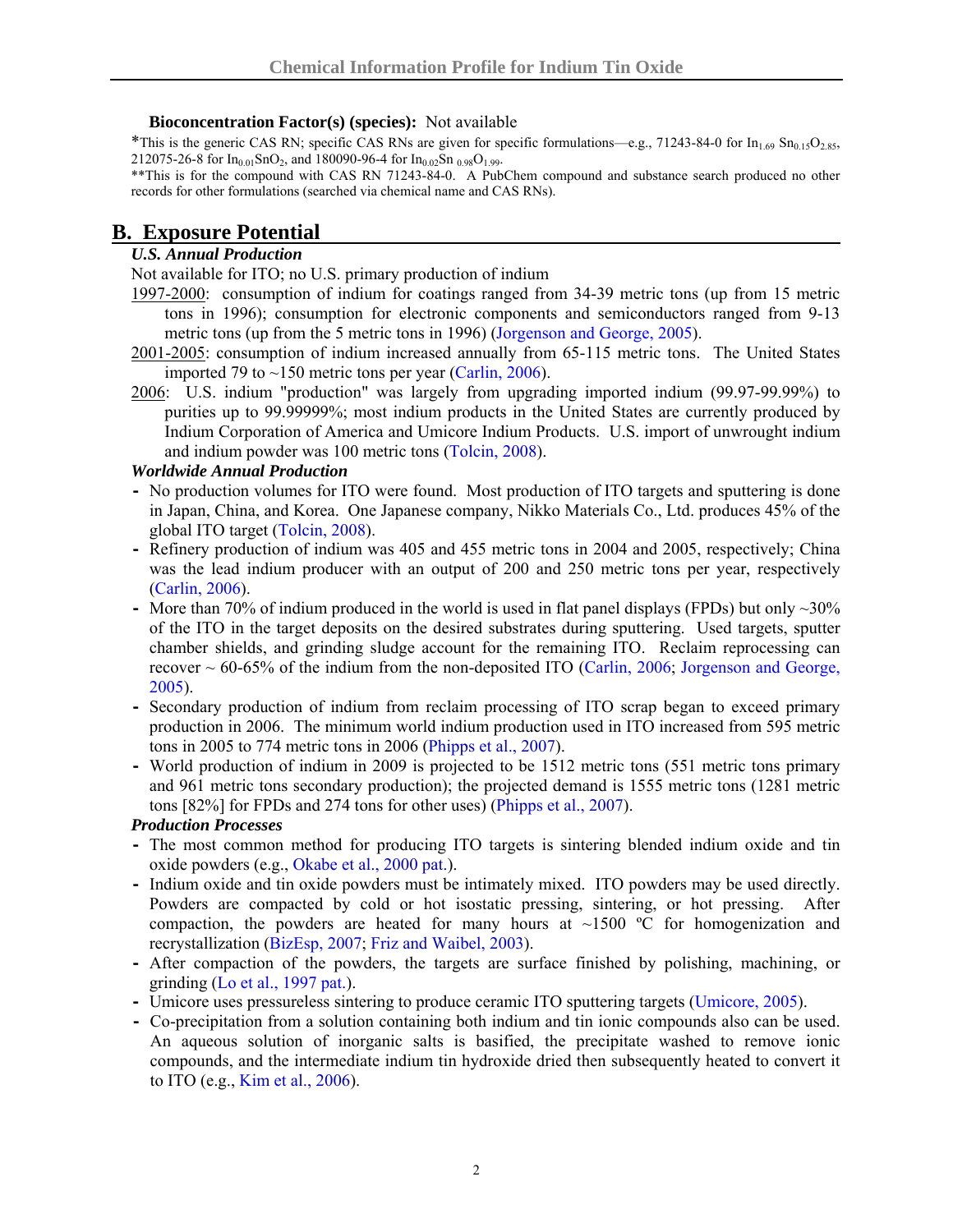Nanoparticles

- **-** Nanoscale monophasic ITO powders have been produced directly from organic salts in organic solvents [\(Ba et al., 2006](http://pubs.acs.org/cgi-bin/abstract.cgi/cmatex/2006/18/i12/abs/cm060548q.html); [Lee and Choi, 2005\)](http://www.sciencedirect.com/science?_ob=ArticleURL&_udi=B6TX0-4DTKY19-1&_user=10&_rdoc=1&_fmt=&_orig=search&_sort=d&view=c&_acct=C000050221&_version=1&_urlVersion=0&_userid=10&md5=997cfcfa20d6cad188042e585e19bc08).
- **-** ITO nanoparticles also are produced by sol-gel process in which controlled hydrolysis of metal alkoxides in aqueous solution leads to metal oxide nanoparticles, which must be washed, dried, and calcined ([Ba et al., 2006;](http://pubs.acs.org/cgi-bin/abstract.cgi/cmatex/2006/18/i12/abs/cm060548q.html) [Zhang et al., 2004\)](http://jcpr.kbs-lab.co.kr/english/journal/JCPR/vol5num3/208-213.pdf).
- **-** A nanopowder of ~37-nm particle size and said to be ITO, although it contained phases of indium oxide and tin oxide, was prepared by combustion of an emulsion containing indium nitrate and tetrabutyltin ([Bickmore et al., 1999 pat.\)](http://www.freepatentsonline.com/5984997.html).
- **-** ITO nanostructure can also be synthesized by the following methods [\(Psuja et al., 2009](http://www.iop.org/EJ/article/1742-6596/146/1/012033/jpconf9_146_012033.pdf?request-id=f95a1946-d236-4377-96c4-35458ca19627)):
	- **·** hydrothermal method—mixed hydrochloric acid solution of metallic indium and tin and hydrous solution of sodium hydroxide in the form of sol are hydrothermally autoclaved and then sintered in air (Xu et al., 2005; cited by [Psuja et al., 2009](http://www.iop.org/EJ/article/1742-6596/146/1/012033/jpconf9_146_012033.pdf?request-id=f95a1946-d236-4377-96c4-35458ca19627))
	- **·** controlled growth technique—indium chloride and tin chloride dissolved in ethanol are dropped in 25% ammonia water with β-alanine and surfactant (Al-Dahoudi et al., 2001; cited by [Psuja et](http://www.iop.org/EJ/article/1742-6596/146/1/012033/jpconf9_146_012033.pdf?request-id=f95a1946-d236-4377-96c4-35458ca19627)  [al., 2009\)](http://www.iop.org/EJ/article/1742-6596/146/1/012033/jpconf9_146_012033.pdf?request-id=f95a1946-d236-4377-96c4-35458ca19627)
	- **·** preparation of indium hydroxide, which is washed, centrifuged, dried, sintered, and then mechanically mixed with tin oxide
	- **·** modified Pechini method—nitrides, α-hydroxyl acids, and multi-hydroxide alcohols are dissolved in water; metals are complexed by acid molecules at high temperature; crystallization of compounds via a violent combustion reaction to produce oxides

Thin Films and Other Coatings

- **-** Spray pyrolysis and sputtering from targets (preferred method) are thermal methods used to deposit thin ITO films [\(Gordon, 2000\)](http://lucy.mrs.org/membership/preview/aug2000bull/Gordon.pdf). Sputtering is done in a chamber at reduced pressure. In reactive sputtering from an In-Sn alloy target, oxygen is added to oxidize the metals [less popular process since pure ITO targets have become available for sputtering ([BizEsp, 2007\)](http://www.bizesp.com/uploads/ITO_FEATURE_APRIL07.pdf)]. For ITO thin film patterning, photoresists are typically used as masking layers. Sputtering processes include directcurrent magnetron and radiofrequency sputtering [\(Friz and Waibel, 2003](http://www.thinfilmproducts.umicore.com/library/pdf/article_coating_materials_12june03.pdf); [Zhou, 2005 thesis\)](http://www.rit.edu/kgcoe/ue/thesisguidelinespages/2006_Jianming_Zhou.pdf).
- **-** Other thermal methods include pulsed laser deposition in an ultra-high-vacuum chamber and reactive and ion-assisted sputtering [\(Friz and Waibel, 2003;](http://www.thinfilmproducts.umicore.com/library/pdf/article_coating_materials_12june03.pdf) [Zhou, 2005 thesis\)](http://www.rit.edu/kgcoe/ue/thesisguidelinespages/2006_Jianming_Zhou.pdf).
- **-** Coatings may be produced on substrates by electrospinning sol-gel prepared ITO coatings on substrates followed by thermal processing (e.g., [Zhang et al., 2004\)](http://jcpr.kbs-lab.co.kr/english/journal/JCPR/vol5num3/208-213.pdf).
- **-** ITO inks are used for screen printing to give coatings with thicknesses of ~10-30 µm for LCDs, blackwall contacts, and solar-cell antireflection coatings. The post deposition crystallization temperature ( $\leq 600$  °C) is held for more than an hour [\(Zhou, 2005 thesis\)](http://www.rit.edu/kgcoe/ue/thesisguidelinespages/2006_Jianming_Zhou.pdf).
- **-** Aqueous or organic solvent-based nanoscale ITO dispersions are applied to substrates by conventional coating processes such as spray, dipping, and spin coating. Formulations may include UV-cured acrylic coatings or other transparent plastics ([Degussa AG Advanced Nanomaterials,](https://www.nano-indiumtinoxide.com/webapps/adnano.nsf/download/9A069C57483742D4C125719A005003F4/$File/pi%20adnano%20ITO%2008%202006.pdf)  [2006](https://www.nano-indiumtinoxide.com/webapps/adnano.nsf/download/9A069C57483742D4C125719A005003F4/$File/pi%20adnano%20ITO%2008%202006.pdf)).

Recycling

- **-** Spent sputtering materials, grinding sludge, and other indium-bearing wastes generated during FPD manufacture are recycled by wet chemical methods to reclaim the separate metals (acid dissolution, precipitation at different pH), which are sent back to the start of powder production ([Ceramic](http://www.ceramicindustry.com/Articles/Industry_News/BNP_GUID_9-5-2006_A_10000000000000253096)  [Industry, 02-07-08;](http://www.ceramicindustry.com/Articles/Industry_News/BNP_GUID_9-5-2006_A_10000000000000253096) [Schlott et al., 1997 pat.](http://www.patentstorm.us/patents/5660599/fulltext.html)).
- **-** A simpler process was patented in which ground-up target material (<250 µm powder) was returned to a compaction step using hot isostatic pressing at a temperature low enough to prevent recrystallization and retain the primary grain size  $(0.1-10 \mu m)$  of the original targets (Schlott et al., [1997 pat.\)](http://www.patentstorm.us/patents/5660599/fulltext.html).
- **-** LCD panels from dismantled computers, etc., may be smashed into glass cullet and the indium recovered by acid dissolution, etc. Each 15-inch LCD display contains about 0.5 g ITO ([King](http://www.metrokc.gov/dnrp/swd/takeitback/electronics/documents/FPDReport.pdf)  [County Solid Waste Division, DNRP, 2008](http://www.metrokc.gov/dnrp/swd/takeitback/electronics/documents/FPDReport.pdf)).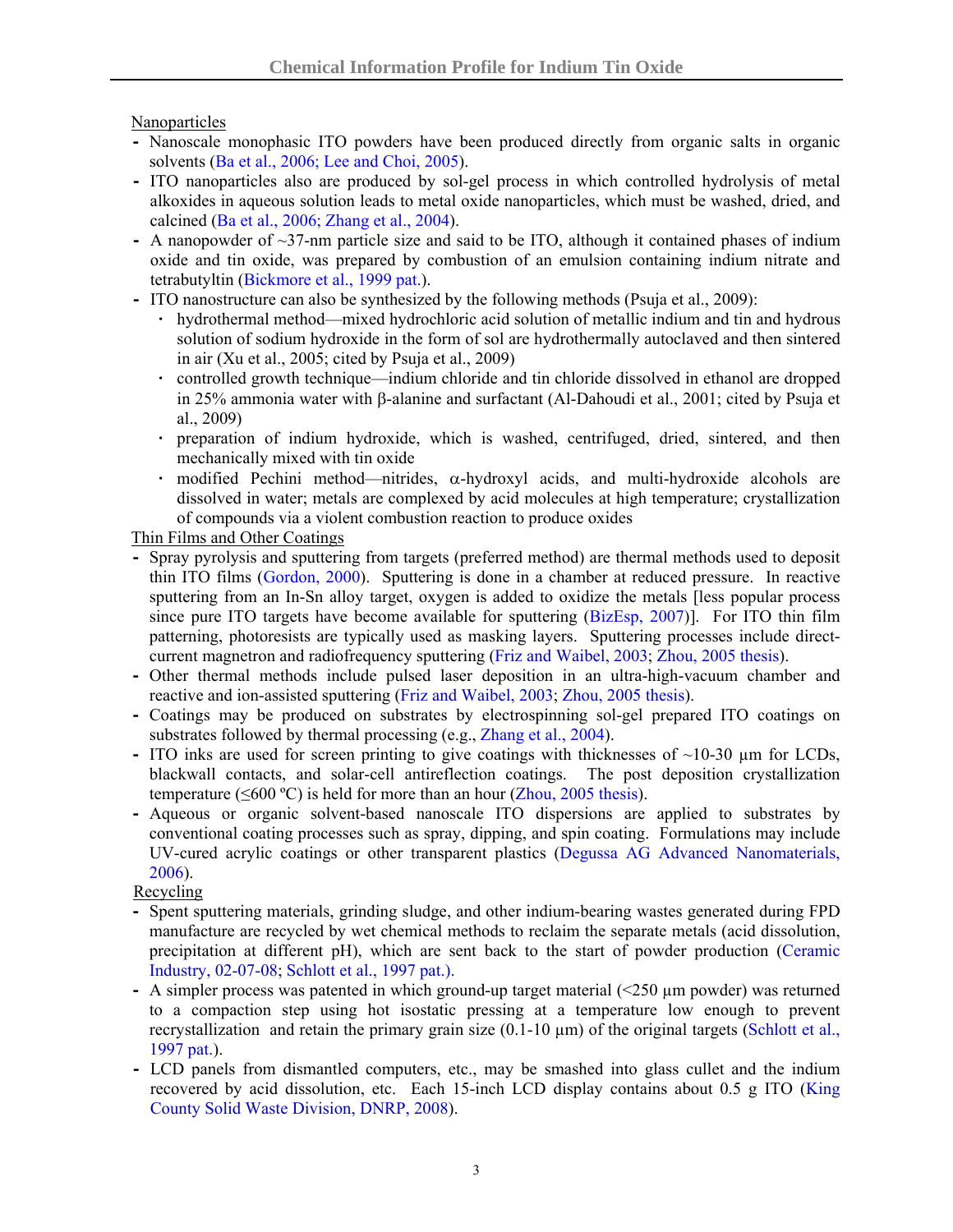## *Uses*

- **-** Generally used as a thin coating on glass or plastics for: touch panels; electrochromic, electroluminescent, and LCDs; plasma displays; flat panel displays; field emission displays; touch or laptop computer screens; cell phones; heat reflective coatings; solar panels; cathode-ray tubes; energy efficient windows; gas sensors; and photovoltaics ([AZoM.com, 2006;](http://www.azom.com/details.asp?ArticleID=2349) [Gordon, 2000;](http://lucy.mrs.org/membership/preview/aug2000bull/Gordon.pdf) [Jorgenson and George, 2005\)](http://pubs.usgs.gov/of/2004/1300/2004-1300.pdf).
- **-** Coated on aircraft and automobile windshields for demisting and deicing ([AZoM.com, 2006](http://www.azom.com/details.asp?ArticleID=2349); [Gordon, 2000](http://lucy.mrs.org/membership/preview/aug2000bull/Gordon.pdf); [Jorgenson and George, 2005\)](http://pubs.usgs.gov/of/2004/1300/2004-1300.pdf).
- **-** Coated on glass for manufacture of transparent ITO electrodes, microscope slides, infrared mirrors, etc. ([PGO, undated](http://www.pgo-online.com/intl/katalog/ito.html)).
- **-** Can be used as a waveguide for photonic crystals [\(Giessen, 2005\)](http://www.pi4.uni-stuttgart.de/NeueSeite/index.html?research/photoniccrystals.html).
- **-** Nanopowder is used to create an ITO target, a key material used in coating an ITO thin film for use on LCDs, etc. ([AZoNano, 2006\)](http://www.azonano.com/details.asp?ArticleID=1020).
- **-** Applications from the environmental and life sciences journal and patent literature not mentioned in the commercial literature include:
	- **·** photocatalyst component for pollution control and water disinfection
	- **·** chemical sensors and biosensors (may be implantable)
	- **·** heaters in droplet-based microfluidic devices (e.g., "lab-on-a-chip;" some may be commercial)
	- **·** protein and DNA microarrays (e.g., for hybridization and PCR)
	- **·** transparent cell and tissue culture platforms that allow optical monitoring of functions (no cytotoxicity)
	- **·** electroporation (e.g., for viral gene transfection)
	- [See Appendix 1 for more details.]

## *Occupational Exposure*

- **-** Greatest potential for exposure is due to industrial use, particularly as the use of ITO in the production of LCDs increases [\(Homma et al., 2003](http://www.jstage.jst.go.jp/article/joh/45/3/137/_pdf), [2005\)](http://erj.ersjournals.com/cgi/reprint/25/1/200).
- **-** The primary routes of exposure are inhalation, ingestion, and eye and skin contact [\(Swarts \[Indium](http://www.indium.com/documents/msds/IB011.pdf)  [Corp. of America\], 2006](http://www.indium.com/documents/msds/IB011.pdf)). Workers handling powdered ITO or engaged in machining, polishing, or wet grinding of ITO targets after compaction may inhale ITO. [Workers in Japan engaged in wet grinding of targets have developed mild to severe interstitial lung disease despite respiratory protection (e.g., [Homma et al., 2003](http://www.jstage.jst.go.jp/article/joh/45/3/137/_pdf), [2005\)](http://erj.ersjournals.com/cgi/reprint/25/1/200).]

#### *General Population Exposure*

**Foods and Beverages, Cosmetics, etc.:** Not available

**Ambient Environment:** Not available

#### *Environmental Occurrence*

**Natural Occurrence:** Not known to occur naturally

**U.S. Environmental Releases:** Not available

**Concentrations in Environmental Media:** Not available

# **C. Regulatory Information**

#### *U.S. Regulations*

ITO was on the Priority Testing List (TSCA section 8(a)) from 2001-2006. Effective June 3, 2004, it was added to the Health and Safety Data Reporting rule (TSCA section 8(d)), requiring submission of unpublished health effects studies on pharmacokinetics, genotoxicity, subchronic and chronic toxicity, and reproductive/developmental toxicity when purity of the indium compound is ≥90% by weight of test substance [\(U.S. EPA, 2004](http://www.epa.gov/EPA-TOX/2004/May/Day-04/t9875.htm)). In the  $56<sup>th</sup> TSCA$  Interagency Testing Committee (ITC) Report, data were requested on concentrations to which workers may be exposed during manufacturing and downstream uses and numbers of workers associated with manufacturing and downstream uses [\(U.S.](http://www.epa.gov/fedrgstr/EPA-TOX/2005/October/Day-24/t21197.pdf)  [EPA, 2005](http://www.epa.gov/fedrgstr/EPA-TOX/2005/October/Day-24/t21197.pdf)). It was removed from Priority Testing List in Report 58 ([U.S. EPA, 2006](http://www.epa.gov/EPA-TOX/2006/July/Day-11/t6126.htm)). A history of other U.S. EPA and ITC actions may be found in Appendix 2.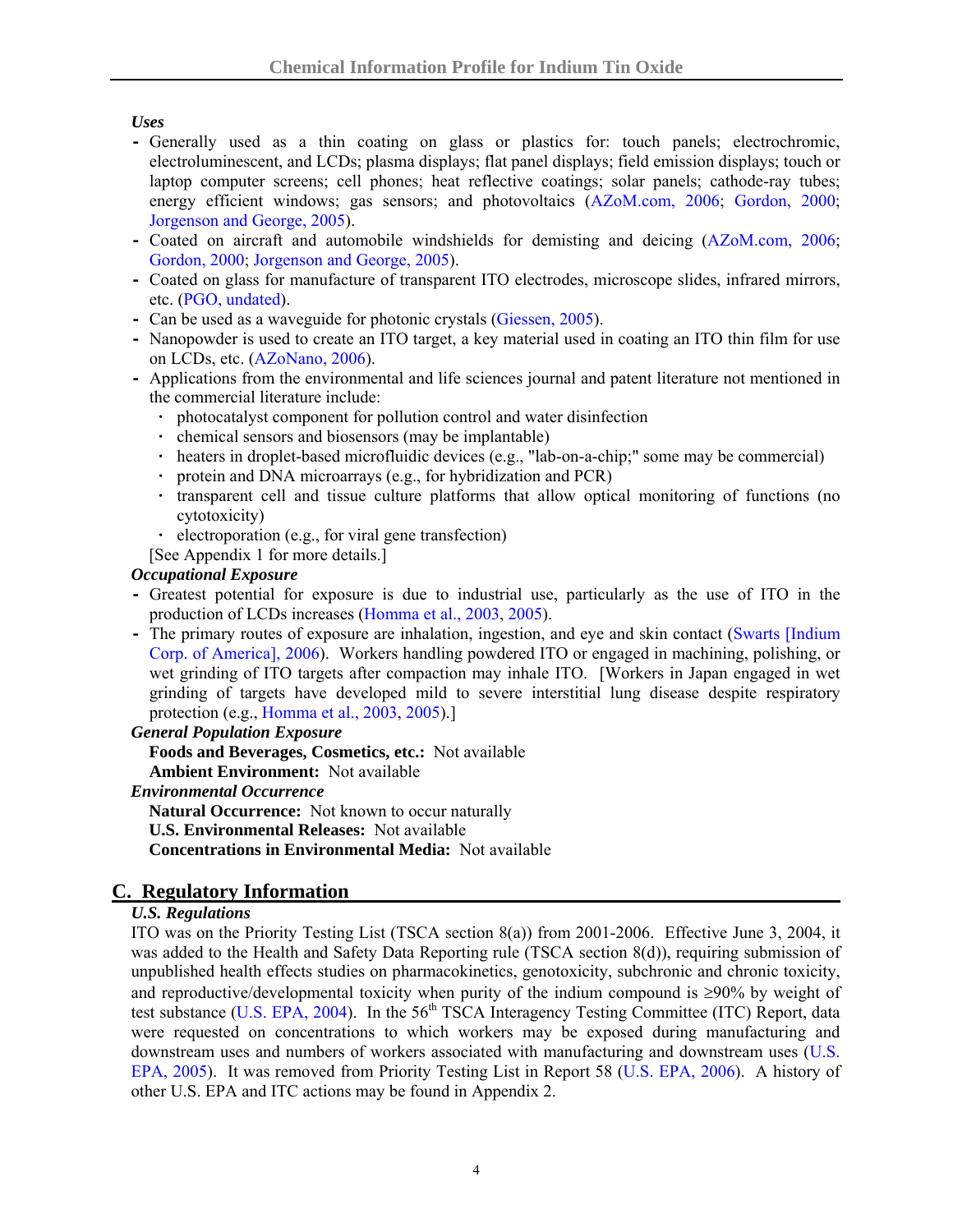#### **Exposure Limits (Standards and Criteria):** Not available for ITO

 $\overline{ACGIH}$  TLV: 0.1 mg/m<sup>3</sup> TWA (time-weighted average) for  $In_2O_3$  (as In)

*NIOSH REL*: 0. 1 mg/m<sup>3</sup> TWA for  $In_2O_3$  (as In); 2 mg/m<sup>3</sup> TWA for  $SnO_2$ 

*OSHA PEL*: None listed for either compound

*European Union Scientific Committee Regulations* 

#### Not available

#### *Canadian Domestic Substances List (DSL) and Non Domestic Substances List (NDSL)*

ITO is not listed in the DSL or NDSL. Indium oxide [1312-43-2] and tin oxide [1332-29-2 and 18282- 10-5] are both on the public portion of the DSL (published May 4, 1994) (Environment Canada, 2008).

## **D. Toxicological Information**

#### *General Toxicity*

Data for indium oxide  $(In_2O_3)$  and tin oxide  $(SnO_2)$  are also given below. ITO may cause severe irritation and burns to the skin or eyes. It may also burn the gastrointestinal tract if ingested. Respiratory irritation is possible from inhalation; chronic exposure may cause lung damage ([Swarts](http://www.indium.com/documents/msds/IB011.pdf)  [\[Indium Corp. of America\], 2006\)](http://www.indium.com/documents/msds/IB011.pdf).

**Human Studies:** Most of the following case reports and cohort studies are from the same Japanese processing plant where ITO sputtering targets are produced for transparent conductive films used in flat panel displays. Workers were engaged in finishing compacted (press molded) and sintered ITO targets by wet surface grinding in a well ventilated area while wearing dust masks with >95% filter efficiency. Mean diameter of airborne ITO particles was  $2.5 \mu m (0.1-11 \mu m)$ . Dust may have been suspended after splashes from the wet grinding dried on surfaces [\(Chonan et al., 2007\)](http://erj.ersjournals.com/cgi/reprint/29/2/317).

- **-** A 27-year-old male employed from 1994-1997 as an operator of a wet surface grinder was diagnosed in 1998 with interstitial pneumonia; diagnosis was consistent with inhalation of ITO particles.
	- **·** Liver damage (possibly not indium-induced), emaciation, and splenomegaly were observed.
	- **·** The indium serum concentration collected one year before death was 290 µg/L compared to a mean of 0.1 µg/L reported for healthy unexposed males (n=377).
	- **·** The patient died three years later of bilateral pneumothorax.
	- **·** Both tin and indium were spectroscopically identified in his lungs [\(Homma et al., 2003](http://www.jstage.jst.go.jp/article/joh/45/3/137/_pdf)).
- **-** A 30-year-old male engineer exposed for 4 years to ITO aerosols from wet surface grinding was diagnosed with pulmonary fibrosis with cholesterol granulomas and emphysema; these were reported most likely due to inhalation of ITO.
	- Indium serum concentration was 51  $\mu$ g/L compared to normal values (<0.1  $\mu$ g/L).
	- **·** Brown particles in lung tissues contained 61% indium and 4% tin compared to 74% indium and 8% tin in the target material.
	- **·** The mean count diameter of the ITO particles sampled in the workplace (air was not specified; might have been surface wipes [deposits due to splashing]) was 10  $\mu$ m.
	- **·** The patient recovered when removed to another area in the company ([Homma et al., 2005\)](http://erj.ersjournals.com/cgi/reprint/25/1/200).
- **-** Among 115 ITO workers in the same Japanese plant, three workers who had been engaged in surface grinding for 8-12 years had severely injured lungs, which was reflected in significantly elevated KL-6 (MUC-1; Krebs von den Lungen-6), a marker of diffuse interstitial lung disease. They had high serum indium concentrations and high resolution computed tomography (HRCT) revealed interstitial and/or emphysematous changes in all three workers. One worker, a nonsmoker, had severe obstructive changes by spirometry parameters and later experience bilateral pneumothorax (Taguchi and Chonan, 2006 [PMID:[16886812\]](http://www.ncbi.nlm.nih.gov/sites/entrez?orig_db=PubMed&db=pubmed&cmd=Search&TransSchema=title&term=16886812)).
- **-** Of 108 males at the same Japanese plant, 23 (21%) showed significant interstitial changes. Fourteen (two nonsmokers) (13%) had emphysematous changes.
	- **·** Elevated serum KL-6 was found in 40 of the workers.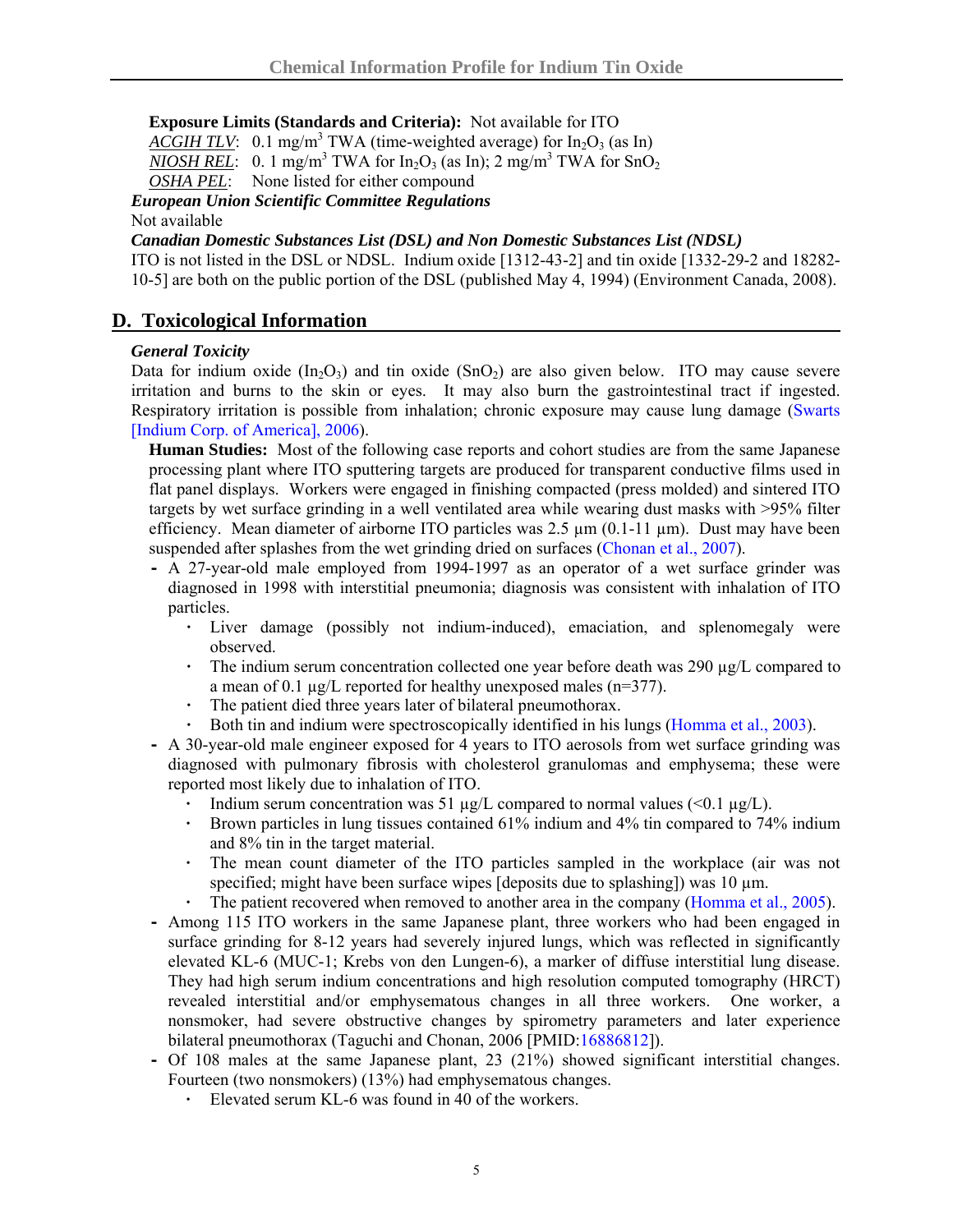- **·** Although serum indium concentration and KL-6 concentration were not significantly different in surface grinders vs. those in other work rooms, the prevalence of interstitial changes and emphysematous changes in the two groups were 40% vs. 14% and 27% vs. 8%, respectively. Most workers were rotated to different operations, which may have obscured exposure differences among them.
- **·** Of the 108 workers, the 78 who were currently exposed had serum indium concentrations of 7.8  $\pm$  4.3 ug/L. Serum concentrations of 27 formerly employed employees were 8.3  $\pm$ 4.4  $\mu$ g/L, and concentrations in nonexposed employees (38) were 0.3  $\pm$  2.6  $\mu$ g/L.
- The range of serum indium concentrations increased with increasing years of exposure and increasing interstitial changes score while the mean age of the workers in each of the quartiles was 33-34 years.
- **·** The first quartile (mean 2.1 years of experience) had serum concentrations in the range 0.2-2.9 µg/L and an interstitial changes score of zero.
- **·** In the second and third quartiles (2.9 and 4.1 mean years of experience), serum indium concentrations were 3.2-8.0 and 8.3-21.7  $\mu$ g/L and the number of interstitial changes were 0-10 (score 0.5-1.0).
- **·** In the fourth quartile (9.9 mean years of experience), the serum indium concentrations were 22.2-126.8 µg/L and the number of interstitial changes were 0-14.5 (score 3.0).
- **·** Modest lung function decrements were noted in those workers with interstitial changes.
- **·** Recent efforts to reduce exposure included semi-closure of open systems such as wet surface grinding and stricter enforcement of dust respirator use [\(Chonan et al., 2007\)](http://erj.ersjournals.com/cgi/reprint/29/2/317).
- **-** Workers were studied from two ITO manufacturing plants and two ITO recycling plants (total 93 workers, 93 nonexposed workers) where the major indium species in the dusts to which the workers were exposed were ITO ( $>50\%$ ), In<sub>2</sub>O<sub>3</sub> or In(OH)<sub>3</sub> ( $\sim$ 40%), and indium metal ( $\sim$ 10%). All of these species are difficultly water soluble. Dusts were said to consist "largely of respirable-sized particles."
	- **·** No differences were observed in lung effects between those who had inhaled mainly ITO and those who had inhaled tin-free indium compounds.
	- **·** Although no differences were observed between exposed and nonexposed workers in parameters of spirometry or in prevalence of interstitial changes, dose-effect and doseresponse relations were very clear when the workers were grouped by serum indium concentration ranges.
	- **·** The prevalence of interstitial and emphysematous changes as well as several biochemical indicators of lung damage, especially KL-6, generally increased with increasing blood serum indium concentrations.
	- The group with the greatest changes had a mean serum concentration of 80.4  $\mu$ g/L.
	- **·** Significant changes in KL-6 were observed in groups with mean serum concentrations between 24.2 and 80.4  $\mu$ g/L (20 workers).
	- The overall serum geometric mean of exposed workers was 8.25 µg/L (maximum 116.9) µg/L) compared to 0.25 µg/L in unexposed workers ([Hamaguchi et al., 2008\)](http://www.bvsde.paho.org/bvsacd/cd67/hardly.pdf).

Other studies of biological monitoring of workers exposed to water-insoluble indium compounds are included for comparison.

- **-** In a study of Japanese indium plant workers that does not clearly state in its abstract whether exposure was to ITO, no findings of interstitial lung changes were noted in the 40 workers upon HRCT examination; but serum KL-6 concentrations were elevated (>500 U/mL) in nine men (22.5%) who had significantly longer indium exposure, higher serum indium concentrations, and higher surfactant protein D (SP-D) concentrations, which were indicative of interstitial changes in the lungs (Nogami et al., 2008 [PMID[:18260313\]](http://www.ncbi.nlm.nih.gov/sites/entrez?orig_db=PubMed&db=pubmed&cmd=Search&TransSchema=title&term=16280313)).
- **-** Arithmetic mean values for indium in whole blood, serum, and urine of 107 Japanese workers exposed to partially respirable particles of water-insoluble indium compounds for a mean duration 4.56 years were 16.8, 14.6, and 2.45  $\mu$ g/L, respectively. Values at the 90<sup>th</sup> percentile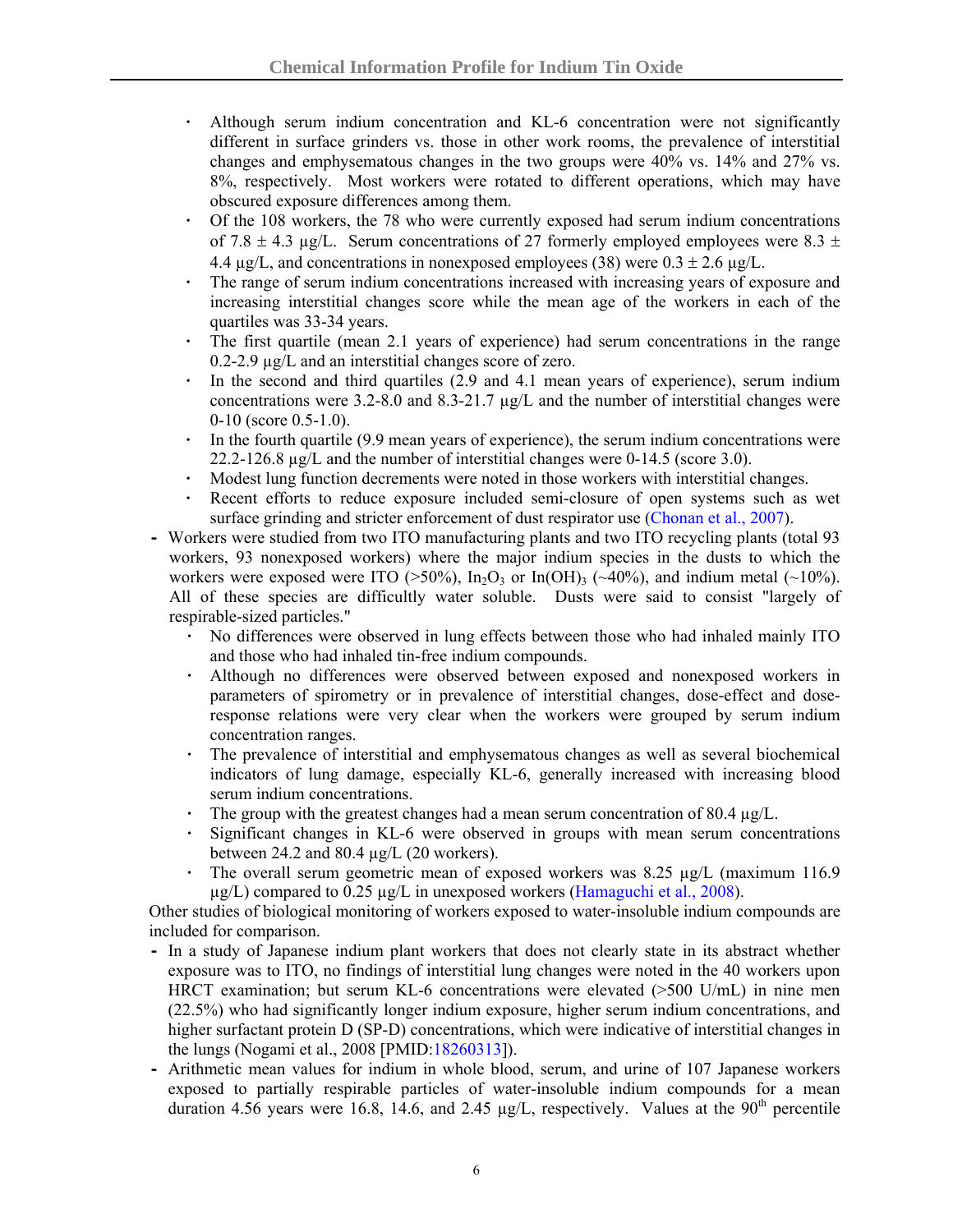were 42.7, 36.1, and 6.88 µg/L, respectively. The mean blood indium concentrations in 24 unexposed workers were  $0.57 \mu g/L$  ( $0.98 \mu g/L$  at the  $90<sup>th</sup>$  percentile) (Miyaki et al., 2003). [The serum value 14.6 µg/L falls within the range of the workers with mean exposure duration of 4.1 years reported by Chonan et al. (2007).]

- **-** Taiwanese optoelectronics workers (103) had mean whole blood concentrations of 0.22 µg/L [reported as ppb] compared to 0.14 µg/L in blood of 67 referents (unexposed office workers). There was little difference among the three groups of optoelectronic workers (15 in equipment maintenance, 52 dopants and thin film workers, and 36 fabrication supervisors and engineers). The mean concentrations of indium in urine were not significantly different from that of the controls  $(0.02-0.03 \mu g/L)$ . The workers were also exposed to gallium, arsenic, and antimony. Although gallium and arsenic concentrations in the urine were significantly correlated with malondialdehyde plasma concentrations, a marker of lipid peroxidation, no such correlation for indium in urine was observed (Liao et al., 2004 [PMID[:15354058](http://www.ncbi.nlm.nih.gov/sites/entrez?orig_db=PubMed&db=pubmed&cmd=Search&TransSchema=title&term=15354058)], 2006 [PMID[:16902371\]](http://www.ncbi.nlm.nih.gov/sites/entrez?orig_db=PubMed&db=pubmed&cmd=Search&TransSchema=title&term=16902371)).
- **-** Personal air samplers worn by production workers, engineers, and office administrators (72 workers/group) at two semiconductor manufacturing plants in the Science-Based Industrial Park in Hsinchu City, Taiwan, collected inhalable air samples indicating mean (range) airborne indium concentrations of 8.4 (0.14-100.62), 7.38 (0.25-99.3), and 2.08 (0.12-17.66)  $\mu$ g In/m<sup>3</sup>, respectively. Urine concentrations for the three groups were 6.98 (3.05-35.89), 5.88 (3.02-34.09), and 1.24 (0.05-7.27)  $\mu$ g In/L, respectively. All but one of the 216 indium inhalation exposure concentrations were less than the NIOSH REL for indium and indium compounds  $(100 \text{ µg/m}^3)$ ([NIOSH, 2005](http://www.cdc.gov/NIOSH/npg/npgd0341.html)). (Exposures at this plant were probably to water-insoluble gallium arsenide and indium arsenide. Arsenic posed the greatest risk for the production workers and engineers since arsenic exposures frequently exceeded the exposure limit) (Chen et al., 2007a,b).

#### **Animal Studies:** Not available

Indium Oxide: Although extensive toxicity testing of hydrated indium (III) oxide  $[In(OH)<sub>3</sub>]$  has been done its comparability to indium oxide is questionable therefore results from studies using  $In(OH)$ 3 are not included here.

#### **Human Studies:** Not available

**Animal Studies:** Necrotizing pneumonia was reported in rats and rabbits injected intravenously (i.v.) with indium oxide. Toxic effects in rats dosed intratracheally (i.t.) included pneumonia and early fibrosis in the lungs, hyperplasia in lung lymph nodes, dystrophic changes in liver and kidneys, and inflammatory changes in the heart. Lung inflammatory changes and growth depression were observed in rats that inhaled indium oxide for three months. It was nontoxic in rats when ingested (Smith et al., 1978).

#### Tin Oxide

**Human Studies:** Workers exposed to tin oxide (stannic oxide) in dusts or fumes for at least three years while engaged in metal casting (tin foundries), scrap metal recycling, or tin plating accumulated tin in their lungs without any effect on lung function, reports of fibrosis, "clinically significant emphysema," or adverse effect on mortality. One case control study in Belgium reported an odds ratio of 3.72 for risk of chronic kidney failure for persons occupationally exposed to tin, but no distinction was made as to the tin speciation [\(IPCS, 2005](http://www.inchem.org/documents/cicads/cicads/cicad65.htm); [Monteiles, 2005](https://gupea.ub.gu.se/dspace/bitstream/2077/4352/1/ah2005_07.pdf)). Tin oxide is generally regarded as an agent that produces nonfibrotic pneumoconiosis, a benign disease with insignificant pulmonary effects. Recently, interstitial lung disease has been reported in Turkish tinsmiths who recoat tin-covered copper kitchen utensils. Turkish tinners (24), who had worked at the occupation for a mean of 41.4 years, had a high incidence (46%) of diffuse parenchymal lung diseases that appeared to be attributable to combined exposure to sulfuric acid (in a preliminary step followed by rinsing) and powdered ammonium chloride (used to pretreat the copper surface) as well as to tin oxide vapors while applying the tin, either by rubbing a pure tin bar or by sprinkling small balls of granulated tin on the hot copper surface. Two-thirds of the workers had a history of potential exposure to environmental asbestos, but asbestosis was ruled out; and 75% smoked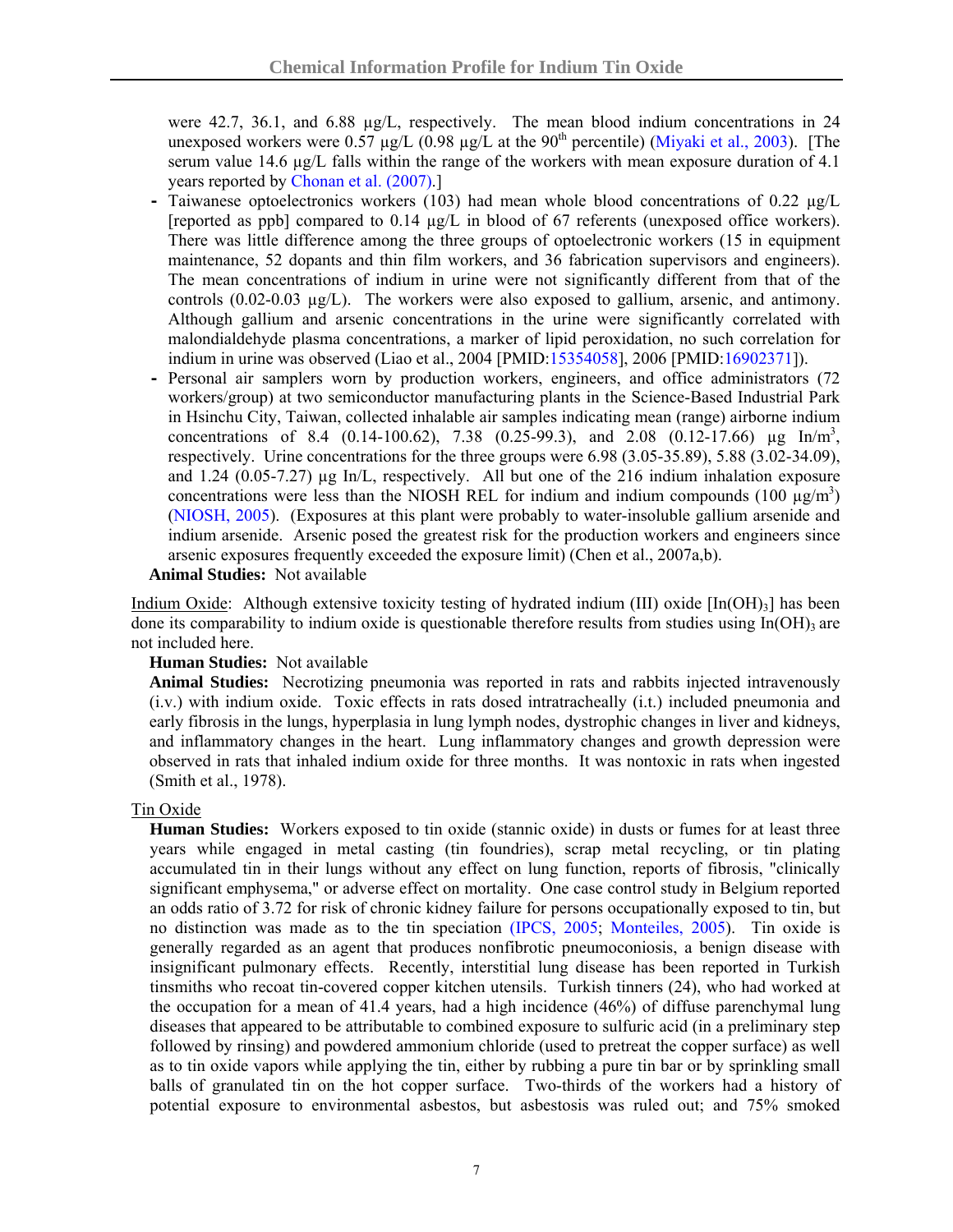tobacco. High resolution computed tomography results were consistent with "respiratory bronchiolitis interstitial lung disease" in nine workers, a "usual interstitial pneumonia" in one worker, and a "non-specific interstitial pneumonia" in another [\(Dikensoy et al., 2008](http://joh.med.uoeh-u.ac.jp/pdf/E50/E50_2_16.pdf)). Another study of 26 tinsmiths from the same Turkish province reported that 11 exhibited aortic valve sclerosis and left ventricle diastolic dysfunction. One of the workers had been seen before and determined to have a reversible toxic myocarditis due to tin [oxide] fumes exposure. The signs vanished after the worker refrained from exposure for six months (Gunay et al., 2006 [PMID[:16326401\]](http://www.ncbi.nlm.nih.gov/sites/entrez?orig_db=PubMed&db=pubmed&cmd=Search&TransSchema=title&term=16326401)).

**Animal Studies:** Rats given a 50-mg dose of tin smelter dust i.t. showed dust accumulation in the lungs without connective tissue changes one year post exposure. Toxic effects observed in shortterm experiments with rats exposed to tin salts were not observed in rats dosed with tin oxide ([Monteiles, 2005](https://gupea.ub.gu.se/dspace/bitstream/2077/4352/1/ah2005_07.pdf)).

#### *Chemical Disposition, Metabolism, and Toxicokinetics*

#### **Absorption and Clearance:** Not available

**Human Studies:** High concentrations of indium in sera of workers exposed by inhalation to ITO indicated indium dissolution from ITO particles; indium appeared to be distributed to several organs (e.g., liver and spleen) via blood, which authors noted may lead to chronic adverse health effects. Two former ITO workers in Japan had serum indium concentrations of 51 and 290  $\mu g/L$  three to four years after leaving the factory compared to a mean concentration of 0.1 µg/L reported for 377 unexposed workers [\(Chonan et al., 2007](http://erj.ersjournals.com/cgi/reprint/29/2/317); [Homma et al., 2003](http://www.jstage.jst.go.jp/article/joh/45/3/137/_pdf), [2005\)](http://erj.ersjournals.com/cgi/reprint/25/1/200).

**Animal Studies:** Two-phase elimination of ITO from female Wistar rat lungs was observed after a single pharyngeal aspiration of ITO particles (2 or 20 mg/rat). [See acute animal studies for particle characterization.] By 15 days post-exposure,  $\sim 60\%$  of the 2 mg and  $\sim 40\%$  of the 20 mg dose were eliminated. Little more was cleared at the subsequent observation points up to 60 days. No blood, tissue, or urine concentrations were reported ([Laloy et al., 2007\)](http://www.epa.gov/oppt/tsca8e/pubs/8ehq/2007/jun07/8ehq_0607_16847b_89070000363.pdf).

#### Indium Oxide

**Absorption and Clearance:** Minor absorption of indium was observed when rats were exposed to indium oxide via inhalation, i.t. instillation, or ingestion. More indium was absorbed in the lungs and tracheobronchial lymph nodes than in the gastrointestinal tract, likely due to the longer retention time when indium oxide is deposited in the lungs. After inhalation, lung clearance was slow. Twelve weeks after a three-month inhalation exposure to indium oxide (mean concentration of 64  $\mu$ g/m<sup>3</sup>), 58% of the indium oxide still in the lungs at the end of the exposure had been removed from the lungs and 69% from the tracheobronchial lymph nodes. The biological half life was calculated as 2.5 months in the lung and 1.75 months in the tracheobronchial lymph nodes. After nose-only exposure of rats to nanoparticulate (64 nm) indium oxide for one hour  $(\sim 2.5 \text{ mg/m}^3)$  40% was deposited in the lower respiratory tract and 60% was in the nasopharyngeal region. Wide distribution to organs (greatest in the kidneys and liver) indicated "small but significant absorption," particularly during the first 24 hours of exposure. The half-life for clearance after this short exposure was 8 to 10 days. Fresh tissues from rats that were fed a diet with 8% indium oxide for three months contained ppm levels of indium ([Morrow et al., 1957](http://www.osti.gov/energycitations/product.biblio.jsp?osti_id=4345461&query_id=0); Smith et al., 1978).

#### **Human Studies:** Not available

Animal Studies: When rats inhaled indium oxide (average concentration 64 mg/m<sup>3</sup>) for two weeks, indium oxide mobilized significantly to tracheobronchial lymph nodes, but little absorption and distribution was observed. Indium concentrations in  $\mu$ g/g after two weeks (concentrations after 12 weeks are in parentheses) were 490 (10,000) in lungs, 250 (1,300) in tracheobronchial lymph nodes, 1.8 (9.2) in kidney, 0.33 (3.1) in liver, 0.25 (16) in spleen, and 0 (3.4) in bone. Tissue concentrations were higher at 24 weeks post exposure, but still represented only 10% of the lung burden with exclusion of the tracheobronchial lymph nodes. Kidneys, spleen, liver, and bone contained  $\leq 2 \mu g \ln/g$  after consuming a diet with 8% indium oxide for three months. When rats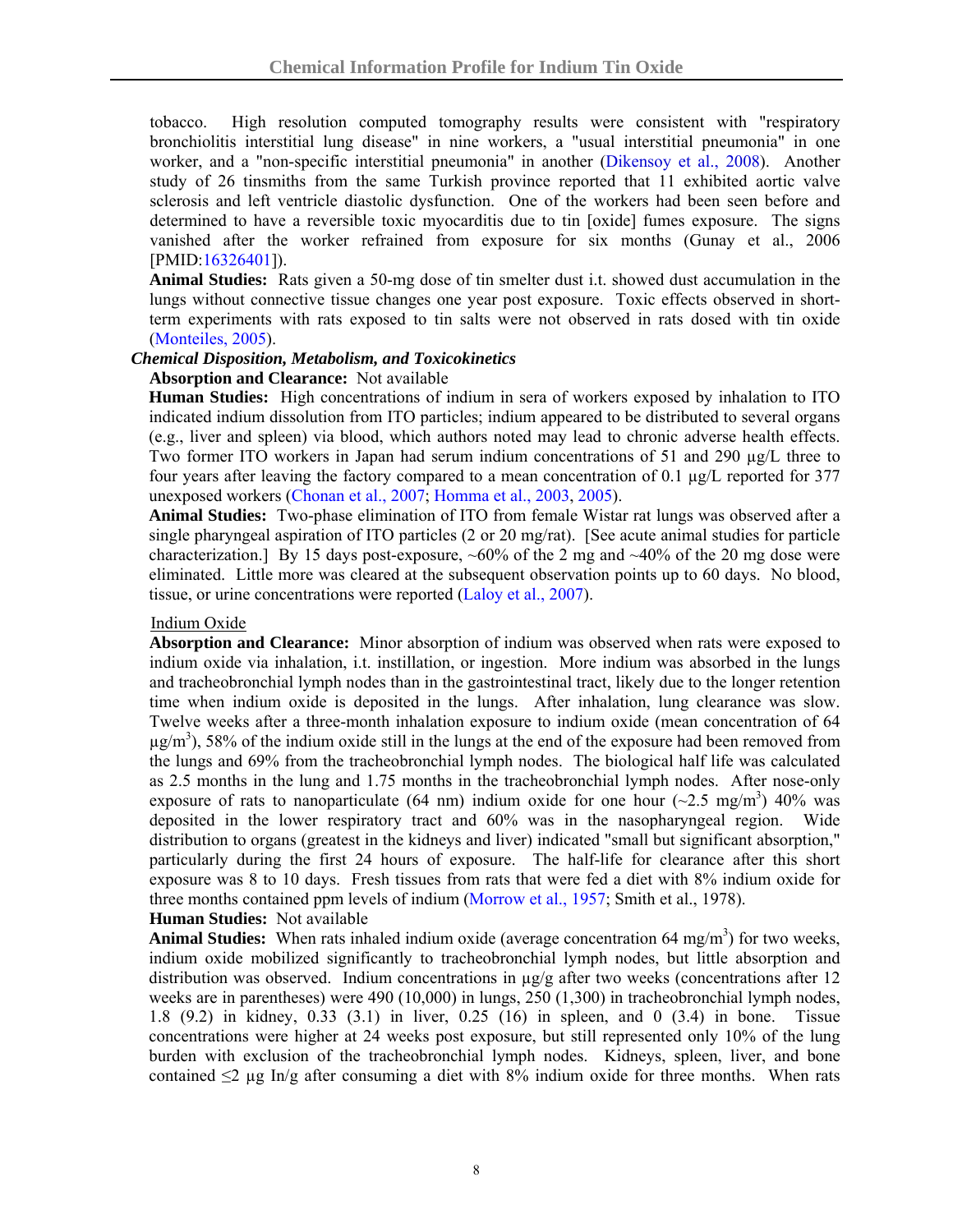were given indium oxide i.v. at 30 mg/kg bw, the principal deposits were in lung, liver, and spleen (Smith et al., 1978).

#### Tin Oxide

**Absorption and Clearance:** The International Commission on Radiological Protection (ICRP) developed a human model for absorption of inhaled tin oxide and other compounds categorized as Type M (i.e., ~70% of the tin deposited in the alveolar interstitial regions is transferred to blood, and  $\sim$ 10% of the tin deposited in the bronchi and bronchiole regions and 5% of the tin deposited in the gastrointestinal tract are rapidly absorbed) [\(IPCS, 2005](http://www.inchem.org/documents/cicads/cicads/cicad65.htm)). Ingested tin is poorly absorbed, even from soluble compounds. Tin compounds ingested by rats were excreted in the feces in amounts greater than 90 to 99% of the original low dose (within 48 hours in one experiment). When given parenterally, most was excreted in the urine with a limited amount excreted in the bile. The biological half-life for inorganic tin in rat femur was calculated at 34 to 40 days and in mouse whole body, approximately 30 days [\(JECFA, 1982\)](http://www.inchem.org/documents/jecfa/jecmono/v17je32.htm).

**Human Studies:** Long-term exposure (3 to 5 years) to tin oxide in dust and fumes from some extraction and treatment procedures of tin ores and concentrates, especially bagging of concentrates, and from certain smelting operations, caused stannosis (loading of tin in the lungs), a mild pneumoconiosis. Small dense shadows were apparent in lung X-rays. Autopsy of a worker who had no symptoms for 18 years after his last exposure revealed black pigmentation in pleura, lung parenchyma, and lymph nodes. The nodes near the bifurcation of the bronchi and bronchioles showed the heaviest pigmentation ([HSDB, 2005a\)](http://toxnet.nlm.nih.gov/cgi-bin/sis/search/r?dbs+hsdb:@term+@rn+@rel+18282-10-5).

**Animal Studies:** Rats given tin oxide (1-4 i.v. doses of 250 to 1000 mg/kg bw) and observed for up to 26 months for long-term retention, showed phagocytosis and storage of tin in mononuclear cells of the reticuloendothelial system, especially the spleen, liver, bone marrow, and some lymph nodes, but no fibrosis or neoplasia was seen. Retention was also noted at some injection sites. The same disposition pattern was observed in New Zealand white rabbits given tin oxide (1-5 i.v. doses of 250 mg/kg bw) over a 6- to 26-month survival period (Fischer and Zimmerman, 1969; [JECFA, 1982](http://www.inchem.org/documents/jecfa/jecmono/v17je32.htm)).

#### *Acute Exposures*

In a recent rat study (TSCA test submission) the toxic effects of well characterized ITO particles (90:10 In-Sn ratio) produced by Umicore (the sponsor) were compared to those induced by indium trioxide, stannic oxide, or a mixture of the two. ITO impurities included 300 ppm zirconium, 100 ppm silicon, and <100 ppm each lead and antimony. The mass median diameter of 75% of the particles was  $\leq$ 20 um, with 58%  $\leq$ 10 um and 41%  $\leq$ 20 um.

| Route:                   | pharyngeal aspiration [inhaled from its placement on base of fully extended                                              |  |  |  |  |  |
|--------------------------|--------------------------------------------------------------------------------------------------------------------------|--|--|--|--|--|
|                          | tongue]                                                                                                                  |  |  |  |  |  |
| Species:                 | rats                                                                                                                     |  |  |  |  |  |
| Dose/Duration:           | 2 or 20 mg ( $\sim$ 1.5 or 15 mg In)/single dose                                                                         |  |  |  |  |  |
| <b>Observation Time:</b> | $\leq 60$ days                                                                                                           |  |  |  |  |  |
| Effects:                 | lung inflammatory response indicated by increase in lactate dehydrogenase                                                |  |  |  |  |  |
|                          | (LDH) activity 3 days after ITO treatment; increased total protein and total cells                                       |  |  |  |  |  |
|                          | in bronchoalveolar lavage fluid in ITO-treated rats ( $> \text{In}_2\text{O}_3$ $>$ mixture of $\text{In}_2\text{O}_3$ + |  |  |  |  |  |
|                          | $SnO2 > SnO2$ ). ITO produced a stronger dose-response at 15 days; higher dose                                           |  |  |  |  |  |
|                          | induced alveolitis (thickening of the alveolar wall by 3 days with nodules around                                        |  |  |  |  |  |
|                          | particle aggregates). Fibrotic response, as measured by lung hydroxyproline and                                          |  |  |  |  |  |
|                          | collagen, was not induced by ITO or the other indium and tin materials within                                            |  |  |  |  |  |
|                          | observation period. ITO-reported effects included alveolitis; increase in                                                |  |  |  |  |  |
|                          | macrophages, lymphocytes, and polymorphonucleated neutrophils; perivascular                                              |  |  |  |  |  |
|                          | inflammatory infiltrates; and the presence of particles and proteinaceous material                                       |  |  |  |  |  |
|                          | in the alveolar lumen (histological response to the other indium and tin materials                                       |  |  |  |  |  |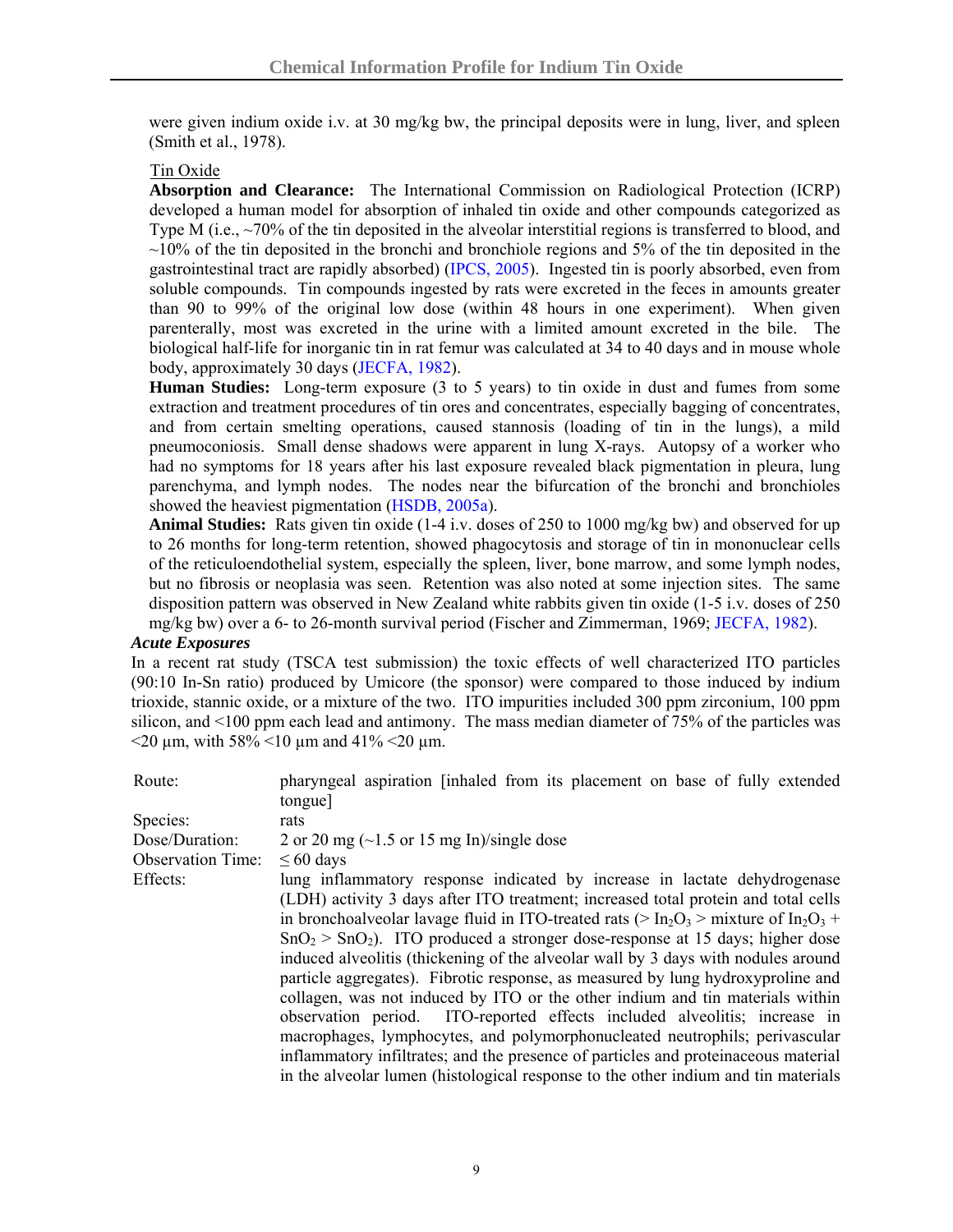| Source $(s)$ :<br><b>Indium Oxide</b><br>$LC_{50}/LD_{50}$ Values:                             | at 60 days was not reported). A slight but significant increase in tumor necrosis<br>factor-alpha was seen only in rats treated with the higher ITO dose.<br>Laloy et al. (2007) [TSCA test submission from Umicore]; Lison et al. (2009)<br>[PMID:19176593])<br>i.p. $LD_{50} = 396$ mg In/kg bw [mice] (Smith et al., 1978)                                  |
|------------------------------------------------------------------------------------------------|----------------------------------------------------------------------------------------------------------------------------------------------------------------------------------------------------------------------------------------------------------------------------------------------------------------------------------------------------------------|
| Route:<br>Species:<br>Dose/Duration:<br><b>Observation Time:</b><br>Effects:<br>Source $(s)$ : | oral (intragastric)<br>mice<br>10 g/kg bw $(8270 \text{ mg In/kg bw})$<br>not provided<br>23% or 45% mortality [conflicting reports from same author]<br>Smith et al. (1978)                                                                                                                                                                                   |
| Route:<br>Species:<br>Dose/Duration:<br><b>Observation Time:</b><br>Effects:<br>Source $(s)$ : | i.v.<br>rats<br>up to $175 \text{ mg/kg}$ bw<br>not provided<br>extensive necrotizing pneumonia and lung edema at doses as low as 30 mg/kg bw<br>(25 mg In/kg bw); respiratory difficulties followed by convulsions, which are<br>common when relative large amounts of insoluble dust are i.v. injected at doses<br>$\geq 90$ mg/kg bw<br>Smith et al. (1978) |
| Route:<br>Species:<br>Dose/Duration:<br><b>Observation Time:</b><br>Effects:<br>Source $(s)$ : | i.v.<br>rabbits<br>$35-68$ mg/kg bw<br>not provided<br>reduced food intake; weight loss; extensive pneumonia and abnormally heavy<br>lungs on necropsy<br>Smith et al. (1978)                                                                                                                                                                                  |

Results from an animal study using a single i.t. instillation dose are included because of the long-term retention of indium oxide in the lower respiratory tract.

| Route:                    | i.t.                                                                                                                                                                                                                                                                                                                                                                                                                                                                                                  |
|---------------------------|-------------------------------------------------------------------------------------------------------------------------------------------------------------------------------------------------------------------------------------------------------------------------------------------------------------------------------------------------------------------------------------------------------------------------------------------------------------------------------------------------------|
| Species:                  | rats                                                                                                                                                                                                                                                                                                                                                                                                                                                                                                  |
| Dose/Duration:            | $50 \text{ mg} (41.4 \text{ mg} \ln)$                                                                                                                                                                                                                                                                                                                                                                                                                                                                 |
| <b>Observation Time:</b>  | 8 months                                                                                                                                                                                                                                                                                                                                                                                                                                                                                              |
| Effects:                  | 36% mortality and depressed growth in 70% of surviving animals; granular<br>dystrophy of liver and kidney cells; cloudy swelling of myocardium fibers with<br>focal lymphoid-histiocyte infiltration in the stroma; large dust accumulation,<br>weak fibrosis of the stroma, and hyperplasia of the lung lymphoid follicles; dust<br>deposits, focal desquamative pneumonia, meso- and peribronchitis, alveolar<br>membrane proliferation, and beginning fibrosis of the interstitial tissue of lungs |
| Source $(s)$ :            | Smith et al. (1978)                                                                                                                                                                                                                                                                                                                                                                                                                                                                                   |
| Tin Oxide                 |                                                                                                                                                                                                                                                                                                                                                                                                                                                                                                       |
| $LC_{50}/LD_{50}$ Values: | oral $LD_{50} > 20,000$ mg/kg bw [mice and rats] (RTECS, 2008)                                                                                                                                                                                                                                                                                                                                                                                                                                        |
|                           | i.p. $LD_{50}$ > 6600 mg/kg bw [mice and rats] (RTECS, 2008)                                                                                                                                                                                                                                                                                                                                                                                                                                          |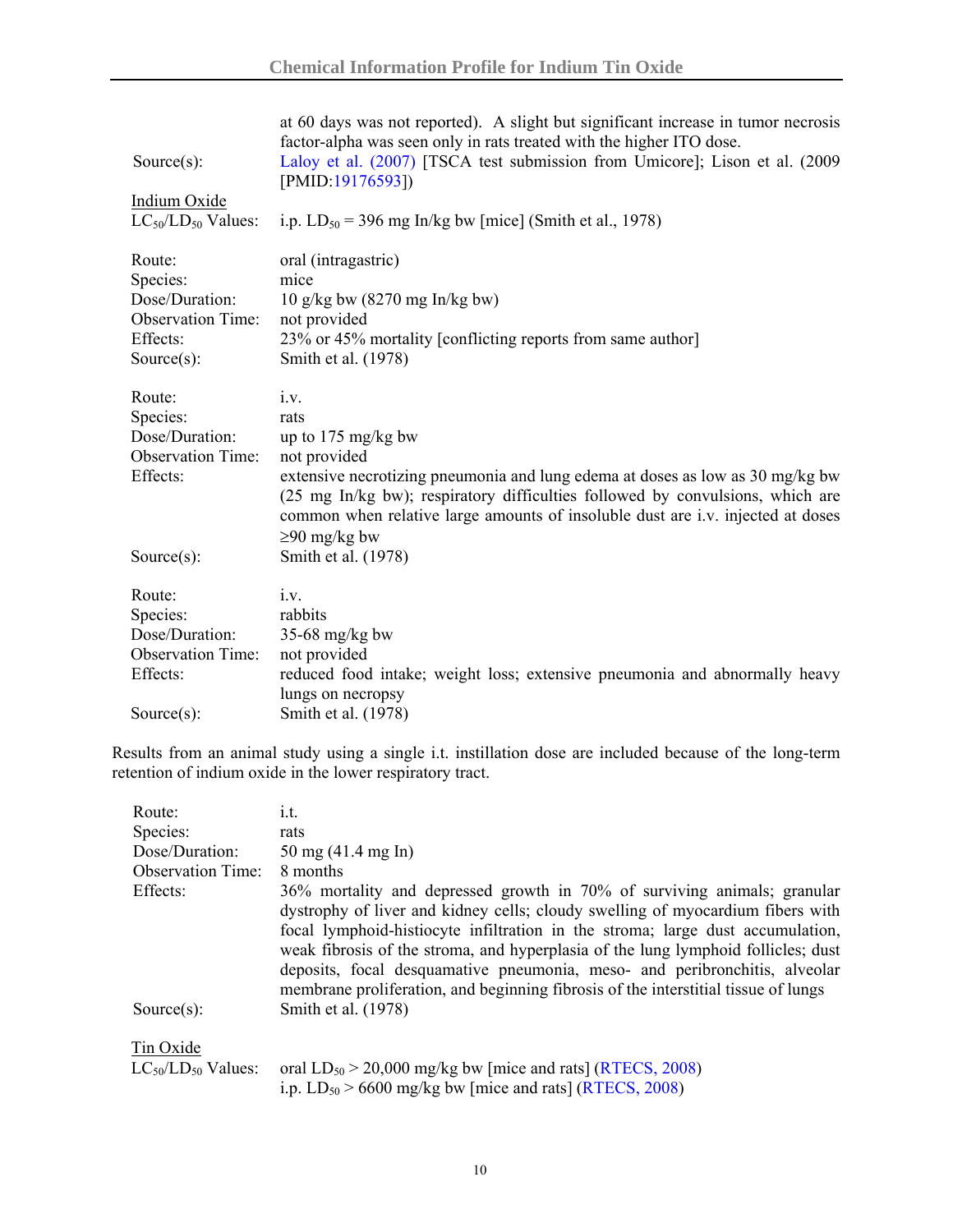| Route:                               | i.t.                                                                                                                                                                                                                                                                                                                                                                                                                                                                                                                                                                                                                             |
|--------------------------------------|----------------------------------------------------------------------------------------------------------------------------------------------------------------------------------------------------------------------------------------------------------------------------------------------------------------------------------------------------------------------------------------------------------------------------------------------------------------------------------------------------------------------------------------------------------------------------------------------------------------------------------|
| Species:                             | rats                                                                                                                                                                                                                                                                                                                                                                                                                                                                                                                                                                                                                             |
| Dose/Duration:                       | 50 mg deposited                                                                                                                                                                                                                                                                                                                                                                                                                                                                                                                                                                                                                  |
| <b>Observation Time:</b>             | 1 year                                                                                                                                                                                                                                                                                                                                                                                                                                                                                                                                                                                                                           |
| Effects:                             | dust accumulation in lungs (unaccompanied by fibrosis)                                                                                                                                                                                                                                                                                                                                                                                                                                                                                                                                                                           |
| Source $(s)$ :                       | Monteiles (2005)                                                                                                                                                                                                                                                                                                                                                                                                                                                                                                                                                                                                                 |
| <b>Subchronic Exposures</b>          |                                                                                                                                                                                                                                                                                                                                                                                                                                                                                                                                                                                                                                  |
| Route:                               | i.t.                                                                                                                                                                                                                                                                                                                                                                                                                                                                                                                                                                                                                             |
| Species:                             | Syrian golden hamsters, male                                                                                                                                                                                                                                                                                                                                                                                                                                                                                                                                                                                                     |
| Dose/Duration:                       | 6.0 mg/kg $(4.5 \text{ mg In/kg})$ 1x/wk for 16 wk                                                                                                                                                                                                                                                                                                                                                                                                                                                                                                                                                                               |
| <b>Observation Time:</b>             | not provided                                                                                                                                                                                                                                                                                                                                                                                                                                                                                                                                                                                                                     |
|                                      |                                                                                                                                                                                                                                                                                                                                                                                                                                                                                                                                                                                                                                  |
| Effects:                             | no significant difference in body weight gain compared to controls; significant<br>increase in relative lung weight (2.6 times) compared to controls; slight to<br>moderate inflammatory lesions in lungs-slight cholesterol cleft and fibrotic<br>proliferation; mild inflammatory cell infiltration, thickening of alveolar wall and<br>pleura, and alveolar cell hyperplasia; and <i>moderate</i> exudation and accumulation<br>of alveolar macrophages with expanded cytoplasm with or without ITO particles,<br>necrotic cell debris, and few neutrophils within alveolar septae, alveolar spaces,<br>or bronchiolar lumens |
| Notes:                               | ITO particles, purity >99.99%, contained 74.4% (wt%) indium and 7.8% tin.<br>Mean count diameter of the particles was $0.95 \mu m$ .                                                                                                                                                                                                                                                                                                                                                                                                                                                                                             |
| Source $(s)$ :                       | Tanaka et al. (2002)                                                                                                                                                                                                                                                                                                                                                                                                                                                                                                                                                                                                             |
| <b>Indium Oxide</b>                  |                                                                                                                                                                                                                                                                                                                                                                                                                                                                                                                                                                                                                                  |
| Route:                               | oral                                                                                                                                                                                                                                                                                                                                                                                                                                                                                                                                                                                                                             |
| Species:                             | rats                                                                                                                                                                                                                                                                                                                                                                                                                                                                                                                                                                                                                             |
| Dose/Duration:                       | $8\%$ indium oxide $(6.6\%$ In) in diet for 3 months                                                                                                                                                                                                                                                                                                                                                                                                                                                                                                                                                                             |
| <b>Observation Time:</b>             | not provided                                                                                                                                                                                                                                                                                                                                                                                                                                                                                                                                                                                                                     |
| Effects:                             | increased weight and food consumption; no histological changes or clinical signs                                                                                                                                                                                                                                                                                                                                                                                                                                                                                                                                                 |
|                                      | of toxicity attributable to indium oxide                                                                                                                                                                                                                                                                                                                                                                                                                                                                                                                                                                                         |
| Source $(s)$ :                       | Smith et al. (1978)                                                                                                                                                                                                                                                                                                                                                                                                                                                                                                                                                                                                              |
|                                      |                                                                                                                                                                                                                                                                                                                                                                                                                                                                                                                                                                                                                                  |
| Route:                               | inhalation (submicron-sized particles in a chamber)                                                                                                                                                                                                                                                                                                                                                                                                                                                                                                                                                                              |
| Species:                             | rats                                                                                                                                                                                                                                                                                                                                                                                                                                                                                                                                                                                                                             |
| Dose/Duration:                       | 64 mg/m <sup>3</sup> for 4 hour/day for 3 months                                                                                                                                                                                                                                                                                                                                                                                                                                                                                                                                                                                 |
| <b>Observation Time:</b><br>Effects: | 24 weeks post-exposure<br>significant growth depression in males (especially in month 1, averaged 90 g<br>below weight of the controls); increased lung weight; pulmonary inflammatory<br>reactions (alveolar phagocytes or alveolar epithelial cells on membrane walls);<br>enlarged tracheobronchial lymph nodes; 2- to 3-fold increase in absolute<br>neutrophil count in blood                                                                                                                                                                                                                                               |
| Source $(s)$ :                       | Smith et al. (1978)                                                                                                                                                                                                                                                                                                                                                                                                                                                                                                                                                                                                              |
| Route:                               | inhalation                                                                                                                                                                                                                                                                                                                                                                                                                                                                                                                                                                                                                       |
| Species:                             | rats                                                                                                                                                                                                                                                                                                                                                                                                                                                                                                                                                                                                                             |
| Dose/Duration:                       | 24-97 mg/m <sup>3</sup> for 224 hours                                                                                                                                                                                                                                                                                                                                                                                                                                                                                                                                                                                            |
| <b>Observation Time:</b>             | up to 12 weeks post-exposure                                                                                                                                                                                                                                                                                                                                                                                                                                                                                                                                                                                                     |
| Effects:                             | widespread alveolar edema; fluid was microscopically granular and contained<br>few alveolar phagocytes, polymorphonuclear cells, and nuclear debris; alveolar<br>walls altered with spindle-shaped and other type cells; little change in lesion                                                                                                                                                                                                                                                                                                                                                                                 |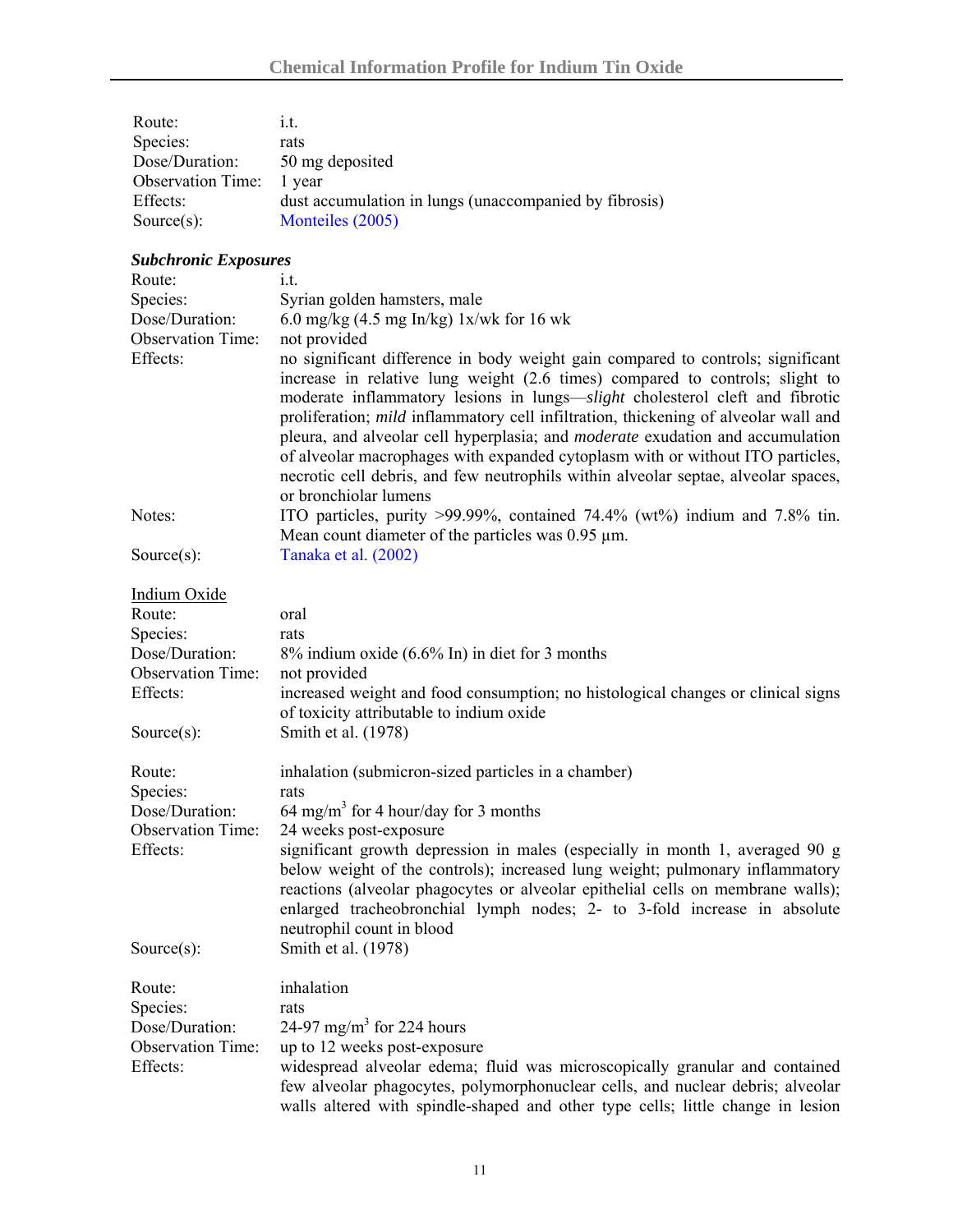| during and after exposure; no fibrosis from healing process; concluded that effect<br>on alveolar stasis resembling alveolar proteinosis in which alveolar clearance is<br>reduced<br><b>HSDB</b> (2002) |
|----------------------------------------------------------------------------------------------------------------------------------------------------------------------------------------------------------|
|                                                                                                                                                                                                          |
| oral                                                                                                                                                                                                     |
| rats                                                                                                                                                                                                     |
| $\leq$ 1% in diet, 7 days/week for 4 weeks                                                                                                                                                               |
| not provided                                                                                                                                                                                             |
| no adverse effects on body weight or to cardiovascular, hematopoietic, hepatic,                                                                                                                          |
| or renal systems                                                                                                                                                                                         |
| ATSDR (1992); IPCS (2005)                                                                                                                                                                                |
|                                                                                                                                                                                                          |

#### *Chronic Exposures*

Not available

*Synergistic/Antagonistic Effects*

Not available for ITO

Indium Oxide: Not available

Tin Oxide: Suppressed the fibrogenic effect of silica dusts on rat lungs *in vivo* (Wang et al., 1994 [PMID[:7946006](http://www.ncbi.nlm.nih.gov/sites/entrez?orig_db=PubMed&db=pubmed&cmd=Search&TransSchema=title&term=7946006)])

#### *Cytotoxicity*

The responses of rat (RLE) and mouse (LA-4) epithelial cells to ITO, indium trioxide, and tin oxide showed insignificant toxicity, while silica at 200  $\mu$ g/mL induced a significant increase in LDH activity after a 24-hour exposure. Both ITO and silica particles induced significant increases in mouse and rat peritoneal macrophages at 50 and 100 µg/mL. Significant increases in LDH were induced in rat alveolar macrophages by ITO and all of the other test articles except tin oxide. The response to ITO was dose-dependent and similar in intensity to that induced by silica [\(Laloy et al., 2007;](http://www.epa.gov/oppt/tsca8e/pubs/8ehq/2007/jun07/8ehq_0607_16847b_89070000363.pdf) Lison et al., 2009 [PMID[:19176593](http://www.ncbi.nlm.nih.gov/sites/entrez?orig_db=PubMed&db=pubmed&cmd=Search&TransSchema=title&term=19176593)]).

Indium Oxide: See above.

Tin Oxide: Weak to no toxic effects in rabbit alveolar macrophages *in vitro* and *in vivo* (Labedzka et al., 1989 [PMID[:2538328\]](http://www.ncbi.nlm.nih.gov/sites/entrez?orig_db=PubMed&db=pubmed&cmd=Search&TransSchema=title&term=2538328); Wang, 1988); not cytotoxic in 3T3 fibroblasts (Rushe et al., 2005 [PMID[:15744616\]](http://www.ncbi.nlm.nih.gov/sites/entrez?orig_db=PubMed&db=pubmed&cmd=Search&TransSchema=title&term=15744616)). See also ITO discussion above.

# *Reproductive and Developmental Toxicity*

**Human Studies:** Not available for ITO

**Animal Studies:** In male Syrian golden hamsters i.t. instilled with ITO (6.0 mg/kg bw 1x/wk for 16 wk), body weight, testis, epididymis, and seminal vesicle weights, and caudal sperm count were comparable to those of controls. Two of 10 animals had a slight increase in the number of seminiferous tubules displaying disorganization or vacuolization; a significant increase in incidence of tubules with vacuolization was observed in the epithelium (14.6% versus 7.2% for controls) [\(Omura et al, 2002\)](http://joh.med.uoeh-u.ac.jp/pdf/E44/E44_2_08.pdf). [Note: Water-soluble indium trichloride has been reported to induce developmental abnormalities in rats via oral or i.v. exposure (e.g., Nakajima et al., 2007 [PMID:[17646080](http://www.ncbi.nlm.nih.gov/sites/entrez?orig_db=PubMed&db=pubmed&cmd=Search&TransSchema=title&term=17646080)]; Ungváry et al., 2001 [PMID:[11261900](http://www.ncbi.nlm.nih.gov/sites/entrez?orig_db=PubMed&db=pubmed&cmd=Search&TransSchema=title&term=11261900)]). However, indium concentrations measured in serum of ITO workers (e.g., [Homma et al., 2003\)](http://www.jstage.jst.go.jp/article/joh/45/3/137/_pdf) were much lower than those expected in rats given one-time doses of indium trichloride. See Structure-Activity Relationships below.]

Indium Oxide: Not available

Tin Oxide: Not available *Carcinogenicity*  Not available *Anticarcinogenicity*  Not available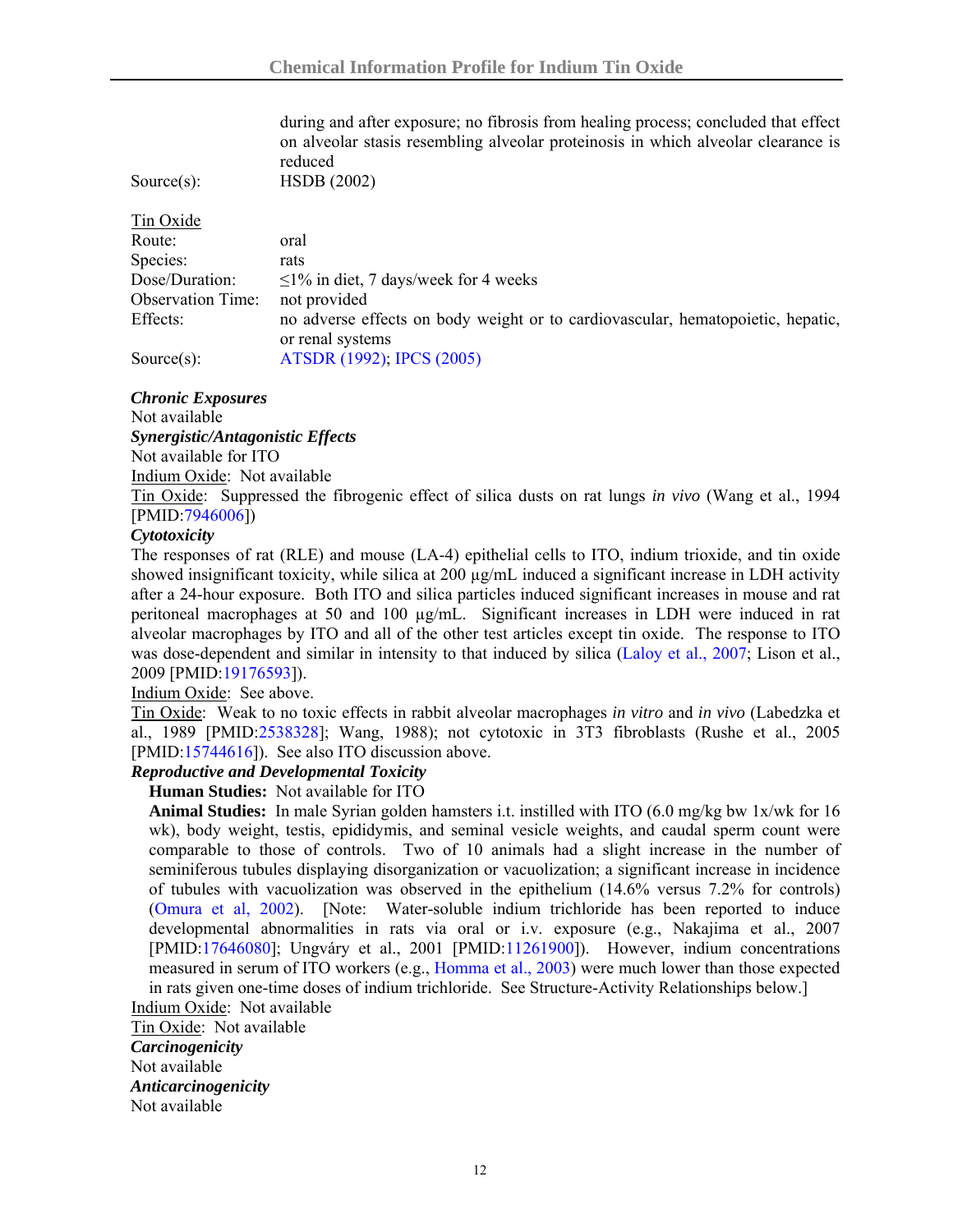#### *Genetic Toxicity*

ITO increased micronuclei frequency in type II pneumocytes recovered from rats 3 days after a second administration of 2 mg (inflammatory dose) but not in RLE cells *in vitro* treated with 50-200 µg/mL. Suggests genotoxic response is related to reactive oxygen species products from inflammatory cells (Lison et al., 2009 [PMID[:19176593](http://www.ncbi.nlm.nih.gov/sites/entrez?orig_db=PubMed&db=pubmed&cmd=Search&TransSchema=title&term=19176593)]) Indium Oxide: Not available Tin Oxide: Negative in the Rec assay with *Bacillus subtilis* [\(ATSDR, 1992\)](http://www.atsdr.cdc.gov/toxprofiles/tp55-c3.pdf) *Neurotoxicity*  Not available

# *Immunotoxicity*

Not available for ITO Indium Oxide: Not available

Tin Oxide: Weak to no toxic effects in rabbit alveolar macrophages *in vitro* and *in vivo* (Labedzka et al., 1989 [PMID[:2538328\]](http://www.ncbi.nlm.nih.gov/sites/entrez?orig_db=PubMed&db=pubmed&cmd=Search&TransSchema=title&term=2538328); Wang, 1988)

### **E. Mechanistic Data**

*Target Organs/Tissues*  **Human:** Lungs, liver, and spleen [\(Homma et al., 2003](http://www.jstage.jst.go.jp/article/joh/45/3/137/_pdf), [2005\)](http://erj.ersjournals.com/cgi/reprint/25/1/200) **Animal:** Lungs [hamsters] ([Tanaka et al., 2002\)](http://joh.med.uoeh-u.ac.jp/pdf/E44/E44_2_06.pdf) *Endocrine Modulation*  Not available *Effect on Enzymes*  Not available *Modes of Action*  Not available *Structure-Activity Relationships* 

The results from ADME studies of indium trichloride administered by various routes (i.v., i.p., i.t., and oral) and toxicological data reported from studies in laboratory animals are given below. Most of the data were from studies of embryotoxic and teratogenic effects.

Indium Trichloride [CAS No. 10025-82-8; PubChem CID:[24812](http://pubchem.ncbi.nlm.nih.gov/summary/summary.cgi?cid=24812&loc=ec_rcs) (undated)] is used in electroplating and its radioisotopes are used in the treatment of tumors and in organ scanning.

**ADME**: After i.v. administered, indium trichloride was mainly excreted in the urine; when given i.p., it accumulated in the liver, passed into the small intestine, then was excreted in the feces [\(HSDB, 2005b](http://toxnet.nlm.nih.gov/cgi-bin/sis/search/r?dbs+hsdb:@term+@rn+@rel+10025-82-8)). Oral exposure of male Swiss mice to indium trichloride ( $\leq$  250 mg/kg) did not affect the liver but urinary *N*-acetyl glucosaminidase in the kidney decreased (Chapin et al., 1995 [PMID:[7589924\]](http://www.ncbi.nlm.nih.gov/sites/entrez?orig_db=PubMed&db=pubmed&cmd=Search&TransSchema=title&term=7589924)). In patients treated i.v. with 111indium chloride 24 or 48 hours before orchidectomy, uptake into the testes was observed. The radionuclide also was found in the seminiferous tubules [\(Nettleton et al., 2004](http://jnm.snmjournals.org/cgi/reprint/45/1/138)). The biological half-life of <sup>114</sup>indium trichloride in mice treated by i.v. injection was 1.9 days during the fast phase of removal and 69 days for the slow phase [\(HSDB, 2005b\)](http://toxnet.nlm.nih.gov/cgi-bin/sis/search/r?dbs+hsdb:@term+@rn+@rel+10025-82-8). In rats administered <sup>114</sup>indium trichloride by i.p. injection on four consecutive days then sacrificed one hour after the last injection, indium accumulated primarily in the liver, spleen, and kidney. The highest concentrations were reported in the cytosolic fraction followed by the mitochondria from tissue homogenates. Indium observed in the serum accounted for 90% of the total activity in whole blood and it was exclusively bound to transferrin (Van Hulle et al., 2001 [PMID:[11253025\]](http://www.ncbi.nlm.nih.gov/sites/entrez?orig_db=PubMed&db=pubmed&cmd=Search&TransSchema=title&term=11253025)).

**Toxicity**: Mouse i.p.  $LD_{50}$ : 9500  $\mu$ g/kg bw; rat i.p. and i.v.  $LD_{50}$  values: 2370 and 4460  $\mu$ g/kg bw, respectively. A single i.v. injection caused severe necrosis of the renal proximal tubules in both mice and rats, while a single i.p. injection induced an increase in smooth endoplasmic reticulum in the tubule cells ([HSDB, 2005b\)](http://toxnet.nlm.nih.gov/cgi-bin/sis/search/r?dbs+hsdb:@term+@rn+@rel+10025-82-8). Intratracheal administration of indium trichloride caused severe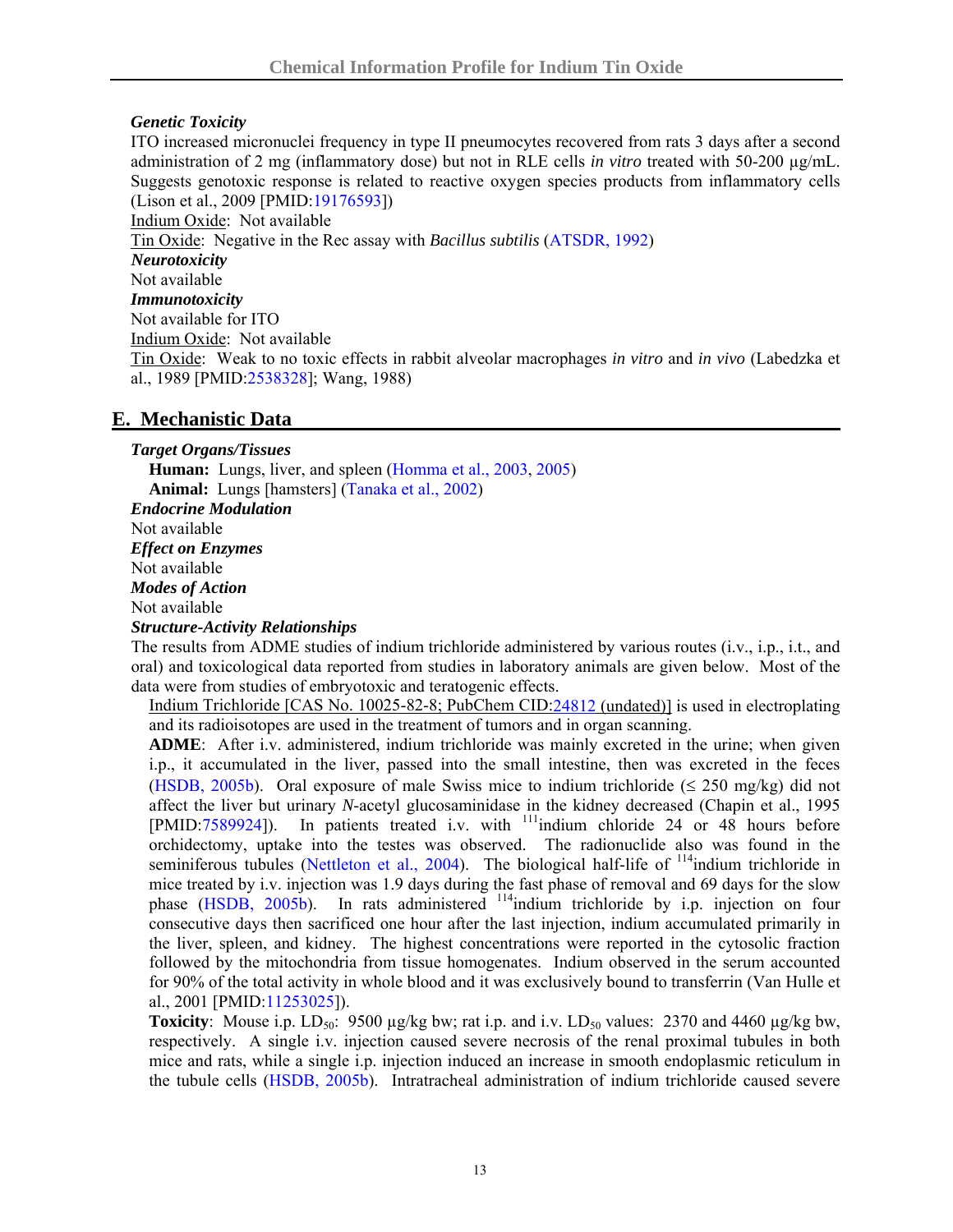lung damage and fibrosis in rats, while inhalation caused inflammatory changes in rat lungs (Blazka et al., 1994a [PMID[:8005375](http://www.ncbi.nlm.nih.gov/sites/entrez?orig_db=PubMed&db=pubmed&cmd=Search&TransSchema=title&term=8005375)], 1994b [PMID:[7925195](http://www.ncbi.nlm.nih.gov/sites/entrez?orig_db=PubMed&db=pubmed&cmd=Search&TransSchema=title&term=7925195)]).

**Reproductive/Developmental Toxicity**: Oral exposure of male Swiss mice to indium trichloride (≤ 250 mg/kg) did not affect the reproductive system. In female mice, no changes were observed in the ability to become pregnant, but fetal development was affected (i.e., increase in intrauterine deaths) (Chapin et al., 1995 [PMID[:7589924\]](http://www.ncbi.nlm.nih.gov/sites/entrez?orig_db=PubMed&db=pubmed&cmd=Search&TransSchema=title&term=7589924)). A significant increase in fetal mortality and malformations (mainly in the tail and rib) were reported in Wistar rats given indium chloride (300 mg/kg) by i.v. injection (0.4 mg In/kg) on day 9 of pregnancy (fetuses were examined on day 20). Results from orally treated rats also were higher compared to controls but they were not statistically significant (Nakajima et al., 1998 abstr., 1998 [PMID:[9876012](http://www.ncbi.nlm.nih.gov/sites/entrez?orig_db=PubMed&db=pubmed&cmd=Search&TransSchema=title&term=9876012)]). In a separate experiment in which indium trichloride was administered i.v. on gestation day 10, caudal hypoplasia (e.g., apoptosis in tailbud) was observed in embryos on day 11. Similar results also were reported for 10 day old rat embryos treated *in vitro* (Nakajima et al., 2008 [PMID:[18547785](http://www.ncbi.nlm.nih.gov/sites/entrez?orig_db=PubMed&db=pubmed&cmd=Search&TransSchema=title&term=18547785)]). Bone and cartilage malformations were observed in 21 day old fetuses from Sprague-Dawley rats given a single i.v. injection of indium trichloride on gestation day 10 (Nakajima et al., 2007 [PMID[:17646080\]](http://www.ncbi.nlm.nih.gov/sites/entrez?orig_db=PubMed&db=pubmed&cmd=Search&TransSchema=title&term=17646080)). In a comparative species study, mice and rats were observed to be susceptible to the embryotoxicity of indium at similar developmental stages but mice were less susceptible to the teratogenicity of indium based on gross malformation (Nakajima et al., 2000 [PMID:[10910472\]](http://www.ncbi.nlm.nih.gov/sites/entrez?orig_db=PubMed&db=pubmed&cmd=Search&TransSchema=title&term=10910472)). The embryotoxic and teratogenic effects of indium trichloride also have been observed in rabbits (Ungváry et al., 2000 [PMID:[10681097\]](http://www.ncbi.nlm.nih.gov/sites/entrez?orig_db=PubMed&db=pubmed&cmd=Search&TransSchema=title&term=10681097)).

**Other Biological Effects**: Daily oral administration of indium trichloride to Sprague-Dawley rats (200 mg/kg) on gestation days 6-15 produced hemodynamic effects. The cardiac index was increased, while cardiac output to kidneys, ovaries, uterus, and placenta was decreased (brain, lungs, and liver unaffected). Furthermore, the placenta had decreased blood flow and increased vascular resistance. The results, in combination with maternal survival over fetal mortality in the presence of noradrenaline, indicated the hemodynamic changes to be harmful to the fetus (Morvai et al., 2001 [PMID:[11261901](http://www.ncbi.nlm.nih.gov/sites/entrez?orig_db=PubMed&db=pubmed&cmd=Search&TransSchema=title&term=11261901)]). Dose dependent apoptosis and necrosis also were induced in rat thymocytes (Bustamante et al., 1997 [PMID:[9129167](http://www.ncbi.nlm.nih.gov/sites/entrez?orig_db=PubMed&db=pubmed&cmd=Search&TransSchema=title&term=9129167)]). In hamsters, it inhibited erythrocyte δ-aminolevulinic acid dehydratase (ALAD) activity. No significant changes occurred in hepatic ALAD activity, but renal ALAD was statistically decreased (Conner et al., 1995 [PMID[:7538452\]](http://www.ncbi.nlm.nih.gov/sites/entrez?orig_db=PubMed&db=pubmed&cmd=Search&TransSchema=title&term=7538452)).

Brief summaries of the toxicological data for two other indium compounds, indium phosphide and indium arsenide, both of which are pulmonary and testicular toxicants, are given below. Physical and chemical characteristics contributing to different toxicity (potency) of various indium compounds are not well understood.

Indium Phosphide (InP) [CAS No. 22398-80-7; PubChem CID:[31170](http://pubchem.ncbi.nlm.nih.gov/summary/summary.cgi?cid=31170) (PubChem, undated)] is used in the semiconductor industry. Absorption from the gastrointestinal tract was minimal following oral treatment of mice and rats. At 5000 mg/kg i.p. or oral, indium was detected primarily in the liver and lungs of mice. In oral studies of InP in rats, most was excreted in the feces; urinary elimination half-time was ~321 hours. Following i.t. instillation of InP, indium was mostly found in the lungs ([HSDB, 2005c\)](http://toxnet.nlm.nih.gov/cgi-bin/sis/search/r?dbs+hsdb:@term+@rn+@rel+22398-80-7). InP given to male and female  $B6C3F<sub>1</sub>$  mice and F344/N rats via inhalation for three weeks produced gray to black discoloration and enlargement of the lungs; inflammatory and proliferative lesions in the lungs consisting of alveolar proteinosis, chronic inflammation, interstitial fibrosis, and alveolar epithelial hyperplasia; inflammation of the larynx; hyperplasia of the bronchial and mediastinal lymph nodes; and microcytic erythrocytosis in both species. InP particles were observed throughout the respiratory tract and in lymph nodes. The retained lung burdens of indium were proportional to exposure dose and duration, and elimination was slow. In a two-year inhalation study in mice and rats, InP was carcinogenic. An increase in the incidence of benign and malignant neoplasms of the lungs was seen in both sexes of both species. An increased incidence of liver neoplasms was also seen in male and female mice, while marginal increases in the incidences of small intestine neoplasms were seen in males only. In rats, an increased incidence of pheochromocytomas of the adrenal gland was also reported in males and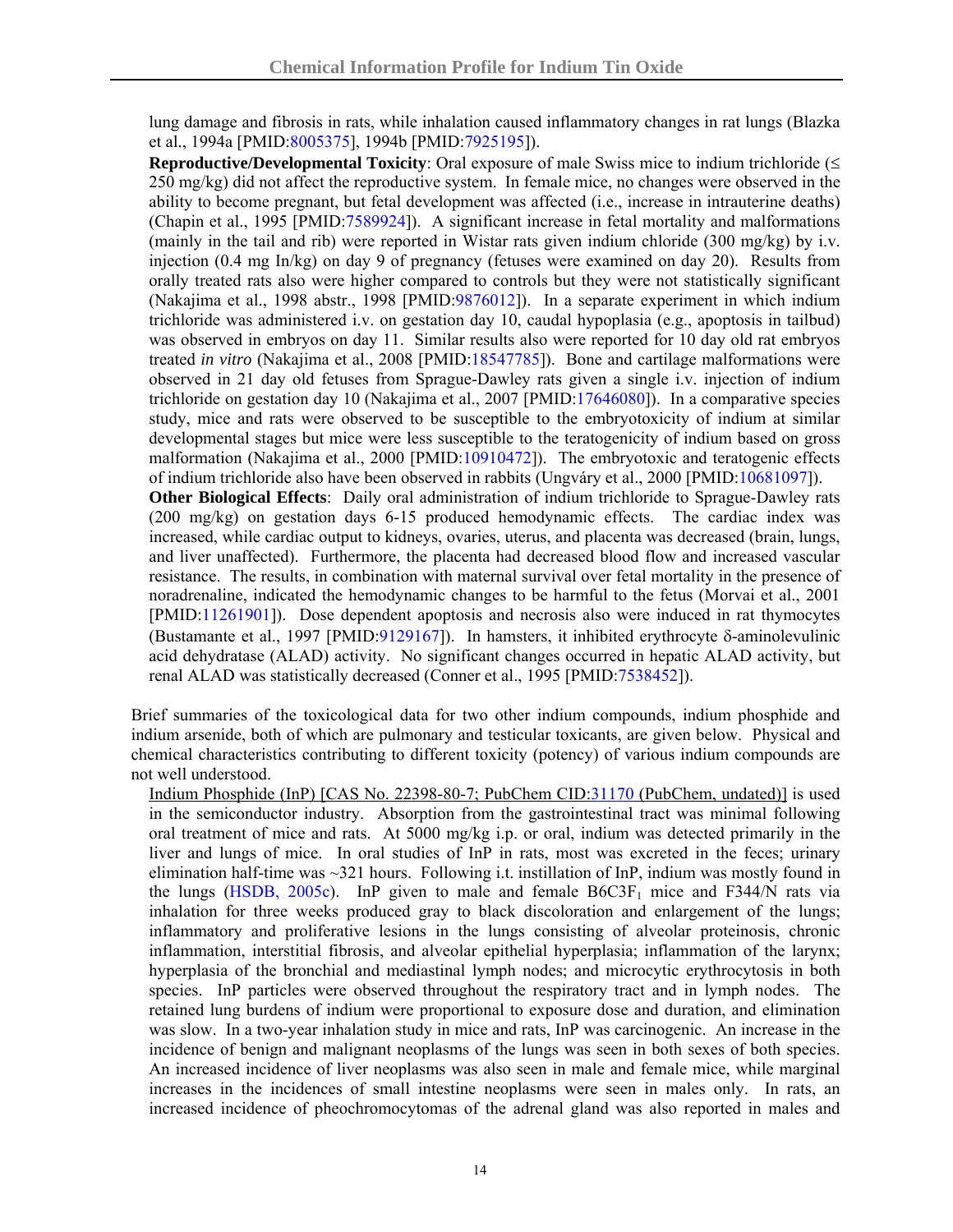females; marginal increases were seen in the incidences of mononuclear cell leukemia in males and females, fibroma of the skin in males, and carcinoma of the mammary gland in females. InP was negative in the micronucleus test using murine erythrocytes [\(NTP, 2001](http://ntp.niehs.nih.gov/index.cfm?objectid=070B0BF9-AFC9-B97A-E6B0DF1E4DC577F6)). It was a testicular toxicant in hamsters; it decreased reproductive organ weight and caudal sperm count and induced severe histopathologic changes in the testes [\(Omura et al., 2000](http://joh.med.uoeh-u.ac.jp/pdf/E42/E42_4_06.pdf)). It also induced slight to severe inflammatory lesions in the lungs (e.g., diffuse alveolar cell hyperplasia) of hamsters; effects were more severe compared to animals given ITO [see above] [\(Tanaka et al., 2002\)](http://joh.med.uoeh-u.ac.jp/pdf/E44/E44_2_06.pdf).

Indium Arsenide (InAs) [CAS No. 1303-11-3; PubChem CID[:91500](http://pubchem.ncbi.nlm.nih.gov/summary/summary.cgi?cid=91500) (PubChem, undated)] is also used in the semiconductor industry. The oral  $LD_{50}$  is  $>15,000$  mg/kg in mice ([HSDB, 2002](http://toxnet.nlm.nih.gov/cgi-bin/sis/search/r?dbs+hsdb:@term+@rn+@rel++@na+indium+compounds)). The subcutaneous  $LD_{50}$  is 32,500 mg/kg in mice (ChemIDplus, undated). In hamsters, i.t. instillation of >99.9999% pure InAs, mean particle diameter 1.58 µm, produced proteinosis-like lesions or localized hyperplastic lesions (e.g., alveolar/bronchiolar cell hyperplasia with squamous cell metaplasia or squamous cell hyperplasia with keratinization), squamous cyst, inflammation, and interstitial fibrosis in the lungs [\(Tanaka et al., 2003](http://www.jstage.jst.go.jp/article/joh/45/6/405/_pdf)). Like InP, InAs is a testicular toxicant but induces greater damage than InP ([Omura et al., 2000\)](http://joh.med.uoeh-u.ac.jp/pdf/E42/E42_4_06.pdf).

**Isomers:** Not available

**Congeners:** Not available

**Reactive Moieties:** Indium oxide [See toxicity data above.]

#### **References**

Al-Dahoudi, N., Bisht, H., Gobbert, C., Krajewski, T., and Aegerter, M. A. 2001. Transparent conducting, anti-static and anti-static-anti-glare coatings on plastic substrates. Thin Solid Films 392:299-304. Cited by Psuja et al. (2009)

ATSDR (Agency for Toxic Substances and Disease Registry). 1992. Chapter 3. Health Effects. In: Toxicological Profile for Tin and Tin Compounds. Agency for Toxic Substances and Disease Registry, U.S. Department of Health and Human Services, Atlanta, GA. Internet address:<http://www.atsdr.cdc.gov/toxprofiles/tp55-c3.pdf>. Last accessed on August 18, 2008.

AZoM.com. (The A to Z of Materials). 2006. Indium tin oxide (ITO) – properties and applications. Internet address: <http://www.azom.com/details.asp?ArticleID=2349>. Copyright 2000-2008. Last accessed on August 19, 2008.

AZoNano (The A to Z of Nanotechnology). 2006. Samsung Corning complete indium tin oxide (ITO) nanopowder manufacturing facility. Internet address:<http://www.azonano.com/details.asp?ArticleID=1020>. Posted October 9, 2002. Copyright 2000-2006. Last accessed on August 19, 2008.

Ba, J., Rohlfing, D.F., Feldhoff, A., Brezesinski, T., Djerdj, I., Wark, M., and Niederberger, M. 2006. Nonaqueous synthesis of uniform indium tin oxide nanocrystals and their electrical conductivity in dependence of the tin oxide concentration. Chem Mater, 18(12):2848-2854. Abstract from Internet address: [http://pubs.acs.org/cgi](http://pubs.acs.org/cgi-bin/abstract.cgi/cmatex/2006/18/i12/abs/cm060548q.html)[bin/abstract.cgi/cmatex/2006/18/i12/abs/cm060548q.html](http://pubs.acs.org/cgi-bin/abstract.cgi/cmatex/2006/18/i12/abs/cm060548q.html). Last accessed on August 4, 2008.

Bickmore, C., Galde, B., Yadav, T., and Freim, J. [assignee: Nanomaterials Research Corporation]. 1999 pat. Combustion of emulsions: a method and process for producing find powders. US Patent No. 5984997. Publication date: November 16, 1999. Internet address: [http://www.freepatentsonline.com/5984997.html.](http://www.freepatentsonline.com/5984997.html) Last accessed on August 19, 2008.

BizEsp. 2007. Indium tin oxide technology (ITO). Internet address: [http://www.bizesp.com/uploads/ITO\\_FEATURE\\_APRIL07.pdf](http://www.bizesp.com/uploads/ITO_FEATURE_APRIL07.pdf). Last accessed on August 4, 2008.

Blazka, M.E., Dixon, D., Haskins, E., and Rosenthal, G.J. 1994a. Pulmonary toxicity to intratracheally administered indium trichloride in Fischer 344 rats. Fundam Appl Toxicol, 22(2):231-239. Abstract from PubMed 8005375. PubMed abstract Internet address:

[http://www.ncbi.nlm.nih.gov/sites/entrez?orig\\_db=PubMed&db=pubmed&cmd=Search&TransSchema=title&term=](http://www.ncbi.nlm.nih.gov/sites/entrez?orig_db=PubMed&db=pubmed&cmd=Search&TransSchema=title&term=8005375) [8005375.](http://www.ncbi.nlm.nih.gov/sites/entrez?orig_db=PubMed&db=pubmed&cmd=Search&TransSchema=title&term=8005375) Last accessed on May 21, 2009.

Blazka, M.E., Tepper, J.S., Dixon, D., Winsett, D.W., O'connor, R.W., and Luster, M.I. 1994b. Pulmonary response of Fischer 344 rats to acute nose-only inhalation of indium trichloride. Environ Res, 67(1):68-83. Abstract from PubMed 7925195. PubMed abstract Internet address: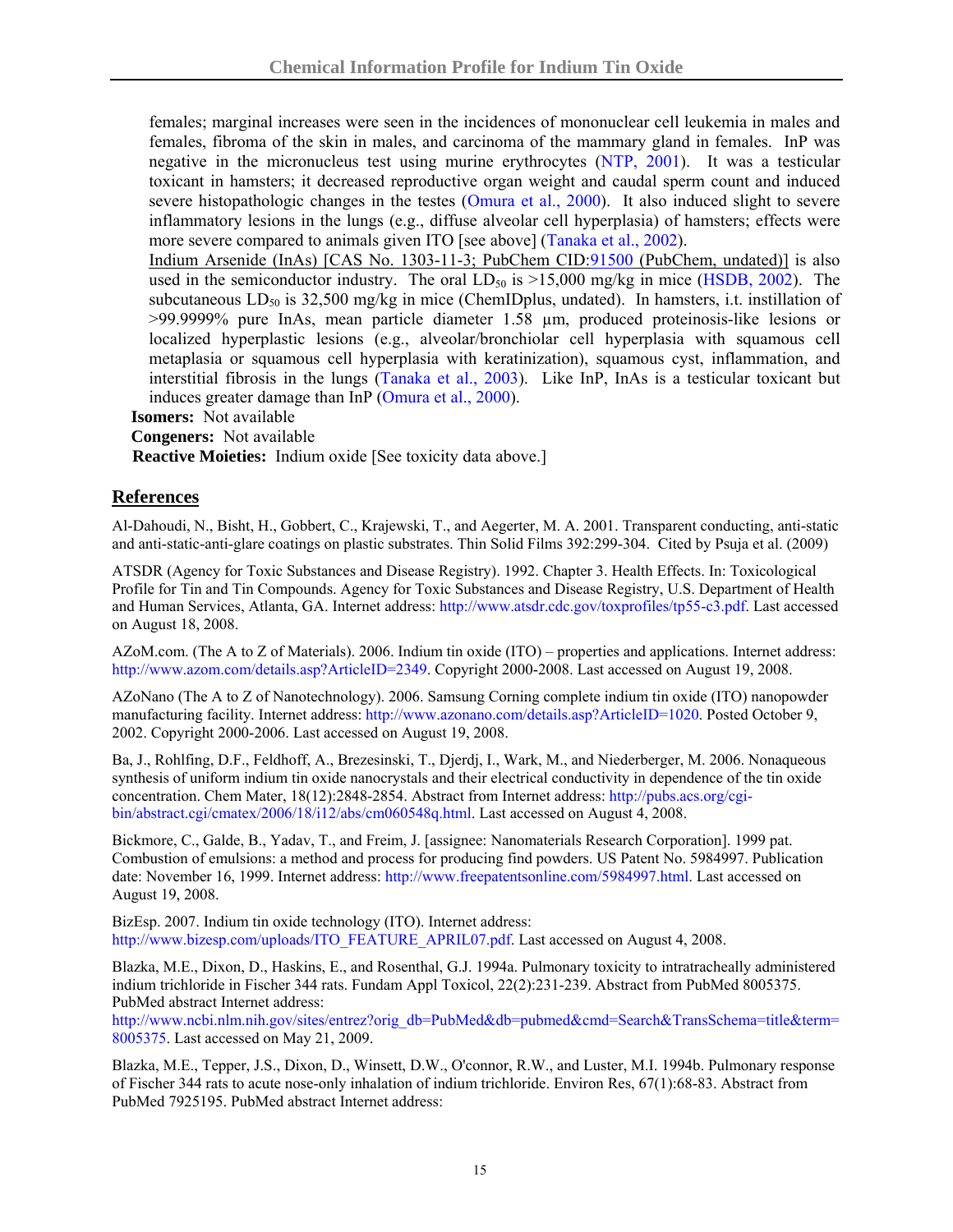[http://www.ncbi.nlm.nih.gov/sites/entrez?orig\\_db=PubMed&db=pubmed&cmd=Search&TransSchema=title&term=](http://www.ncbi.nlm.nih.gov/sites/entrez?orig_db=PubMed&db=pubmed&cmd=Search&TransSchema=title&term=7925195) [7925195.](http://www.ncbi.nlm.nih.gov/sites/entrez?orig_db=PubMed&db=pubmed&cmd=Search&TransSchema=title&term=7925195) Last accessed on May 21, 2009.

Bustamante, J., Dock, L., Vahter, M., Fowler, B., and Orrenius, S. 1997. The semiconductor elements arsenic and indium induce apoptosis in rat thymocytes. Toxicology, 118(2-3):129-136. Abstract from PubMed 9129167. PubMed abstract Internet address:

[http://www.ncbi.nlm.nih.gov/sites/entrez?orig\\_db=PubMed&db=pubmed&cmd=Search&TransSchema=title&term=](http://www.ncbi.nlm.nih.gov/sites/entrez?orig_db=PubMed&db=pubmed&cmd=Search&TransSchema=title&term=9129167) [9129167.](http://www.ncbi.nlm.nih.gov/sites/entrez?orig_db=PubMed&db=pubmed&cmd=Search&TransSchema=title&term=9129167) Last accessed on May 21, 2009.

Carlin, J.F., Jr. 2006. Indium. In: U.S. Geological Survey, Mineral Commodity Summaries, January 2006, pp. 82 83. Internet address: <http://minerals.usgs.gov/minerals/pubs/commodity/indium/indiumcs06.pdf>. Last accessed on August 18, 2008.

Ceramic Industry. 2008. Indium adds reclaim capacity with new facility. February 7, 2008. Internet address: http://www.ceramicindustry.com/Articles/Industry\_News/BNP\_GUID\_9-5-2006\_A\_100000000000000253096. Last accessed on August 19, 2008.

Chagnon, M.J. 2001. Indium and indium compounds. In: Kirk-Othmer Encyclopedia of Chemical Technology. Article online posting date: April 16, 2001 on the Wiley InterScience site (accessible only to registered users).

Chapin, R.E., Harris, M.W., Hunter, E.S., 3rd, Davis, B.J., Collins, B.J., and Lockhart, A.C. 1995. The reproductive and developmental toxicity of indium in the Swiss mouse. Fundam Appl Toxicol, 27(1):140-148. Abstract from PubMed 7589924. PubMed abstract Internet address:

[http://www.ncbi.nlm.nih.gov/sites/entrez?orig\\_db=PubMed&db=pubmed&cmd=Search&TransSchema=title&term=](http://www.ncbi.nlm.nih.gov/sites/entrez?orig_db=PubMed&db=pubmed&cmd=Search&TransSchema=title&term=7589924) [7589924.](http://www.ncbi.nlm.nih.gov/sites/entrez?orig_db=PubMed&db=pubmed&cmd=Search&TransSchema=title&term=7589924) Last accessed on May 21, 2009.

ChemIDplus. Undated. Indium arsenide; RN: 1303-11-3. Internet address: <http://chem.sis.nlm.nih.gov/chemidplus/> [searched by Registry Number]. Last accessed on August 19, 2008.

Chen, H.W. 2007a. Exposure and health risk of gallium, indium, and arsenic from semiconductor manufacturing industry workers. Bull Environ Contam Toxicol, 78(1):5-9.

Chen, H.W. 2007b. Exposure and health risk of gallium, indium, and arsenic from semiconductor manufacturing industry workers. Bull Environ Contam Toxicol, 78(2):123-127. [Note: This is the same publication as above for Chen (2007a); the identical article appeared twice in the same journal one month apart.]

Chonan, T., Taguchi, O., and Omae, K. 2007. Interstitial pulmonary disorders in indium-processing workers. Eur Respir J, 29(2):317-324. Internet address: [http://erj.ersjournals.com/cgi/reprint/29/2/317.](http://erj.ersjournals.com/cgi/reprint/29/2/317) Last accessed on August 4, 2008.

Conner, E.A., Yamauchi, H., and Fowler, B.A. 1995. Alterations in the heme biosynthetic pathway from the III-V semiconductor metal, indium arsenide (InAs). Chem Biol Interact, 96(3):273-285. Abstract from PubMed 7538452. PubMed abstract Internet address:

[http://www.ncbi.nlm.nih.gov/sites/entrez?orig\\_db=PubMed&db=pubmed&cmd=Search&TransSchema=title&term=](http://www.ncbi.nlm.nih.gov/sites/entrez?orig_db=PubMed&db=pubmed&cmd=Search&TransSchema=title&term=7538452) [7538452.](http://www.ncbi.nlm.nih.gov/sites/entrez?orig_db=PubMed&db=pubmed&cmd=Search&TransSchema=title&term=7538452) Last accessed on May 26, 2009.

Degussa AG Advanced Nanomaterials. 2006. AdNano® ITO: nanostructured indium-tin oxide. Internet address: [https://www.nano-](https://www.nano-indiumtinoxide.com/webapps/adnano.nsf/download/9A069C57483742D4C125719A005003F4/$File/pi%20adnano%20ITO%2008%202006.pdf)

[indiumtinoxide.com/webapps/adnano.nsf/download/9A069C57483742D4C125719A005003F4/\\$File/pi%20adnano](https://www.nano-indiumtinoxide.com/webapps/adnano.nsf/download/9A069C57483742D4C125719A005003F4/$File/pi%20adnano%20ITO%2008%202006.pdf) [%20ITO%2008%202006.pdf](https://www.nano-indiumtinoxide.com/webapps/adnano.nsf/download/9A069C57483742D4C125719A005003F4/$File/pi%20adnano%20ITO%2008%202006.pdf). Last accessed on August 4, 2008.

Dikensoy, O., Kervancioglu, R., Ege, I., Uysal, N., Elbek, S., and Ozkur, A. 2008. High prevalence of diffuse parenchymal lung diseases among Turkish tinners. J Occup Health, 50:208-211. Internet address: [http://joh.med.uoeh-u.ac.jp/pdf/E50/E50\\_2\\_16.pdf.](http://joh.med.uoeh-u.ac.jp/pdf/E50/E50_2_16.pdf) Last accessed on August 4, 2008.

Environment Canada. 2008. The Substances List. Search engine for chemicals and polymers. Internet address: [http://www.ec.gc.ca/substances/nsb/search/eng/cp\\_search\\_e.cfm](http://www.ec.gc.ca/substances/nsb/search/eng/cp_search_e.cfm) [searched by CAS Registry Number for ITO, indium oxide, and tin oxide]. Last updated on August 19, 2008. Last accessed on August 19, 2008.

Fischer, H.W., and Zimmerman, G.R. 1969. Long retention of stannic oxide. Lack of tissue reaction in laboratory animals. Arch Pathol, 88:259-264. Abstract available by searching TOXLINE for "00127596" at <http://toxnet.nlm.nih.gov/cgi-bin/sis/htmlgen?TOXLINE>. Last accessed on August 19, 2008.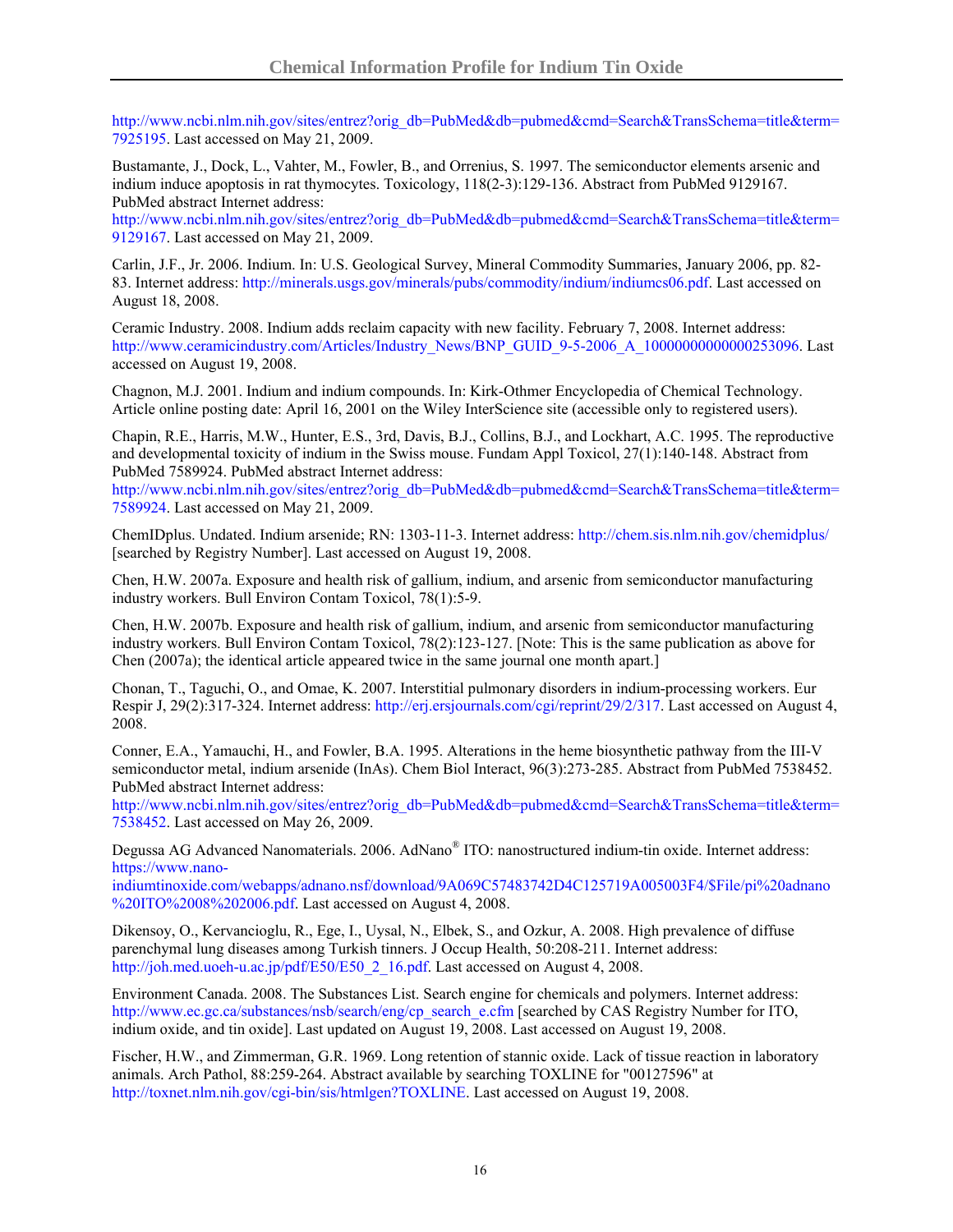Foyol Company, Ltd. 2008. ITO targets (F-ST-2002, F-EM-1001, F-NM-1001). Internet address: [http://www.fuzing.com/vli/002118742273/ITO-targets-F\\_ST\\_2002-F\\_EM\\_1001-F\\_NM\\_1001-.](http://www.fuzing.com/vli/002118742273/ITO-targets-F_ST_2002-F_EM_1001-F_NM_1001-) Last accessed on August 4, 2008.

Friz, M., and Waibel, F. 2003. Coating materials. Opt Interference Coatings, 88:105-130. Internet address: [http://www.thinfilmproducts.umicore.com/library/pdf/article\\_coating\\_materials\\_12june03.pdf](http://www.thinfilmproducts.umicore.com/library/pdf/article_coating_materials_12june03.pdf). Last accessed on August 4, 2008.

Giessen, H. 2005. Ultrafast nano-optics. Optical properties and applications of metallic photonic crystals. Internet address: [http://www.pi4.uni-stuttgart.de/NeueSeite/index.html?research/photoniccrystals.html.](http://www.pi4.uni-stuttgart.de/NeueSeite/index.html?research/photoniccrystals.html) Last updated on November 20, 2005. Last accessed on August 18, 2008.

Gordon, R.G. 2000. Criteria for choosing transparent conductors. MRS (Materials Research Society) Bulletin, August 2000, pp. 52-57. Internet address: <http://lucy.mrs.org/membership/preview/aug2000bull/Gordon.pdf>.

Gunay, N., Aksoy, M., Davutoglu, V., Yildirim, C., and Ege, I. 2006. Cardiac damage secondary to occupational exposure to tin vapor. Inhal Toxicol, 18(1):53-56. PubMed abstract Internet address: [http://www.ncbi.nlm.nih.gov/sites/entrez?orig\\_db=PubMed&db=pubmed&cmd=Search&TransSchema=title&term=](http://www.ncbi.nlm.nih.gov/sites/entrez?orig_db=PubMed&db=pubmed&cmd=Search&TransSchema=title&term=16326401) [16326401.](http://www.ncbi.nlm.nih.gov/sites/entrez?orig_db=PubMed&db=pubmed&cmd=Search&TransSchema=title&term=16326401) Last accessed on August 19, 2008.

Hamaguchi, T., Omae, K., Takebayashi, T., Kikuchi, Y., Yoshioka, N., Nishiwaki, Y., Tanaka, A., Hirata, M., Taguchi, O., and Chonan, T. 2008. Exposure to hardly soluble indium compounds in ITO production and recycling plants is new risk for interstitial lung damage. Occup Environ Med, 65:51-55. Internet address: <http://www.bvsde.paho.org/bvsacd/cd67/hardly.pdf>. Last accessed on August 4, 2008.

Homma, T., Ueno, T., Sekizawa, K., Tanaka, A., and Hirata, M. 2003. Interstitial pneumonia developed in a worker dealing with particles containing indium-tin oxide. J Occup Health, 45(3):137-139. Internet address: [http://www.jstage.jst.go.jp/article/joh/45/3/137/\\_pdf.](http://www.jstage.jst.go.jp/article/joh/45/3/137/_pdf) Last accessed on August 19, 2008.

Homma, S., Miyamoto, A., Sakamoto, S., Kishi, K., Motoi, N., and Yoshimura, K. 2005. Pulmonary fibrosis in an individual occupationally exposed to inhaled indium-tin oxide. Eur Respir J, 25(1):200-204. Internet address: <http://erj.ersjournals.com/cgi/reprint/25/1/200>. Last accessed on August 19, 2008.

HSDB (Hazardous Substances Data Bank). 2002. Indium compounds. HSDB No. 6995. Profile last updated on October 11, 2002. Internet address: [http://toxnet.nlm.nih.gov/cgi](http://toxnet.nlm.nih.gov/cgi-bin/sis/search/r?dbs+hsdb:@term+@rn+@rel++@na+indium+compounds)[bin/sis/search/r?dbs+hsdb:@term+@rn+@rel++@na+indium+compounds.](http://toxnet.nlm.nih.gov/cgi-bin/sis/search/r?dbs+hsdb:@term+@rn+@rel++@na+indium+compounds) Last accessed on August 19, 2008.

HSDB. 2005a. Tin oxide (CASRN: 18282-10-5). HSDB No. 5064. Profile last updated on June 23, 2005. Internet address: [http://toxnet.nlm.nih.gov/cgi-bin/sis/search/r?dbs+hsdb:@term+@rn+@rel+18282-10-5.](http://toxnet.nlm.nih.gov/cgi-bin/sis/search/r?dbs+hsdb:@term+@rn+@rel+18282-10-5) Last accessed on August 19, 2008.

HSDB. 2005b. Indium trichloride (CASRN: 10025-82-8). HSDB No. 6973. Profile last updated on June 23, 2005. Internet address: <http://toxnet.nlm.nih.gov/cgi-bin/sis/search/r?dbs+hsdb:@term+@rn+@rel+10025-82-8>. Last accessed on May 20, 2009.

HSDB. 2005c. Indium phosphide (CASRN: 22398-80-7). HSDB No. 6935. Profile last updated on June 23, 2005. Internet address: <http://toxnet.nlm.nih.gov/cgi-bin/sis/search/r?dbs+hsdb:@term+@rn+@rel+22398-80-7>. Last accessed on August 19, 2008.

Indium Corporation. Undated. Product data sheet: Indium-tin oxide (ITO). Internet address: <http://www.indium.com/documents/pds/97550.pdf>. Last accessed on August 4, 2008.

IPCS (International Programme for Chemical Safety). 2005. Concise International Chemical Assessment Document (CICAD) 65. Tin and Inorganic Tin Compounds. World Health Organization, Geneva, Switzerland. Internet address: [http://www.inchem.org/documents/cicads/cicads/cicad65.htm.](http://www.inchem.org/documents/cicads/cicads/cicad65.htm) Last accessed on August 19, 2008.

JECFA (Joint FAO/WHO Expert Committee on Food Additives). 1982. 552. Tin and Stannous Chloride. WHO Food Additives Series 17. World Health Organization, Geneva, Switzerland. Internet address: [http://www.inchem.org/documents/jecfa/jecmono/v17je32.htm.](http://www.inchem.org/documents/jecfa/jecmono/v17je32.htm) Last accessed on August 19, 2008.

Jorgenson, J.D., and George, M.W. 2005. Mineral Commodity Profile: Indium. Open-File Report 2004-1300. U.S. Department of the Interior, U.S. Geological Survey, Reston, VA. Internet address: <http://pubs.usgs.gov/of/2004/1300/2004-1300.pdf>. Last accessed on August 19, 2008.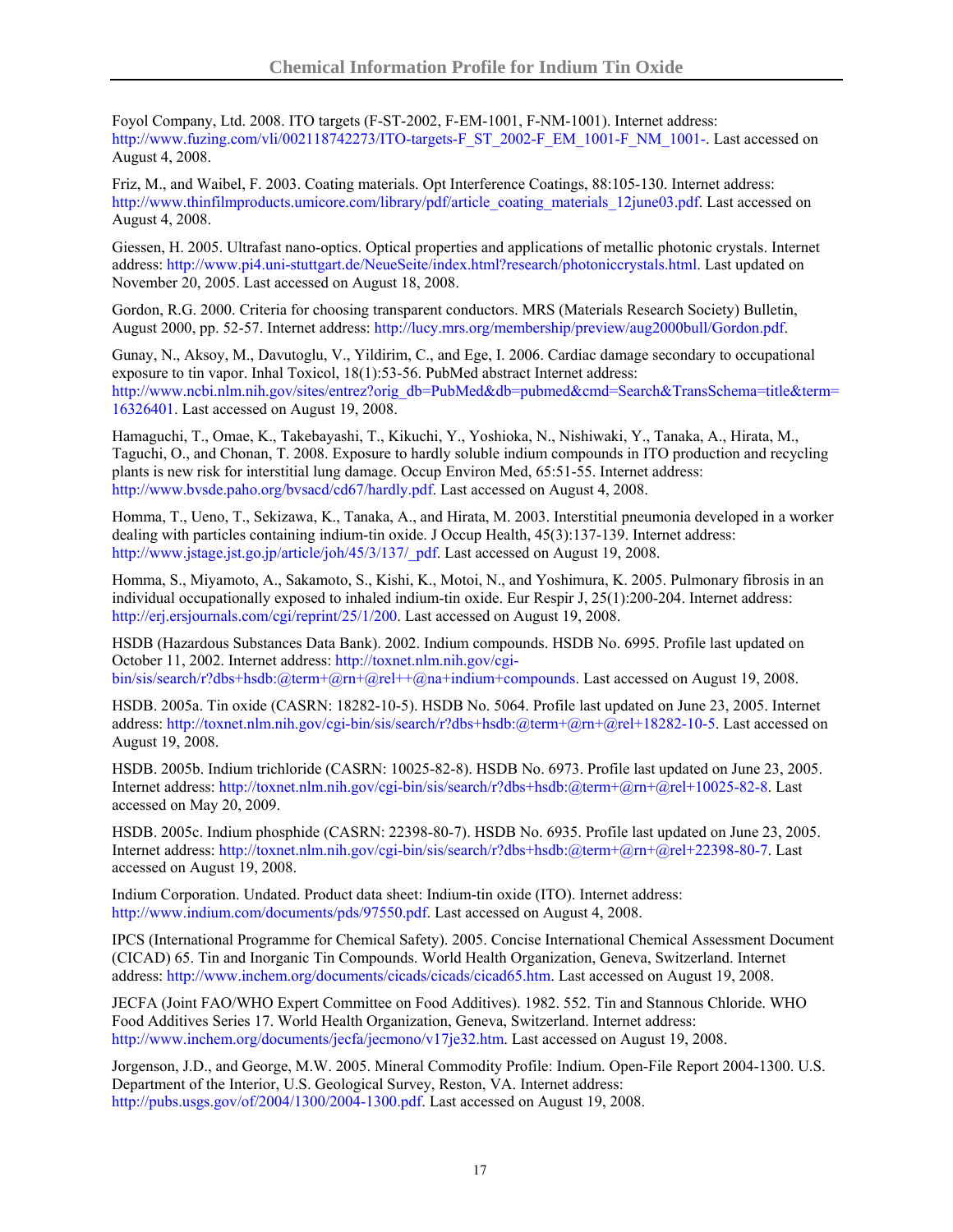Kim, S.-M., Seo, K.-H., Lee, J.-H., Kim, J.-J., Lee, H. Y., and Lee, J.-S. 2006. Preparation and sintering of nanocrystalline ITO powders with different SnO<sub>2</sub> content. J Eur Ceram Soc, 26:73-80. Internet address: [http://yu.ac.kr/~hyulee/papers/ITO-Sn.pdf.](http://yu.ac.kr/%7Ehyulee/papers/ITO-Sn.pdf) Last accessed on August 19, 2008.

King County Solid Waste Division, DNRP (Department of Natural Resources and Parks). 2008. Literature review: Flat panel displays: end of life management report. Final report. King County Solid Waste Division, Seattle, WA, 134 pp. Internet address: [http://www.metrokc.gov/dnrp/swd/takeitback/electronics/documents/FPDReport.pdf.](http://www.metrokc.gov/dnrp/swd/takeitback/electronics/documents/FPDReport.pdf) Last accessed on August 4, 2008.

Labedzka, M., Gulyas, H., Schmidt, N., and Gercken, G. 1989. Toxicity of metallic ions and oxides to rabbit alveolar macrophages. Environ Res, 48(2):255-274. Abstract from PubMed 2538328. PubMed abstract Internet address:

[http://www.ncbi.nlm.nih.gov/sites/entrez?orig\\_db=PubMed&db=pubmed&cmd=Search&TransSchema=title&term=](http://www.ncbi.nlm.nih.gov/sites/entrez?orig_db=PubMed&db=pubmed&cmd=Search&TransSchema=title&term=2538328) [2538328.](http://www.ncbi.nlm.nih.gov/sites/entrez?orig_db=PubMed&db=pubmed&cmd=Search&TransSchema=title&term=2538328) Last accessed on August 19, 2008.

Laloy, J., Muller, J., and Lison, D. 2007. Experimental assessment of the pulmonary toxicity of ITO particles. Report for Umicore. Submitted in accordance with Section 8(e) of the TSCA to Office of Pollution Prevention and Toxics, U.S. EPA, Washington, DC. Internet address:

[http://www.epa.gov/oppt/tsca8e/pubs/8ehq/2007/jun07/8ehq\\_0607\\_16847b\\_89070000363.pdf](http://www.epa.gov/oppt/tsca8e/pubs/8ehq/2007/jun07/8ehq_0607_16847b_89070000363.pdf). Last accessed on August 4, 2008.

Lee, J.-S., and Choi, S.-C. 2005. Solvent effect on synthesis of indium tin oxide nano-powders by a solvothermal process. J Eur Ceram Soc, 25(14):3307-3314. Abstract from Internet address:

http://www.sciencedirect.com/science? ob=ArticleURL&\_udi=B6TX0-4DTKY19- $1\&$  user=10& rdoc=1& fmt=& orig=search& sort=d&view=c& acct=C000050221& version=1& urlVersion=0 [&\\_userid=10&md5=997cfcfa20d6cad188042e585e19bc08](http://www.sciencedirect.com/science?_ob=ArticleURL&_udi=B6TX0-4DTKY19-1&_user=10&_rdoc=1&_fmt=&_orig=search&_sort=d&view=c&_acct=C000050221&_version=1&_urlVersion=0&_userid=10&md5=997cfcfa20d6cad188042e585e19bc08). Last accessed on August 19, 2008.

Liao, Y.H., Yu, H.S., Ho, C.K., Wu, M.T., Yang, C.Y., Chen, J.R., and Chang, C.C. 2004. Biological monitoring of exposures to aluminium, gallium, indium, arsenic, and antimony in optoelectronic industry workers. J Occup Environ Med, 46(9):931-936. PubMed abstract Internet address:

[http://www.ncbi.nlm.nih.gov/sites/entrez?orig\\_db=PubMed&db=pubmed&cmd=Search&TransSchema=title&term=](http://www.ncbi.nlm.nih.gov/sites/entrez?orig_db=PubMed&db=pubmed&cmd=Search&TransSchema=title&term=15354058) [15354058](http://www.ncbi.nlm.nih.gov/sites/entrez?orig_db=PubMed&db=pubmed&cmd=Search&TransSchema=title&term=15354058). Last accessed on August 19, 2008.

Liao, Y.H., Hwang, L.C., Kao, J.S., Yiin, S.J., Lin, S.F., Lin, C.H., Lin, Y.C., and Aw, T.C. 2006. Lipid peroxidation in workers exposed to aluminium, gallium, indium, arsenic, and antimony in the optoelectronic industry. J Occup Environ Med, 48(8):789-793. PubMed abstract Internet address: [http://www.ncbi.nlm.nih.gov/sites/entrez?orig\\_db=PubMed&db=pubmed&cmd=Search&TransSchema=title&term=](http://www.ncbi.nlm.nih.gov/sites/entrez?orig_db=PubMed&db=pubmed&cmd=Search&TransSchema=title&term=16902371) [16902371](http://www.ncbi.nlm.nih.gov/sites/entrez?orig_db=PubMed&db=pubmed&cmd=Search&TransSchema=title&term=16902371). Last accessed on August 19, 2008.

Lison, D., Laloy, J, Corazzari, I., Muller, J., Rabolli, V., Panin, N., Huaux, F., Fenoglio, I., and Fubini, B. 2009. Sintered indium-tin-oxide (ITO) particles: a new pneumotoxic entity. Toxicol Sci, 108(2):472-481. PubMed abstract Internet address:

[http://www.ncbi.nlm.nih.gov/sites/entrez?orig\\_db=PubMed&db=pubmed&cmd=Search&TransSchema=title&term=](http://www.ncbi.nlm.nih.gov/sites/entrez?orig_db=PubMed&db=pubmed&cmd=Search&TransSchema=title&term=19176593) [19176593](http://www.ncbi.nlm.nih.gov/sites/entrez?orig_db=PubMed&db=pubmed&cmd=Search&TransSchema=title&term=19176593). Last accessed on May 26, 2009.

Lo, C.-F., Turn, J., Strauss, D.P. [assignee: Sony Corporation (Tokyo, Japan) and Materials Research Corporation (Gilbert, AZ)]. 1997 pat. Method for making metal oxide sputtering targets (barrier powder envelope). US Patent No. 5,656,216. Publication date: August 12, 1997. Internet address: [http://patft.uspto.gov/netacgi/nph-](http://patft.uspto.gov/netacgi/nph-Parser?Sect2=PTO1&Sect2=HITOFF&p=1&u=%2Fnetahtml%2FPTO%2Fsearch-bool.html&r=1&f=G&l=50&d=PALL&RefSrch=yes&Query=PN%2F5656216)[Parser?Sect2=PTO1&Sect2=HITOFF&p=1&u=%2Fnetahtml%2FPTO%2Fsearch](http://patft.uspto.gov/netacgi/nph-Parser?Sect2=PTO1&Sect2=HITOFF&p=1&u=%2Fnetahtml%2FPTO%2Fsearch-bool.html&r=1&f=G&l=50&d=PALL&RefSrch=yes&Query=PN%2F5656216)[bool.html&r=1&f=G&l=50&d=PALL&RefSrch=yes&Query=PN%2F5656216.](http://patft.uspto.gov/netacgi/nph-Parser?Sect2=PTO1&Sect2=HITOFF&p=1&u=%2Fnetahtml%2FPTO%2Fsearch-bool.html&r=1&f=G&l=50&d=PALL&RefSrch=yes&Query=PN%2F5656216) Last accessed on August 4, 2008.

Miyaki, K., Hosoda, K., Hirata, M., Tanaka, A., Nishiwaki, Y., Takebayashi, T., Inoue, N., and Omae, K. 2003. Biological monitoring of indium by means of graphite furnace atomic absorption spectrophotometry in workers exposed to particles of indium compounds. J Occup Health, 45(4):228-230. Internet address: [http://www.jstage.jst.go.jp/article/joh/45/4/228/\\_pdf.](http://www.jstage.jst.go.jp/article/joh/45/4/228/_pdf) Last accessed on August 19, 2008.

Monteiles, J. (Editor, Criteria Group for Occupational Standards). 2005. Consensus report for tin and inorganic tin compounds (October 22, 2003). In: Scientific Basis for Swedish Occupational Standards XXV. No. 2005:7. Translated by Frances Van Sant. [Arbet Och Hälsa 7:1-15.] National Institute for Working Life, Stockholm, Sweden, pp. 1-15. Internet address: [https://gupea.ub.gu.se/dspace/bitstream/2077/4352/1/ah2005\\_07.pdf.](https://gupea.ub.gu.se/dspace/bitstream/2077/4352/1/ah2005_07.pdf) Last accessed on August 19, 2008.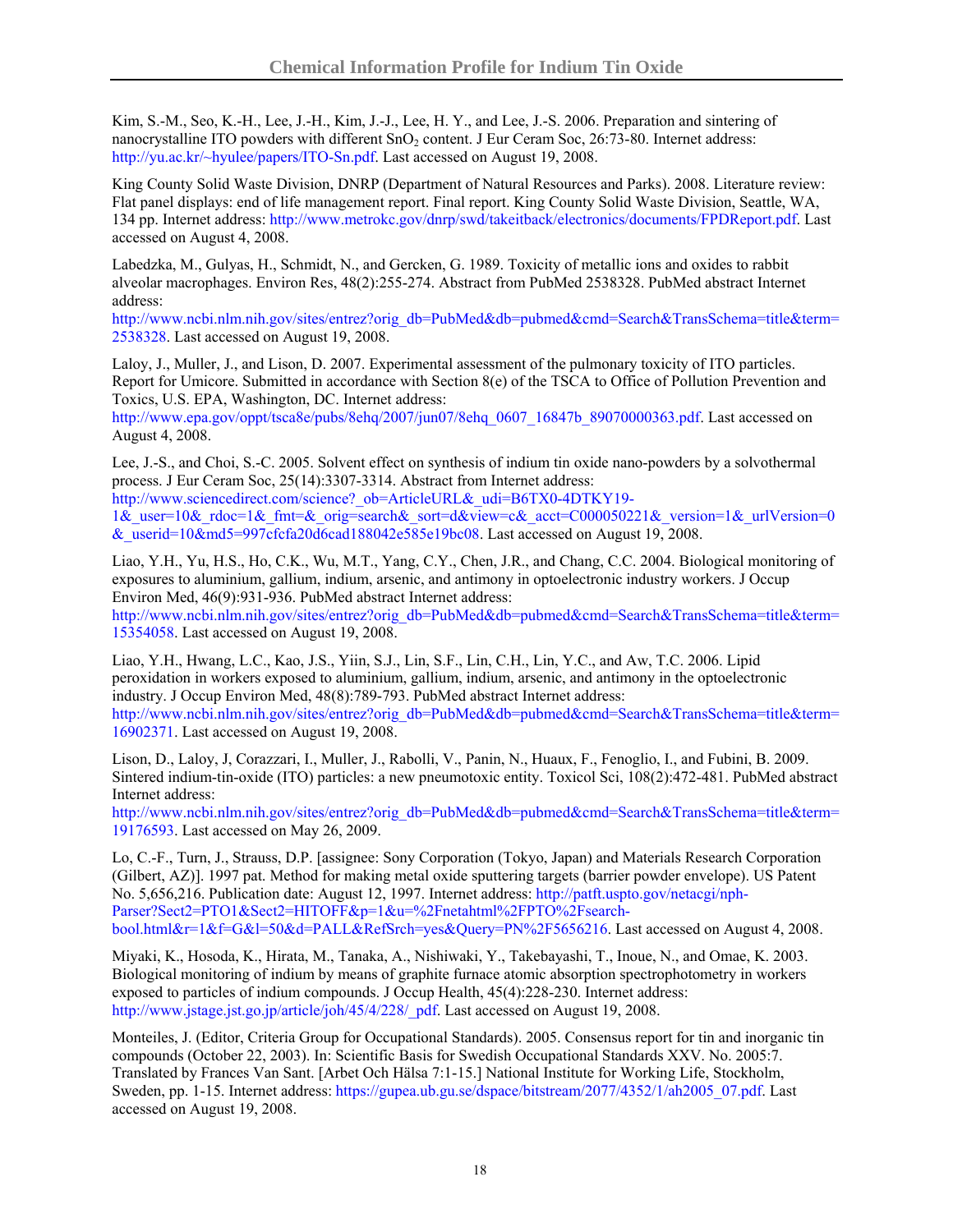Morrow, P.E., Gibb, F.R., Cloutier, R., Casarett, L.J., and Scott, J.K. 1957. Fate of indium sesquioxide and indium114 trichloride hydrolysate following inhalation in rats. U.S. Atomic Energy Commission. UR-508. October 9, 1957. 33 pp. Abstract from Energy Citations Database OSTI ID: 4345461. Internet address: [http://www.osti.gov/energycitations/product.biblio.jsp?osti\\_id=4345461&query\\_id=0](http://www.osti.gov/energycitations/product.biblio.jsp?osti_id=4345461&query_id=0). Last accessed on August 19, 2008.

Morvai, V., Ungvary, G., and Szakmary, E. 2001. Hemodynamic effect of indium chloride in pregnant rats. J Toxicol Environ Health A, 62(5):397-407. Abstract from PubMed 11261901. PubMed abstract Internet address: [http://www.ncbi.nlm.nih.gov/sites/entrez?orig\\_db=PubMed&db=pubmed&cmd=Search&TransSchema=title&term=](http://www.ncbi.nlm.nih.gov/sites/entrez?orig_db=PubMed&db=pubmed&cmd=Search&TransSchema=title&term=11261901) [11261901](http://www.ncbi.nlm.nih.gov/sites/entrez?orig_db=PubMed&db=pubmed&cmd=Search&TransSchema=title&term=11261901). Last accessed on May 22, 2009.

Nakajima, M., Kobayashi, Y., Usami, M., and Ohno, Y. 1998 abstr. Teratogenic effects of indium by oral or intravenous administration in rats. Teratology, 57(3):19A. Abstract from DART/TER/98000838. Internet address: <http://toxnet.nlm.nih.gov/>[searched for "indium trichloride" on DART database]. Last accessed on May 22, 2009.

Nakajima, M., Takahashi, H., Sasaki, M., Kobayashi, Y., Awano, T., Irie, D., Sakemi, K., Ohno, Y., and Usami, M. 1998. Developmental toxicity of indium chloride by intravenous or oral administration in rats. Teratog Carcinog Mutagen, 18(5):231-238. Abstract from PubMed 9876012. PubMed abstract Internet address: [http://www.ncbi.nlm.nih.gov/sites/entrez?orig\\_db=PubMed&db=pubmed&cmd=Search&TransSchema=title&term=](http://www.ncbi.nlm.nih.gov/sites/entrez?orig_db=PubMed&db=pubmed&cmd=Search&TransSchema=title&term=9876012) [9876012](http://www.ncbi.nlm.nih.gov/sites/entrez?orig_db=PubMed&db=pubmed&cmd=Search&TransSchema=title&term=9876012). Last accessed on May 26, 2009.

Nakajima, M., Takahashi, H., Sasaki, M., Kobayashi, Y., Ohno, Y., and Usami, M. 2000. Comparative developmental toxicity study of indium in rats and mice. Teratog Carcinog Mutagen, 20(4):219-227. Abstract from PubMed 10910472. PubMed abstract Internet address:

[http://www.ncbi.nlm.nih.gov/sites/entrez?orig\\_db=PubMed&db=pubmed&cmd=Search&TransSchema=title&term=](http://www.ncbi.nlm.nih.gov/sites/entrez?orig_db=PubMed&db=pubmed&cmd=Search&TransSchema=title&term=10910472) [10910472](http://www.ncbi.nlm.nih.gov/sites/entrez?orig_db=PubMed&db=pubmed&cmd=Search&TransSchema=title&term=10910472). Last accessed on May 26, 2009.

Nakajima, M., Takahashi, H., Nakazawa, K., and Usami, M. 2007. Fetal cartilage malformation by intravenous administration of indium trichloride to pregnant rats. Reprod Toxicol, 24(3-4):409-413. Abstract from PubMed 17646080. PubMed abstract Internet address:

[http://www.ncbi.nlm.nih.gov/sites/entrez?orig\\_db=PubMed&db=pubmed&cmd=Search&TransSchema=title&term=](http://www.ncbi.nlm.nih.gov/sites/entrez?orig_db=PubMed&db=pubmed&cmd=Search&TransSchema=title&term=17646080) [17646080](http://www.ncbi.nlm.nih.gov/sites/entrez?orig_db=PubMed&db=pubmed&cmd=Search&TransSchema=title&term=17646080). Last accessed on May 8, 2009.

Nakajima, M., Mitsunaga, K., Nakazawa, K., and Usami, M. 2008. In vivo/in vitro study in rat embryos on indiumcaused tail malformations. Reprod Toxicol, 25(4):426-432. Abstract from PubMed 18547785. PubMed abstract Internet address:

[http://www.ncbi.nlm.nih.gov/sites/entrez?orig\\_db=PubMed&db=pubmed&cmd=Search&TransSchema=title&term=](http://www.ncbi.nlm.nih.gov/sites/entrez?orig_db=PubMed&db=pubmed&cmd=Search&TransSchema=title&term=18547785) [18547785](http://www.ncbi.nlm.nih.gov/sites/entrez?orig_db=PubMed&db=pubmed&cmd=Search&TransSchema=title&term=18547785). Last accessed on May 22, 2009.

Nanophase Technologies. 2008. Nanoparticles: NanoTek® Indium Tin Oxide. Product Code #0600. Internet address: [http://www.nanophase.com/catalog/item.asp?ITEM\\_ID=35&DEPARTMENT\\_ID=38](http://www.nanophase.com/catalog/item.asp?ITEM_ID=35&DEPARTMENT_ID=38). Last accessed on August 19, 2008.

Nettleton, J.S., Lawson, R.S., Prescott, M.C., and Morris, I.D. 2004. Uptake, localization, and dosimetry of 111In and 201Tl in human testes. J Nucl Med, 45(1):138-146. Internet address: <http://jnm.snmjournals.org/cgi/reprint/45/1/138>. Last accessed on May 26, 2009.

NIOSH (National Instittue for Occupational Safety and Health). 2005. NIOSH pocket guide to chemical hazards: Indium. NIOSH Publication 2005-149. Internet address:<http://www.cdc.gov/NIOSH/npg/npgd0341.html>. Last accessed on May 20, 2009.

Nogami, H., Shimoda, T., Shoji, S., and Nishima, S. 2008. Pulmonary disorders in indium-processing workers (Japanese). Nihon Kokyuki Gakkai Zasshi, 46(1):60-64. Abstract from PubMed 16280313. PubMed abstract Internet address:

[http://www.ncbi.nlm.nih.gov/sites/entrez?orig\\_db=PubMed&db=pubmed&cmd=Search&TransSchema=title&term=](http://www.ncbi.nlm.nih.gov/sites/entrez?orig_db=PubMed&db=pubmed&cmd=Search&TransSchema=title&term=16280313) [16280313](http://www.ncbi.nlm.nih.gov/sites/entrez?orig_db=PubMed&db=pubmed&cmd=Search&TransSchema=title&term=16280313). Last accessed on May 8, 2009.

NTP (National Toxicology Program). 2001. Abstract for TR-499 – Indium Phosphide. [TR-499: Toxicology and Carcinogenesis Studies of Indium Phosphide (CAS No. 22398-80-7) in F344/N Rats and B6C3F<sub>1</sub> Mice (Inhalation Studies)] Report date: July 2001. Internet address: [http://ntp.niehs.nih.gov/index.cfm?objectid=070B0BF9-AFC9-](http://ntp.niehs.nih.gov/index.cfm?objectid=070B0BF9-AFC9-B97A-E6B0DF1E4DC577F6) [B97A-E6B0DF1E4DC577F6](http://ntp.niehs.nih.gov/index.cfm?objectid=070B0BF9-AFC9-B97A-E6B0DF1E4DC577F6). Last accessed on August 19, 2008.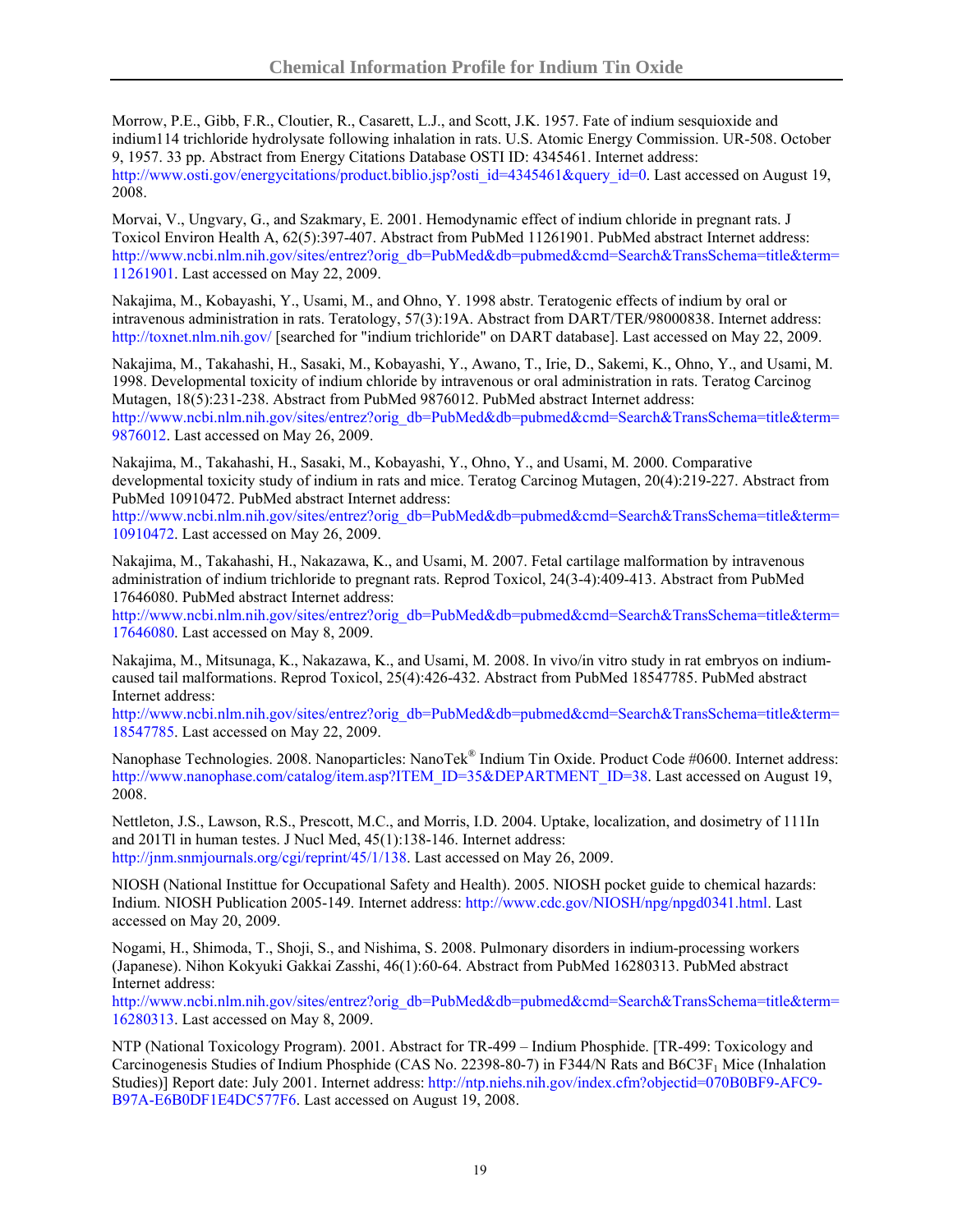Okabe, K., Nishimura, T., Sato, S., Eshima, K., Toishi, K., and Nagata, C. [assignee: Dowa Mining Co., Ltd. (Tokyo, Japan)]. 2000 pat. Starting powders for ITO production, ITO sinters and processes for producing such starting powders and ITO sinters. US Patent No. 6099985. Publication date: August 8, 2000. Internet address: <http://www.freepatentsonline.com/6099982.html>. Last accessed on August 4, 2008.

Omura, M., Yamazaki, K., Tanaka, A., Hirata, M., Makita, Y., and Inoue, N. 2000. Changes in the testicular damage caused by indium arsenide and indium phosphide in hamsters during two years after intratracheal instillation. J Occup Health, 42:196-204. Internet address: [http://joh.med.uoeh-u.ac.jp/pdf/E42/E42\\_4\\_06.pdf](http://joh.med.uoeh-u.ac.jp/pdf/E42/E42_4_06.pdf). Last accessed on August 19, 2008.

Omura, M., Tanaka, A., Hirata, M., Inoue, N., Ueno, T., Homma, T., and Serizawa, K. 2002. Testicular toxicity evaluation of indium-tin oxide. J Occup Health, 44(2):105-102. Internet address: [http://joh.med.uoeh](http://joh.med.uoeh-u.ac.jp/pdf/E44/E44_2_08.pdf)[u.ac.jp/pdf/E44/E44\\_2\\_08.pdf](http://joh.med.uoeh-u.ac.jp/pdf/E44/E44_2_08.pdf). Last accessed on August 19, 2008.

PGO (präzisions glas & optic). Undated. ITO-Coatings on high quality glass substrates. Internet address: [http://www.pgo-online.com/intl/katalog/ito.html.](http://www.pgo-online.com/intl/katalog/ito.html) Last accessed on August 19, 2008.

Phipps, G., Mikolajczak, C., and Guckes, T. 2007. Indium and gallium supply sustainability. September 2007 update. Internet address: [http://www.indium.com/\\_dynamo/download.php?docid=552.](http://www.indium.com/_dynamo/download.php?docid=552) Last accessed on August 4, 2008.

Psuja, P., Hreniak, D., and Strek, W. 2009. Synthesis and characterization of indium-tin-oxide nanostructures. J Phys Conf Ser, 146:012033 (10 pages). Internet address: [http://www.iop.org/EJ/article/1742-](http://www.iop.org/EJ/article/1742-6596/146/1/012033/jpconf9_146_012033.pdf?request-id=f95a1946-d236-4377-96c4-35458ca19627) [6596/146/1/012033/jpconf9\\_146\\_012033.pdf?request-id=f95a1946-d236-4377-96c4-35458ca19627.](http://www.iop.org/EJ/article/1742-6596/146/1/012033/jpconf9_146_012033.pdf?request-id=f95a1946-d236-4377-96c4-35458ca19627) Last accessed on May 26, 2009.

PubChem. Undated. Compound/Substance Summary for

- Indium tin oxide [substance summary]. Internet address: <http://pubchem.ncbi.nlm.nih.gov/summary/summary.cgi?sid=3764630&version=2>.
- Indium trichloride [compound summary]. Internet address: [http://pubchem.ncbi.nlm.nih.gov/summary/summary.cgi?cid=24812](http://pubchem.ncbi.nlm.nih.gov/summary/summary.cgi?cid=24812&lo)
- Indium phosphide [compound summary]. Internet address: <http://pubchem.ncbi.nlm.nih.gov/summary/summary.cgi?db=pccompound&term=31170>.
- Indium arsenide [compound summary]. Internet address: <http://pubchem.ncbi.nlm.nih.gov/summary/summary.cgi?db=pccompound&term=91500>.

Last accessed on August 19, 2008, except May 20, 2009 for indium trichloride record.

Reade Advanced Materials. 2006. Indium-Tin Oxide Powder. Internet address: [http://www.reade.com/index.php?option=com\\_content&task=view&id=262&Itemid=10.](http://www.reade.com/index.php?option=com_content&task=view&id=262&Itemid=10) Last accessed on August 19, 2008.

Registry. 2006. RN 50926-11-9. Database available from the American Chemical Society on STN. Record entered STN on November 16, 1984.

RTECS (Registry for Toxic Effects of Chemical Substances). 2008. RTECS No. XQ4000000. Internet address: <http://www.cdc.gov/niosh/rtecs/xq3d0900.html>. Last accessed on August 19, 2008.

Rushe, N., Ball, M., Carroll, W.M., Healy, S., McManus, J., and Cunningham, D. 2005. Cytocompatibility of novel tin oxide thin films. J Mater Sci Mater Med, 16(3):247-252. Abstract from PubMed 15744616. PubMed abstract Internet address:

[http://www.ncbi.nlm.nih.gov/sites/entrez?orig\\_db=PubMed&db=pubmed&cmd=Search&TransSchema=title&term=](http://www.ncbi.nlm.nih.gov/sites/entrez?orig_db=PubMed&db=pubmed&cmd=Search&TransSchema=title&term=15744616) [15744616](http://www.ncbi.nlm.nih.gov/sites/entrez?orig_db=PubMed&db=pubmed&cmd=Search&TransSchema=title&term=15744616). Last accessed on May 8, 2009.

Schlott, M., Dauth, W., and Kutzner, M. [assignee: Leybold Materials GmbH]. 1997 pat. Process for the recycling of spent indium oxide-tin oxide sputtering targets. US Patent No. 5660599. Issue date: August 26, 1997. Internet address:<http://www.patentstorm.us/patents/5660599/fulltext.html>. Last accessed on August 4, 2008.

Smith, I.C., Carson, B.L., and Hoffmeister, F. 1978. Trace Metals in the Environment. Volume 5—Indium: An Appraisal of Environmental Exposure. Ann Arbor Science Publishers, Ann Arbor, MI. [Without the index, this volume is equivalent to a report prepared for the National Institute for Environmental Health Sciences in 1978 under Midwest Research Institute contract N01-ES-2-2090, "Appraisal of Environmental Exposure to Heavy Metals."]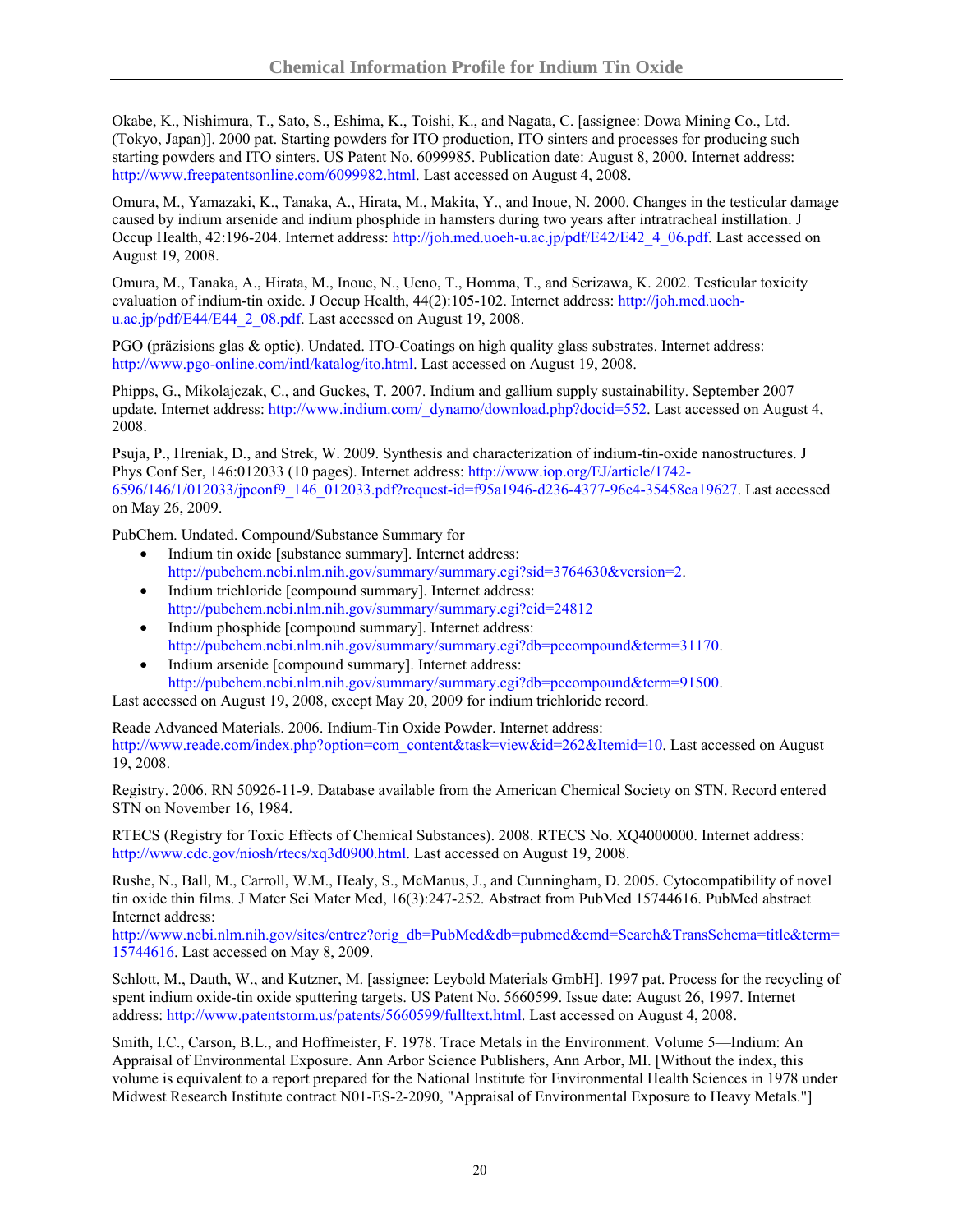Swarts, N. [Indium Corporation of America]. 2006. Material safety data sheet (MSDS): Indium tin oxide. MSDS No. MSDS-IB011. Record last revised on May 3, 2006. Internet address: <http://www.indium.com/documents/msds/IB011.pdf>. Last accessed on August 19, 2008.

Taguchi, O., and Chonan, T. 2006. Three cases of indium lung (Japanese). Nihon Kokyuki Gakkai Zasshi, 44(7):532-536. Abstract from PubMed 16886812 . PubMed abstract Internet address: [http://www.ncbi.nlm.nih.gov/sites/entrez?orig\\_db=PubMed&db=pubmed&cmd=Search&TransSchema=title&term=](http://www.ncbi.nlm.nih.gov/sites/entrez?orig_db=PubMed&db=pubmed&cmd=Search&TransSchema=title&term=16886812) [16886812](http://www.ncbi.nlm.nih.gov/sites/entrez?orig_db=PubMed&db=pubmed&cmd=Search&TransSchema=title&term=16886812). Last accessed on May 8, 2009.

Tanaka, A., Hirata, M., Omura, M., Inoue, N., Ueno, T., Homma, T., and Kiyohisa, S. 2002. Pulmonary toxicity of indium-tin oxide and indium phosphide after intratracheal instillations into the lung of hamsters. J Occup Health, 44(2):99-102. Internet address: [http://joh.med.uoeh-u.ac.jp/pdf/E44/E44\\_2\\_06.pdf.](http://joh.med.uoeh-u.ac.jp/pdf/E44/E44_2_06.pdf) Last accessed on August 19, 2008.

Tanaka, A., Hirata, M., and Omura, M. 2003. Pulmonary squamous cyst induced by exposure to indium arsenide in hamsters. J Occup Health, 45(6):405-407. Internet address: [http://www.jstage.jst.go.jp/article/joh/45/6/405/\\_pdf.](http://www.jstage.jst.go.jp/article/joh/45/6/405/_pdf) Last accessed on August 19, 2008.

Tolcin, A.C. 2008. Indium. In: 2006 Minerals Yearbook. U.S. Geological Survey, U.S. Department of the Interior. Internet address: [http://minerals.usgs.gov/minerals/pubs/commodity/indium/myb1-2006-indiu.pdf.](http://minerals.usgs.gov/minerals/pubs/commodity/indium/myb1-2006-indiu.pdf) Last accessed on August 4, 2008.

U.S. EPA (U.S. Environmental Protection Agency). 2004. Health and safety data reporting; addition of certain chemicals. Fed Regist, 69(86):24517-24524. Internet address: [http://www.epa.gov/EPA-TOX/2004/May/Day-](http://www.epa.gov/EPA-TOX/2004/May/Day-04/t9875.htm)[04/t9875.htm.](http://www.epa.gov/EPA-TOX/2004/May/Day-04/t9875.htm) Last accessed on August 19, 2008.

U.S. EPA. 2005. Fifty-sixth report of the TSCA Interagency Testing Committee to the Administrator of the Environmental Protection Agency; receipt of report and request for comments; notice. Fed Regist, 70(204):61520- 61541. Internet address: [http://www.epa.gov/fedrgstr/EPA-TOX/2005/October/Day-24/t21197.pdf.](http://www.epa.gov/fedrgstr/EPA-TOX/2005/October/Day-24/t21197.pdf) Last accessed on August 19, 2008.

U.S. EPA. 2006. Fifty-eighth report of the TSCA Interagency Testing Committee to the Administrator of the Environmental Protection Agency; receipt of report and request for comments. Fed Regist, 71(132):39187-39202. Internet address: <http://www.epa.gov/EPA-TOX/2006/July/Day-11/t6126.htm>. Last accessed on September 8, 2008.

Umicore. 2005. Technical data: Indium tin oxide (ITO) sputtering target. Internet address: [http://www.thinfilmproducts.umicore.com/pdf/indium\\_tin\\_oxide\\_ITO.pdf](http://www.thinfilmproducts.umicore.com/pdf/indium_tin_oxide_ITO.pdf). Last accessed on August 19, 2008.

Ungváry, G., Szakmáry, E., Tátrai, E., Hudák, A., Náray, M., and Morvai, V. 2000. Embryotoxic and teratogenic effects of indium chloride in rats and rabbits. J Toxicol Environ Health A, 59(1):27-42. Abstract from PubMed 10681097. PubMed abstract Internet address:

[http://www.ncbi.nlm.nih.gov/sites/entrez?orig\\_db=PubMed&db=pubmed&cmd=Search&TransSchema=title&term=](http://www.ncbi.nlm.nih.gov/sites/entrez?orig_db=PubMed&db=pubmed&cmd=Search&TransSchema=title&term=10681097) [10681097.](http://www.ncbi.nlm.nih.gov/sites/entrez?orig_db=PubMed&db=pubmed&cmd=Search&TransSchema=title&term=10681097) Last accessed on May 26, 2009.

Ungváry, G., Tátrai, E., Szakmáry, E., and Náray, M. 2001. The effect of prenatal indium chloride exposure on chondrogenic ossification. J Toxicol Environ Health A, 62(5):387-396. Abstract from PubMed 11261900. PubMed abstract Internet address:

[http://www.ncbi.nlm.nih.gov/sites/entrez?orig\\_db=PubMed&db=pubmed&cmd=Search&TransSchema=title&term=](http://www.ncbi.nlm.nih.gov/sites/entrez?orig_db=PubMed&db=pubmed&cmd=Search&TransSchema=title&term=11261900) [11261900.](http://www.ncbi.nlm.nih.gov/sites/entrez?orig_db=PubMed&db=pubmed&cmd=Search&TransSchema=title&term=11261900) Last accessed on May 8, 2009.

Van Hulle, M., De Cremer, K., Cornelis, R., and Lameire, N. 2001. In vivo distribution and speciation of [114mIn]InCl3 in the Wistar rat. J Environ Monit, 3(1):86-90. Abstract from PubMed 11253025. PubMed abstract Internet address:

[http://www.ncbi.nlm.nih.gov/sites/entrez?orig\\_db=PubMed&db=pubmed&cmd=Search&TransSchema=title&term=](http://www.ncbi.nlm.nih.gov/sites/entrez?orig_db=PubMed&db=pubmed&cmd=Search&TransSchema=title&term=11253025) [11253025.](http://www.ncbi.nlm.nih.gov/sites/entrez?orig_db=PubMed&db=pubmed&cmd=Search&TransSchema=title&term=11253025) Last accessed on May 26, 2009.

Wang, L. 1988. Effect of antimonous oxide, aluminum oxide, and stannic oxide dust on pulmonary alveolar macrophages *in vitro* and *in vivo* (Chinese). Zhongua Laodong Weisheng Zhiyebing Zazhi, 6(5):277-280. Abstract from CAPLUS 1990:71928.

Wang, F.S., Liu, L.F., Chen, N.M., and Li, Y.R. 1994. A study on cellular reactions and fibrogenic effects of mineral dusts. Biomed Environ Sci, 7(2):116-121. Abstract from PubMed 7946006. PubMed abstract Internet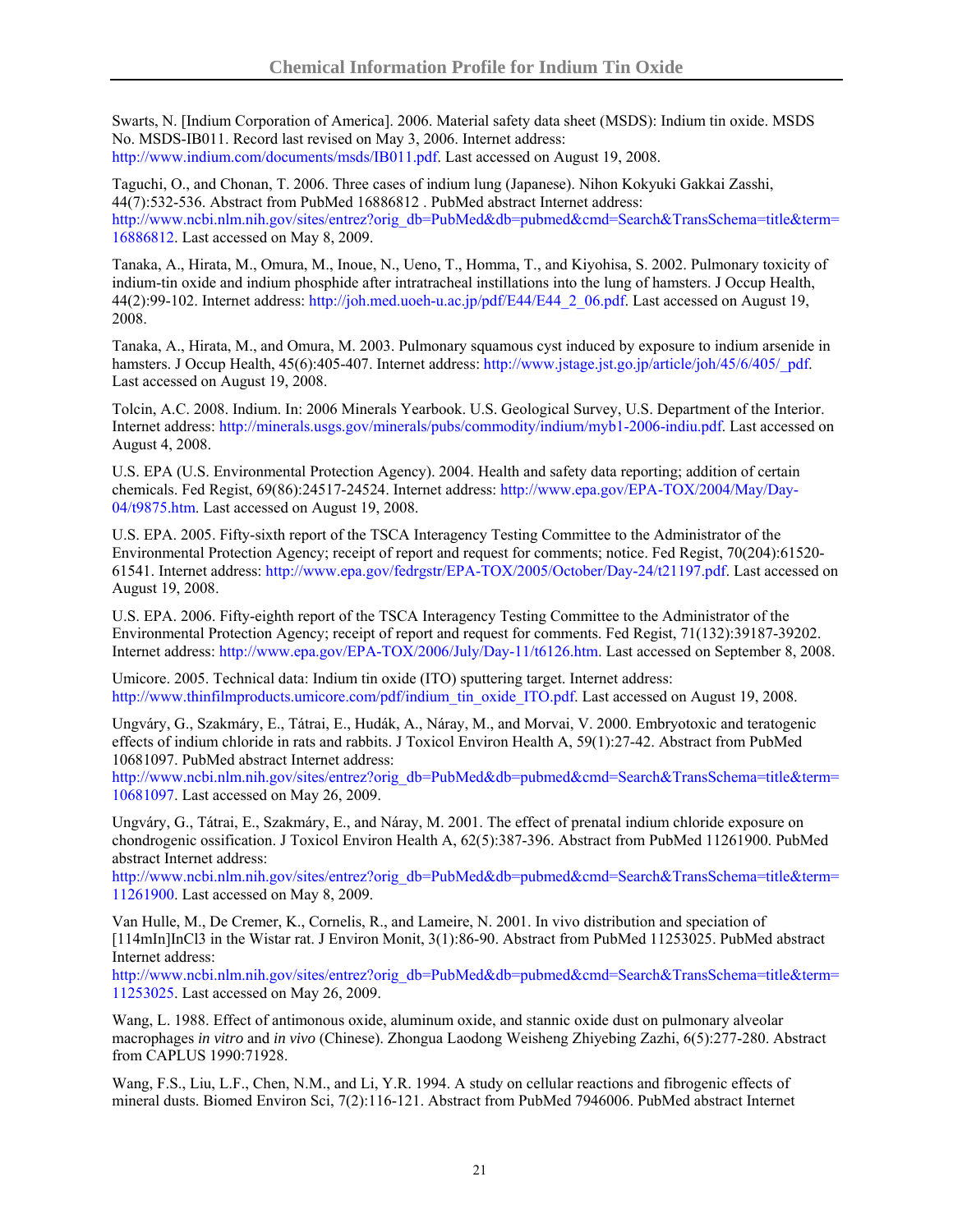address:

[http://www.ncbi.nlm.nih.gov/sites/entrez?orig\\_db=PubMed&db=pubmed&cmd=Search&TransSchema=title&term=](http://www.ncbi.nlm.nih.gov/sites/entrez?orig_db=PubMed&db=pubmed&cmd=Search&TransSchema=title&term=7946006) [7946006.](http://www.ncbi.nlm.nih.gov/sites/entrez?orig_db=PubMed&db=pubmed&cmd=Search&TransSchema=title&term=7946006) Last accessed on May 8, 2009.

Xu, H., Zhu, G., and Zhou, H. 2005. Preparation of monodispersed Tin-Doped Indium Oxide Powders by Hydrotermal Method. J. Am. Ceram. Soc. 88(4):986-988. Cited by Psuja et al. (2009).

Zhang, J., Au, K.H., and Chang, S.Y. 2004. Investigation of sol-gel derived indium tin oxide thin films with poly(ethylene glycol) as an additive. J Ceram Proc Res, 5(3):208-213. Internet address: [http://jcpr.kbs](http://jcpr.kbs-lab.co.kr/english/journal/JCPR/vol5num3/208-213.pdf)[lab.co.kr/english/journal/JCPR/vol5num3/208-213.pdf.](http://jcpr.kbs-lab.co.kr/english/journal/JCPR/vol5num3/208-213.pdf) Last accessed on August 4, 2008.

Zhou, J. 2005 thesis. Indium tin oxide (ITO) deposition, patterning, and Schottky contact fabrication. Department of Microelectronic Engineering, Rochester Institute of Technology, Rochester, NY, 89 pp. Internet address: [http://www.rit.edu/kgcoe/ue/thesisguidelinespages/2006\\_Jianming\\_Zhou.pdf.](http://www.rit.edu/kgcoe/ue/thesisguidelinespages/2006_Jianming_Zhou.pdf) Last accessed on August 4, 2008.

## **Acknowledgements**

Support to the National Toxicology Program for the preparation of Chemical Information Profile for Indium Tin Oxide was provided by Integrated Laboratory Systems, Inc., through NIEHS Contract Nos. N01-ES-35515 (2006-2008) and HHSN273200800008C (2009). Contributors included: Scott A. Masten, Ph.D. (Project Officer, NIEHS); Marcus A. Jackson, B.A. (Principal Investigator, ILS, Inc.); Bonnie L. Carson, M.S. (ILS, Inc.); Claudine A. Gregorio, M.A. (ILS, Inc.); Nathanael P. Kibler, B.A. (ILS, Inc.); and Sherry D. Blue, A.A. (ILS, Inc.).

## **Search Strategy**

On May 8, 2006, the Registry file on STN International was searched. In the file, 198 indium tin oxides with different ratios of the constituent elements were registered. Most of these, including the one registered as 71243-84-0, had only one record in Chemical Abstracts and no records in other STN databases except MEDLINE. That number was used erroneously instead of  $50926-11-9$  in the  $51<sup>st</sup>$  Report of the Toxic Substances Control Act (TSCA) Interagency Testing Committee (ITC) and carried over into the ensuing U.S. EPA rule promulgated in 2001 (the only citation for 71243-84-0 in CAPLUS). The TSCA ITC had used the correct CAS number in the  $47<sup>th</sup>$  Report and published a correction in the  $52<sup>nd</sup>$ Report in 2003. Various trade names in the Registry record for 50926-11-9 were not confirmed in Internet searches via the Google search engine and were omitted from the search strategy.

Files MEDLINE, AGRICOLA, CABA, EMBASE, ESBIOBASE, BIOTECHNO, IPA, BIOSIS, and TOXCENTER were searched simultaneously on May 9, 2006, for indium tin oxide (ITO). [Note that CANCERLIT and NIOSHTIC, files once routinely included in searches, are no longer available on STN]. Reviews were sought for components indium sesquioxide and stannic oxide. [Reviews for the latter compounds were retrieved from HSDB and by searches at [http://ww.inchem.org](http://ww.inchem.org/), which includes documents published by the World Health Organization, and searches at the Agency for Toxic Substances and Disease Registry (ATSDR) website [\(http://www.atsdr.cdc.gov/toxpro2.html](http://www.atsdr.cdc.gov/toxpro2.html)) for toxicology profiles.] The 708 titles from the ITO answer set L20 were examined, but only 57 records were selected to be printed in full. These were retrieved in the following groups: health-related (6), substrate for biological studies (23), other uses (19), processing (7), and not immediately classifiable (2). Records on the common applications listed in the trade literature were usually not retrieved. The applications records that were retrieved were examined for the potential of human exposure (e.g., implants) and possible contact of ITO with cultured cells and tissues and with DNA, enzymes, and other proteins.

In 2006, production information was sought at the U.S. EPA Inventory Update Rule (IUR) site and at the U.S. Geological Survey website ([http://www.usgs.gov\)](http://www.usgs.gov/). Google and the Google Scholar search engines were used to clarify the use of indium tin oxide (or tin-doped indium oxide) for a number of applications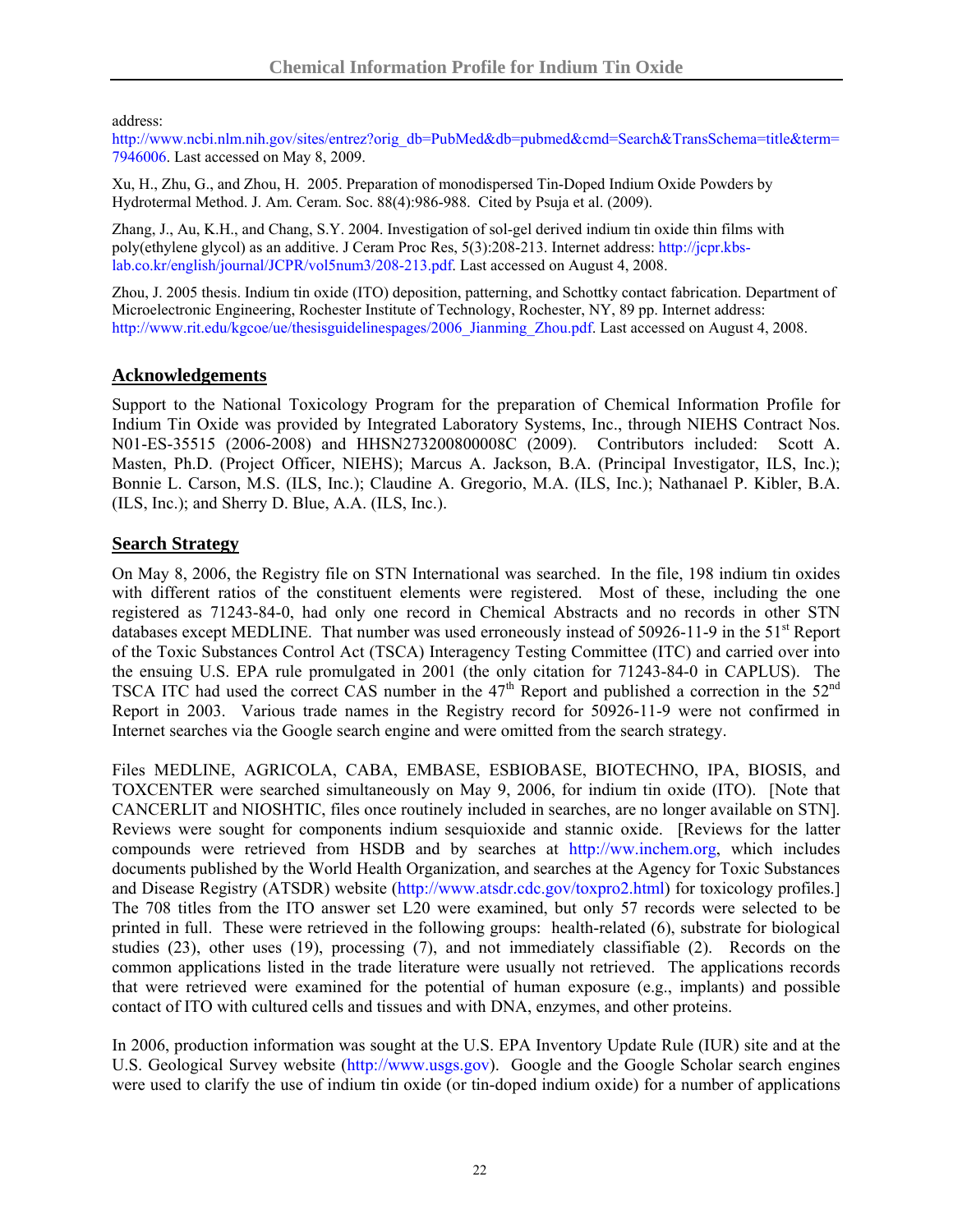including cell culture, water treatment, biochips/microfluidics, and glucose monitors/sensors and other biosensors after examination of the STN results.

Searches for combinations of three atoms from the same elemental groups as indium (aluminum, gallium, thallium); tin (silicon and germanium but not lead); and oxygen (sulfur, selenium, and tellurium) did not find structural analogs of interest. Internet searches for other elements with "tin oxide" or "doped indium sesquioxide" (or oxide) (Google search, Google Scholar, and PubMed) were more fruitful. Compounds of possible interest as structural analogs found by the latter approach were antimony tin oxide (Sb is a Group V element, not Group III) and indium sesquioxide doped with silicon, germanium, gallium, and cadmium. (Other elements used for doping indium sesquioxide include Cr, Er, F, Au, Ir, Li, Mn, Mo [most Google hits], Ag, Ti, and Zn.). Other tin-doped oxides [("tin doped" AND oxide) NOT indium] of some interest would be titania, silica, cadmium oxide, and zinc oxide. No toxicity studies were found for any of these in PubMed.

The history of the May 9, 2006, STN International session is reproduced below.

| L1  | 34 S 71243-84-0                                                   |  |  |  |
|-----|-------------------------------------------------------------------|--|--|--|
|     | SET DUPORDER FILE                                                 |  |  |  |
| L2  | 31 DUP REM L1 (3 DUPLICATES REMOVED)                              |  |  |  |
| L3  | 295 S 50926-11-9                                                  |  |  |  |
| L4  | 286 DUP REM L3 (9 DUPLICATES REMOVED)                             |  |  |  |
| L5  | 950 S INDIUM(W)(TIN OR STANNIC)(W)OXIDE                           |  |  |  |
| L6  | 14 S $F(W)$ ITO                                                   |  |  |  |
| L7  | 7 DUP REM L6 (7 DUPLICATES REMOVED)                               |  |  |  |
| L8  | 7 S L7 NOT FLUORINE                                               |  |  |  |
| L9  | 7 S L8 NOT L4                                                     |  |  |  |
| L10 | 7 SORT L7 1-7 TI                                                  |  |  |  |
| L11 | 1020 S L3 OR L5                                                   |  |  |  |
| L12 | 33 S TIN(W)DOPED(W)INDIUM(W)(OXIDE OR TRIOXIDE OR SESQUIOXIDE)    |  |  |  |
| L13 | 5 S TIN(W) INDIUM(W) OXIDE                                        |  |  |  |
| L14 | 38 S L12 OR L13                                                   |  |  |  |
| L15 | 78 S IN203(4A) SNO2                                               |  |  |  |
| L16 | 32 S L14 NOT L11                                                  |  |  |  |
| L17 | 69 S L15 NOT L11                                                  |  |  |  |
| L18 | 1121 S L11 OR L14 OR L15                                          |  |  |  |
| L19 | 708 DUP REM L18 (413 DUPLICATES REMOVED)                          |  |  |  |
| L20 | 708 SORT L19 1-708 TI                                             |  |  |  |
|     | SAVE L20 X0370BIOMED/A                                            |  |  |  |
| L21 | 4649 S (STANNIC OR TIN) (W) OXIDE OR 18282-10-5                   |  |  |  |
| L22 | 3 S STANNIC(W)(ANHYDRIDE OR DIOXIDE)                              |  |  |  |
| L23 | 84 S TIN(W)(IV)(W)OXIDE                                           |  |  |  |
| L24 | 814 S TIN(W) (PEROXIDE OR DIOXIDE)                                |  |  |  |
| L25 | 4773 S L21 OR L22 OR L23 OR L24                                   |  |  |  |
| L26 | 3762 S L25 NOT L18                                                |  |  |  |
| L27 | 2 S L26 AND REVIEW/DT                                             |  |  |  |
| L28 | 0 S METAL(6A) OXIDE? AND REVIEW/DT AND (TIN OR STANNIC OR INDIUM) |  |  |  |
| L29 | 19 S OXIDE? AND REVIEW/DT AND (TIN OR STANNIC OR INDIUM)          |  |  |  |
| L30 | 15 DUP REM L29 (4 DUPLICATES REMOVED)                             |  |  |  |
| L31 | 15 SORT L30 1-15 TI                                               |  |  |  |
| L32 | 615 S INDIUM(W)(OXIDE OR TRIOXIDE OR SESQUIOXIDE)                 |  |  |  |
| L33 | 477 S 1312-43-2                                                   |  |  |  |
| L34 | 661 S L32 OR L33                                                  |  |  |  |
| L35 | 414 S L34 NOT (L18 OR L25)                                        |  |  |  |
| L36 | 1 S L35 AND REVIEW/DT                                             |  |  |  |
| L37 | 57 S (L26 OR L35) AND REVIEW?                                     |  |  |  |
| L38 | 56 S L37 NOT REVIEW/DT                                            |  |  |  |
| L39 | 48 DUP REM L38 (8 DUPLICATES REMOVED)                             |  |  |  |
| L40 | 16 S L39 AND (2000-2006)/PY                                       |  |  |  |
| L41 | 16 DUP REM L40 (0 DUPLICATES REMOVED)                             |  |  |  |
| L42 | 16 SORT L41 1-16 TI                                               |  |  |  |
|     |                                                                   |  |  |  |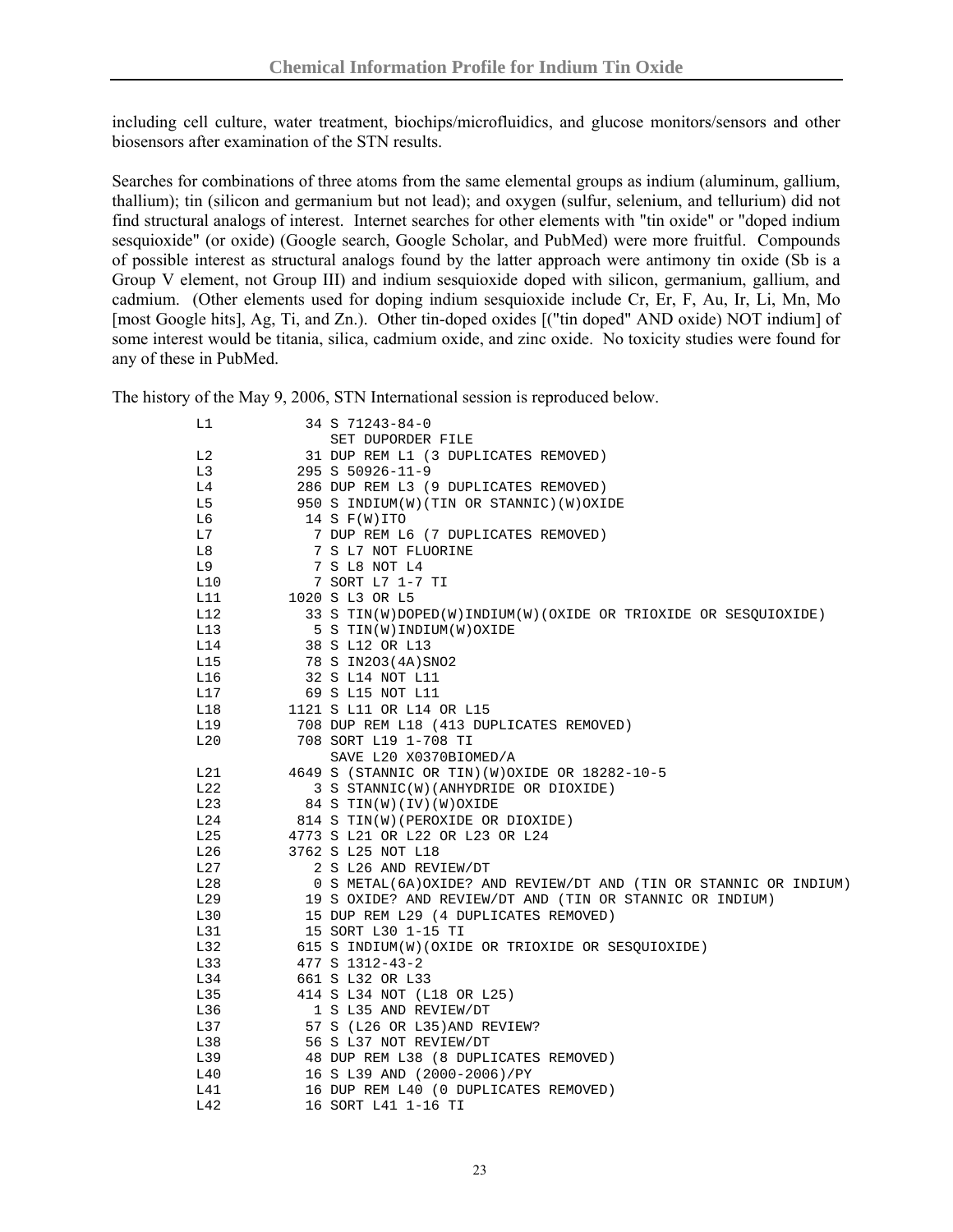L43 32 S L39 NOT L40 L44 32 SORT L43 1-32 TI

2008 Update: The same search strategy for ITO was repeated on STN International in a simultaneous search of the above-named files plus FSTA, FROSTI, PASCAL, and NTIS on July 8, 2008, with publications limited to 2006-2008. The titles of 425 database records were examined. Publications for indium oxide, tin oxide, or both plus the word doping or doped in this time period were limited to those that were reviews or those that contained "?toxic?," "inhal?," "pneumo?," "pulmonary," or "lung OR lungs." These limitations resulted in 53 records after duplicate removal. Examination of the titles indicated that most of the retrievals discussed information already covered in the dossier. Only 45 records were selected for printing (MEDLINE, 25; EMBASE, 4; TOXCENTER, 13; PASCAL, 1; and BIOSIS, 2). The printed records contained eight pairs of duplicates. Another 17 were removed from further consideration, often because they were about uses already covered in the dossier (a complete list of reasons for removal is available). The final selections of 20 new records (MEDLINE, 11; TOXCENTER, 7; EMBASE, 2) included four on lung disease in ITO workers, three on lung disease in tin workers, seven on processing and exposure potential, and six on uses with exposure potential.

In July 2008, additional Internet searches were done using Google and Google Scholar to find references to help clarify the discussion on ITO technology and to find particle sizes available in commercial ITO products. While searching for "indium tin oxide" AND "inhalation OR lungs OR pulmonary," a 2007 TSCA test submission that is not in the TSCATS database was found: [Laloy et al. \(2007\).](http://www.epa.gov/oppt/tsca8e/pubs/8ehq/2007/jun07/8ehq_0607_16847b_89070000363.pdf) Subsequent check of TSCATS found no other TSCA test submissions. In August, searches regarding regulations pertinent to ITO in the United States, European Union, and Canada were conducted using various Internet sites, including Regulations.gov, GPO Access, Health Canada's The Substances List, and OECD's eChemPortal.

```
2009 Update: STN International database files MEDLINE, AGRICOLA, CABA, IPA, 
BIOSIS, TOXCENTER, FSTA, FROSTI, EMBASE, ESBIOBASE, BIOTECHNO, and NTIS were 
searched simultaneously on April 14, 2009, updating earlier searches. 
L1 0 S 71243-84-8
L2 717 S 71243-84-0 OR 50926-11-9 
L3 2000 S INDIUM(W)(TIN OR STANNIC)(W)OXIDE 
L4 78 S TIN(W)DOPED(W)INDIUM(W)(OXIDE OR TRIOXIDE OR SESQUIOXIDE) 
L5 0 S IN203(4A)SNO2 
L6 2202 S L2 OR L3 OR L4 
               SET DUPORDER FILE 
L7 454 S L6 AND (2008-2009)/PY 
L8 338 DUP REM L7 (116 DUPLICATES REMOVED) 
L9 338 SORT L8 1-338 TI 
SAVE L9 X3702009UP/A<br>L10 6437 S (STANNIC OR TIN) (W
         L10 6437 S (STANNIC OR TIN)(W)(OXIDE OR DIOXIDE) 
L11 112 S TIN(W)IV(W)(OXIDE OR DIOXIDE)
L12 1 S TIN(W) PEROXIDE
L13 6494 S L10 OR L11 OR L12 
L14 12 S L13 AND REVIEW/DT 
L15 101 S OXIDE? AND REVIEW/DT AND (TIN OR STANNIC OR INDIUM) 
L16 969 S INDIUM(W)(OXIDE OR TRIOXIDE OR SESQUIOXIDE) OR 1312-43-2 
L17 101 S (L15 OR L16) AND REVIEW/DT 
L18 1 S 18282-10-5 AND REVIEW/DT 
L19 12 S L14 OR L18 
L20 1124 S INDIUM(W)(CHLORIDE OR TRICHLORIDE) OR 10025-82-8 
L21 16 S L20 AND REVIEW/DT
L22 116 S L17 OR L19 OR L21 
L23 106 DUP REM L22 (10 DUPLICATES REMOVED) 
L24 105 S L23 NOT L8 
L25 105 SORT L24 1-105 TI 
               SAVE L25 X370OTHER09/A
```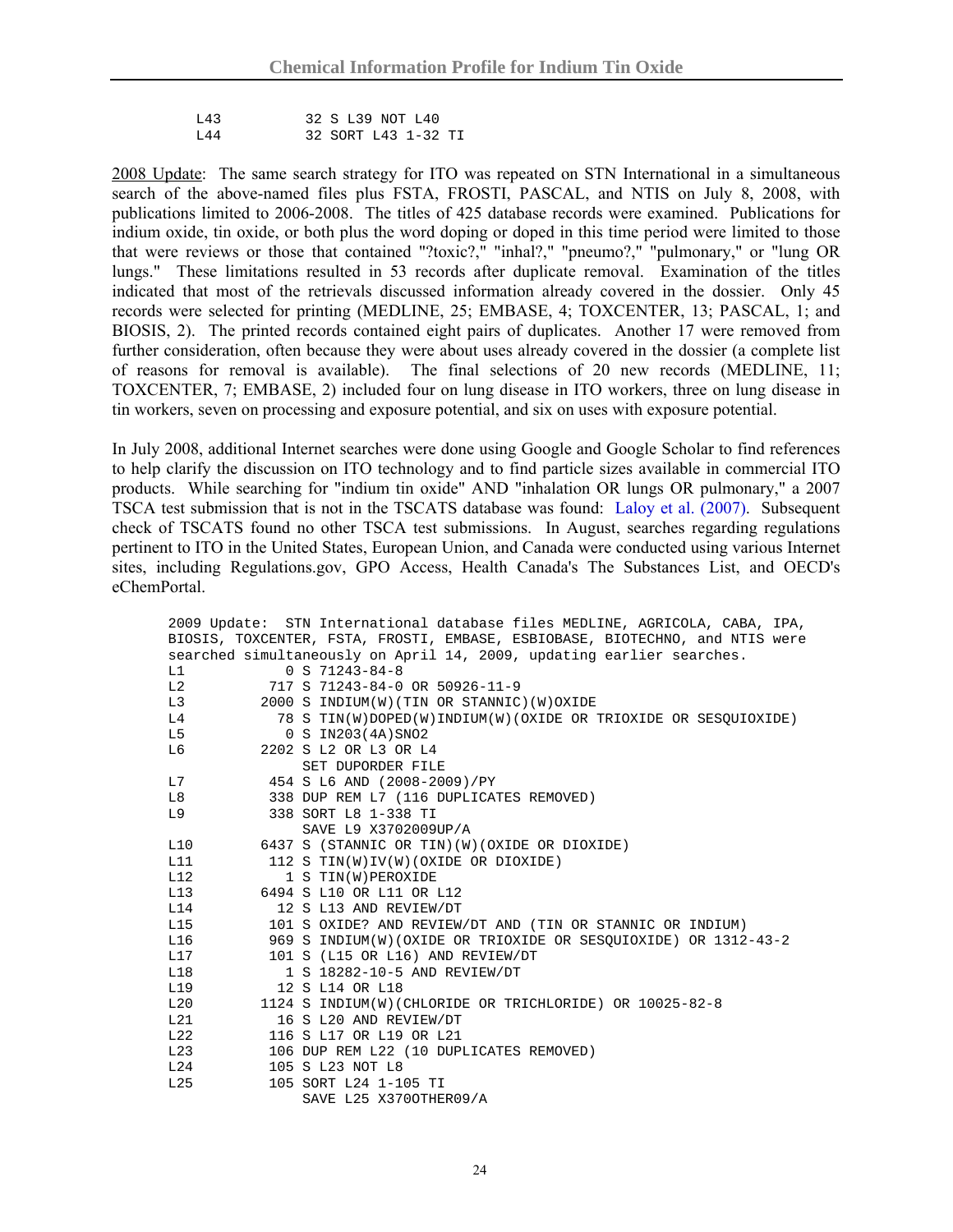## **Appendix 1. Life Science Applications**

Indium tin oxide applications in environmental and life sciences found in the patent and experimental literature include the following:

- Component of sensors to detect inorganic or organic chemicals in media such as atmospheric emissions, breath, and food (e.g., Lewis, 2000 pat.).
- Photocatalyst component for degrading water pollutants and disinfecting water (e.g., Eggins et al., 1999) and a conductive paint electrode to electrochemically inactivate marine bacteria (Lim et al., 2003 [PMID[:12474252](http://www.ncbi.nlm.nih.gov/sites/entrez?orig_db=PubMed&db=pubmed&cmd=Search&TransSchema=title&term=12474252)]).
- ITO microelectrode arrays in molecular biosensors with immobilized proteins (e.g., membrane proteins, antibodies, enzymes), nucleic acids/nucleotides, and even networks of excitable cells and microorganisms (e.g., Pancrazio et al., 1999 [PMID[:10625143](http://www.ncbi.nlm.nih.gov/sites/entrez?orig_db=PubMed&db=pubmed&cmd=Search&TransSchema=title&term=10625143)]; Tang et al., 2006 [PMID[:16448043](http://www.ncbi.nlm.nih.gov/sites/entrez?orig_db=PubMed&db=pubmed&cmd=Search&TransSchema=title&term=16448043)]). In similar applications, ITO films were used as heaters for DNA PCR in a micro total analytical system that included pumps and valves [\(Fukuba et al., 2003](http://www.chem.ualberta.ca/%7Emicrotas/Volume1/180-220.pdf)) and ITO microelectrodes were used in biosensors for DNA hybridization (e.g., Armistead and Thorp, 2000 [PMID[:10959961](http://www.ncbi.nlm.nih.gov/sites/entrez?orig_db=PubMed&db=pubmed&cmd=Search&TransSchema=title&term=10959961)]). ITO has been studied in the development of glucose biosensors, which may be miniaturized and implantable (e.g., [Beach et al., 2005\)](http://ieeexplore.ieee.org/xpl/absprintf.jsp?arnumber=1381799&page=FREE).
- Numerous studies of cultured cells and tissues on ITO-coated glass or ITO electrodes as cellculture platforms (CCPs) take advantage of the transparency of ITO, its lack of adverse effects, and better cell adhesion and growth than achieved on conventional cell culture plastic (e.g., Tomai et al., 2000 [PMID:[11065276\]](http://www.ncbi.nlm.nih.gov/sites/entrez?orig_db=PubMed&db=pubmed&cmd=Search&TransSchema=title&term=11065276)). Systems in which electrical field stimulation is accompanied by optically monitoring a physiological response are amenable to high-throughput screening (Burnett et al., 2004 pat.). ITO microelectrode arrays in which murine spinal cord tissue was grown were used to trigger tissue network responses for up to eight months in warm saline before electrode breakdown via oxidation and loss of light transmittance (Gross et al., 1993 [PMID[:8107494\]](http://www.ncbi.nlm.nih.gov/sites/entrez?orig_db=PubMed&db=pubmed&cmd=Search&TransSchema=title&term=8107494)).
- ITO conductive growth surfaces were used to permit introduction of nonpermeant molecules (e.g., antibodies and genes) into adherent mammalian cells by electroporation (e.g., Raptis and Firth, 1990 [PMID:[2271121](http://www.ncbi.nlm.nih.gov/sites/entrez?orig_db=PubMed&db=pubmed&cmd=Search&TransSchema=title&term=2271121)]; Yamauchi et al., 2005 [PMID:[16114943\]](http://www.ncbi.nlm.nih.gov/sites/entrez?orig_db=PubMed&db=pubmed&cmd=Search&TransSchema=title&term=16114943)).
- Patterns of ITO microelectrodes are used in digital droplet-based microfluidics biochips to induce surface tension imbalances that move nanoliter volumes of liquid droplets along the line of electrodes. Such microsystems are called lab-on-a-chip and bio-MEMs (microfluidic electromechanical devices), which automate highly repetitive laboratory tasks involving microand nanoscale amounts of fluids. Such biochips (which may use other methods to move the fluids) are being manufactured for commercial use [\(Chakrabarty and Su, 2005](http://www.ee.duke.edu/%7Ekrish/cr1113.pdf)).
- Possible uses that would involve direct human exposure include implanted or worn biosensors, bio-MEMs (perhaps for drug delivery), and other biomedical devices with ITO microelectrodes. For example, ITO incorporation in contact lenses might allow for monitoring glucose or oxygen in tears ([Mitsubayashi et al., 2001\)](http://wwwsoc.nii.ac.jp/jsac/analsci/ICAS2001/pdfs/0700/0773_4h08n.pdf). In biocompatibility studies for materials to be chronically implanted as microelectrodes, ITO showed the least protein adsorption, a requirement for "electrode recording sites." Such electrodes might be useful for neural stimulation of movement for paralyzed individuals or for amputee prosthetics [\(Selvakumaran et al., 2002\)](http://ieeexplore.ieee.org/xpl/absprintf.jsp?arnumber=1002326&page=FREE).

#### **References**

Armistead, P.M., and Thorp, H.H. 2000. Modification of indium tin oxide electrodes with nucleic acids: detection of attomole quantities of immobilized DNA by electrocatalysis. Anal Chem, 72(16):3764-3670. Abstract from PubMed 10959961. PubMed abstract Internet address:

[http://www.ncbi.nlm.nih.gov/sites/entrez?orig\\_db=PubMed&db=pubmed&cmd=Search&TransSchema=title&term=](http://www.ncbi.nlm.nih.gov/sites/entrez?orig_db=PubMed&db=pubmed&cmd=Search&TransSchema=title&term=10959961) [10959961](http://www.ncbi.nlm.nih.gov/sites/entrez?orig_db=PubMed&db=pubmed&cmd=Search&TransSchema=title&term=10959961). Last accessed on May 4, 2009.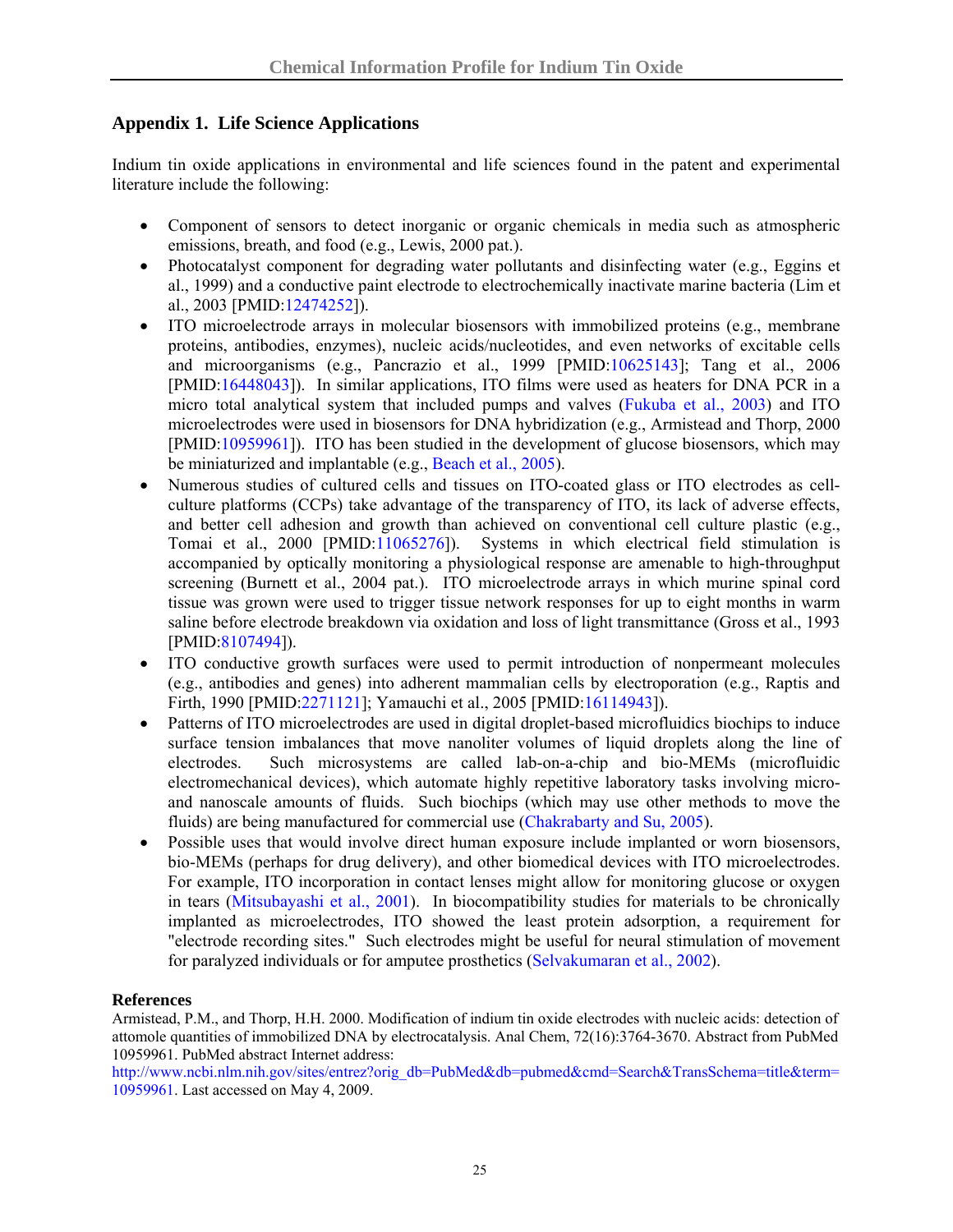Beach, R.D., Conlan, R.W. Godwin, M.C., and Moussy, F. 2005. Towards a miniature implantable in vivo telemetry monitoring system dynamically configurable as a potentiostat or galvanostat for two- and three-electrode biosensors. Instrumentation and Measurement, IEEE Transactions 54(1):61-72. Abstract at Internet address: <http://ieeexplore.ieee.org/xpl/absprintf.jsp?arnumber=1381799&page=FREE>. Last accessed on June 1, 2006.

Burnett, P., Robertson, J.K., and Zivin, R.A. [assignee: Standard Mems, Inc.]. 2004 pat. Electrophysiology assay methods. World Patent number WO 2004012585. February 12, 2004. PCT Int Appl, 52 pp. Abstract from TOXCENTER 2004:41480 (also CAPLUS 2004:120658).

Chakrabarty, K., and Su, F. 2005. Design automation challenges for microfluidics-based biochips. Paper presented at the Symposium on Design, Test, Integration and Packaging [DTIP] of MEMS/MOEMS at Montreux, Switzerland, June 1-3, 2005. TIMA Labs/DTIP. TIMA Laboratory [Techniques of Informatics and Microelectronics for Computer Architecture], Grenoble, France. Internet address: [http://www.ee.duke.edu/~krish/cr1113.pdf.](http://www.ee.duke.edu/%7Ekrish/cr1113.pdf) Last accessed on June 1, 2006.

Eggins, B.R., Byrne, J.A., Dunlop, P.S.M., and Davidson, A. 1999. TiO2 particulate films on indium tin oxide coated glass and their use for water treatment. Topical Issues Glass, 3(Photons, Glasses and Coatings):57-62. Abstract from TOXCENTER 2000:154108 (also CAPLUS 2000:370741).

Fukuba, T., Naganuma, T., and Fujii, T. 2003. Microfabricated flow-through PCR device for in situ gene analysis in extreme environments. In: Proceedings of the 7th International Conference on Miniaturized Chemical and Biochemical Analysis Systems, Squaw Valley, California, October 5-9, 2003, pp. 725-728. Internet address: [http://www.chem.ualberta.ca/~microtas/Volume1/180-220.pdf](http://www.chem.ualberta.ca/%7Emicrotas/Volume1/180-220.pdf). Last accessed on June 1, 2006.

Gross, G.W., Rhoades, B.K., Reust, D.L., and Schwalm, F.U. 1993. Stimulation of monolayer networks in culture through thin-film indium-tin oxide recording electrodes. J Neurosci Methods, 50(2):131-143. Abstract from PubMed 8107494. PubMed abstract Internet address:

[http://www.ncbi.nlm.nih.gov/sites/entrez?orig\\_db=PubMed&db=pubmed&cmd=Search&TransSchema=title&term=](http://www.ncbi.nlm.nih.gov/sites/entrez?orig_db=PubMed&db=pubmed&cmd=Search&TransSchema=title&term=8107494) [8107494.](http://www.ncbi.nlm.nih.gov/sites/entrez?orig_db=PubMed&db=pubmed&cmd=Search&TransSchema=title&term=8107494) Last accessed on May 4, 2009.

Lewis, N.S. [assignee: California Institute of Technology]. 2000 pat. Method and device to analyze components of fluids in clinical, environmental, and food samples using sensors with conductive elements and chemically sensitive resistors. World Patent number WO 20000026638. May 11, 2000. PCT Int Appl, 70 pp. Abstract from TOXCENTER 2000:147256 (also from CAPLUS 2000:314908).

Lim, T.-K., Murakami, T., Tsuboi, M., Yamashita, K., and Matsunaga, T. 2003. Preparation of a colored conductive paint electrode for electrochemical inactivation of marine bacteria. Biotechnol Bioeng, 81(3):299-304. Abstract from PubMed 12474252. PubMed abstract Internet address:

[http://www.ncbi.nlm.nih.gov/sites/entrez?orig\\_db=PubMed&db=pubmed&cmd=Search&TransSchema=title&term=](http://www.ncbi.nlm.nih.gov/sites/entrez?orig_db=PubMed&db=pubmed&cmd=Search&TransSchema=title&term=12474252) [12474252](http://www.ncbi.nlm.nih.gov/sites/entrez?orig_db=PubMed&db=pubmed&cmd=Search&TransSchema=title&term=12474252). Last accessed on May 4, 2009.

Mitsubayashi, , K., Tatsuro, E., Satoshi, S., and Karube, I. 2001. Optical-transparent oxygen sensor with a thinner membrane structure. Anal Sci, 17(Supplement):i773-i776. Internet address: http://www.soc.nii.ac.jp/jsac/analsci/ICAS2001/pdfs/0700/0773\_4h08n.pdf. Last accessed on June 1, 2006.

Pancrazio, J.J., Whelan, J.P., Borkholder, D.A., Ma, W., and Stenger, D.A. 1999. Development and application of cell-based biosensors. Ann Biomed Eng, 27(6):697-711. Abstract from Pubmed 10625143. PubMed abstract Internet address:

[http://www.ncbi.nlm.nih.gov/sites/entrez?orig\\_db=PubMed&db=pubmed&cmd=Search&TransSchema=title&term=](http://www.ncbi.nlm.nih.gov/sites/entrez?orig_db=PubMed&db=pubmed&cmd=Search&TransSchema=title&term=10625143) [10625143](http://www.ncbi.nlm.nih.gov/sites/entrez?orig_db=PubMed&db=pubmed&cmd=Search&TransSchema=title&term=10625143). Last accessed on May 4, 2009.

Raptis, L., and Firth, K.L. 1990. Electroporation of adherent cells in situ. DNA Cell Biol, 9(8):615-621. Abstract from PubMed 2271121. PubMed abstract Internet address:

[http://www.ncbi.nlm.nih.gov/sites/entrez?orig\\_db=PubMed&db=pubmed&cmd=Search&TransSchema=title&term=](http://www.ncbi.nlm.nih.gov/sites/entrez?orig_db=PubMed&db=pubmed&cmd=Search&TransSchema=title&term=2271121) [2271121.](http://www.ncbi.nlm.nih.gov/sites/entrez?orig_db=PubMed&db=pubmed&cmd=Search&TransSchema=title&term=2271121) Last accessed on May 4, 2009.

Selvakumaran, J., Hughes, M.P., Keddie, J.L., and Ewins, D.J. 2002. Assessing biocompatibility of materials for implantable microelectrodes using cytotoxicity and protein adsorption studies. Microtechnologies in Medicine and Biology, 2nd Annual International IEEE-EMB Special Topics Conference, Madison, WI, May 2-4, 2002, pp. 261- 264. Abstract at Internet address: <http://ieeexplore.ieee.org/xpl/absprintf.jsp?arnumber=1002326&page=FREE>. Last accessed on June 1, 2006.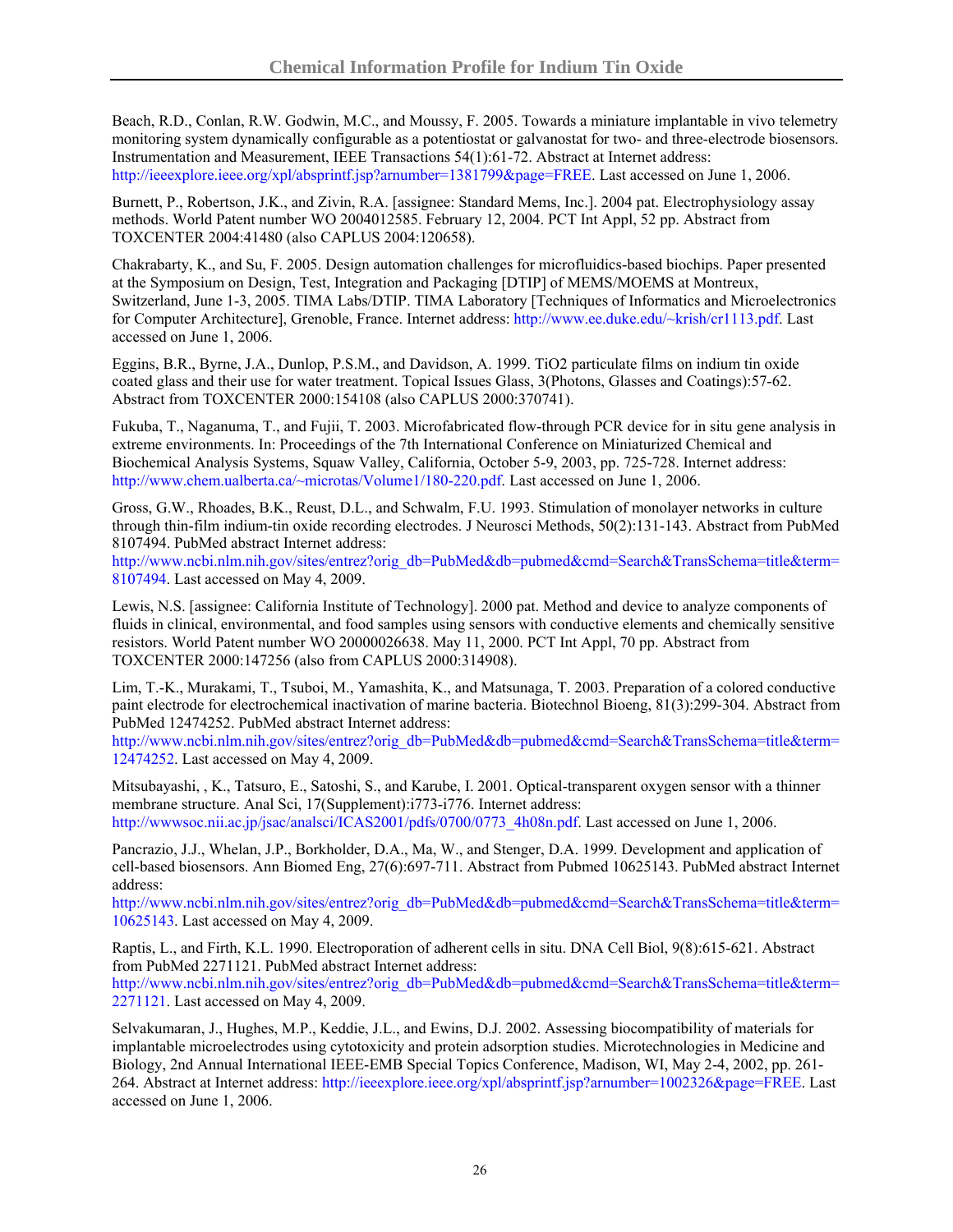Tang, C.S., Dusseiller, M., Makohliso, S., Heuschkel, M., Sharma, S., Keller, B., and Voros, J. 2006. Dynamic, electronically switchablesurfaces for membrant protein microarrays. Anal Chem, 78(3):711-717. Abstract from PubMed 16448043. PubMed abstract Internet address:

[http://www.ncbi.nlm.nih.gov/sites/entrez?orig\\_db=PubMed&db=pubmed&cmd=Search&TransSchema=title&term=](http://www.ncbi.nlm.nih.gov/sites/entrez?orig_db=PubMed&db=pubmed&cmd=Search&TransSchema=title&term=16448043) [16448043](http://www.ncbi.nlm.nih.gov/sites/entrez?orig_db=PubMed&db=pubmed&cmd=Search&TransSchema=title&term=16448043). Last accessed on May 4, 2009.

Tomai, E., Klein, S., Firth, K., and Raptis, L. 2000. Growth on indium-tin-oxide-coated glass enhances 32Pphosphate uptake and protein labelling of adherent cells. Prep Biochem Biotechnol, 30(4):313-320. Abstract from PubMed 11065276. PubMed abstract Internet address:

[http://www.ncbi.nlm.nih.gov/sites/entrez?orig\\_db=PubMed&db=pubmed&cmd=Search&TransSchema=title&term=](http://www.ncbi.nlm.nih.gov/sites/entrez?orig_db=PubMed&db=pubmed&cmd=Search&TransSchema=title&term=11065276) [11065276](http://www.ncbi.nlm.nih.gov/sites/entrez?orig_db=PubMed&db=pubmed&cmd=Search&TransSchema=title&term=11065276). Last accessed on May 4, 2009.

Yamauchi, F., Kato, K., and Iwata, H. 2005. Layer-by-layer assembly of poly(ethyleneimine) and plasmid DNA onto transparent indium-tin oxide electrodes for temporally and spatially specific gene transfer. Langmuir, 21(18):8360-8367. Abstract from PubMed 16114943. PubMed abstract Internet address:

[http://www.ncbi.nlm.nih.gov/sites/entrez?orig\\_db=PubMed&db=pubmed&cmd=Search&TransSchema=title&term=](http://www.ncbi.nlm.nih.gov/sites/entrez?orig_db=PubMed&db=pubmed&cmd=Search&TransSchema=title&term=16114943) [16114943](http://www.ncbi.nlm.nih.gov/sites/entrez?orig_db=PubMed&db=pubmed&cmd=Search&TransSchema=title&term=16114943). Last accessed on May 4, 2009.